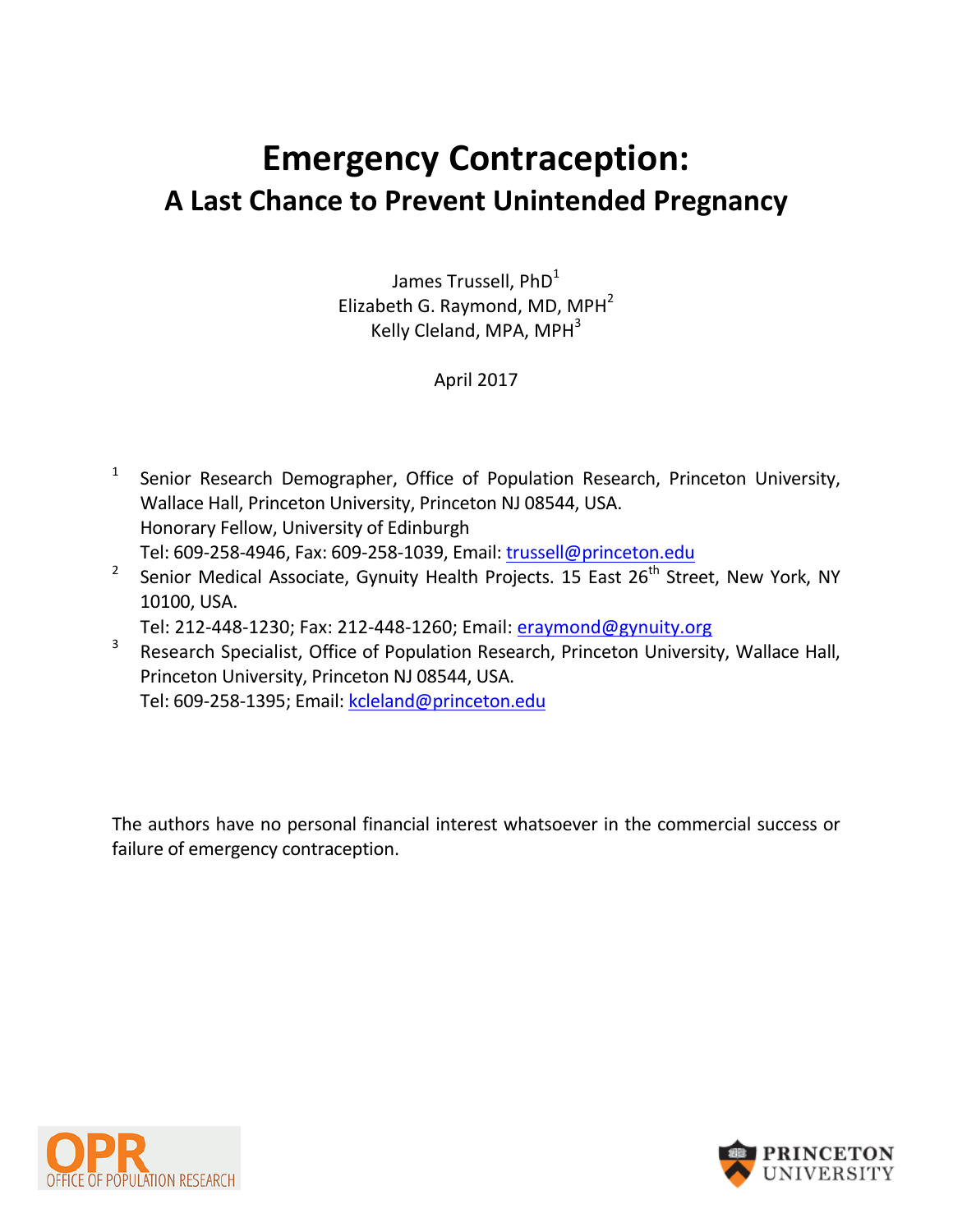#### **Introduction**

<span id="page-1-0"></span>About 45% of all pregnancies in the United States are unintended: 2.8 million occurred in 2011 alone, the last year for which data are available.<sup>1</sup> Emergency contraception offers women a last chance to prevent pregnancy after unprotected intercourse. Emergency contraception is especially important for outreach to the 4.5 million women at risk of pregnancy but not using a regular method<sup>2</sup> by providing a bridge to use of an ongoing contraceptive method. Although emergency contraceptives do not protect against sexually transmitted infection, they do offer reassurance to the 8.6 million women who rely on condoms for protection against pregnancy<sup>[2](#page-1-0)</sup> in case of condom slippage or breakage. Emergency contraceptives available in the United States include emergency contraceptive pills and the Copper T intrauterine contraceptive (IUC).<sup>3-5</sup> The levonorgestrel-releasing intrauterine system (sold as Mirena in the United States) is currently being studied for use as EC.

#### <span id="page-1-4"></span>**Emergency contraceptive pills**

There are three types of ECPs: combined ECPs containing both estrogen and progestin, progestin-only ECPs, and ECPs containing an antiprogestin (either mifepristone or ulipristal acetate). All three are available in the United States. Progestin-only ECPs have now largely replaced the older combined ECPs because they are more effective and cause fewer side effects. Although this therapy is commonly known as the morning-after pill, the term is misleading; ECPs may be initiated sooner than the morning after—immediately after unprotected intercourse—or later—for at least 120 hours after unprotected intercourse.

Combined ECPs contain the hormones estrogen and progestin. The hormones that have been studied extensively in clinical trials of ECPs are the estrogen ethinyl estradiol and the progestin levonorgestrel or norgestrel (which contains two isomers, only one of which—levonorgestrel—is bioactive). One combined, dedicated (meaning it was specially packaged for use as EC) EC product (Preven) was approved by the FDA in 1998 but withdrawn from the market in 2004. This combination of active ingredients used in this way is also sometimes called the Yuzpe method, after the Canadian physician who first described the regimen. When dedicated ECPs are not available, certain ordinary birth control pills can be used in specified combinations as emergency contraception. In either case, the regimen is one dose followed by a second dose 12 hours later, where each dose consists of 4, 5, or 6 pills, depending on brand. Currently, 26 brands of combined oral contraceptives are approved in the United States for use as emergency contraception (see Table 1). Research has demonstrated the safety and efficacy of an alternative regimen containing ethinyl estradiol and the progestin norethindrone;<sup>6</sup> this result suggests that oral contraceptive pills containing progestins other than levonorgestrel may also be used for emergency contraception.

<span id="page-1-3"></span><span id="page-1-2"></span><span id="page-1-1"></span>Progestin-only ECPs contain no estrogen. Only the progestin levonorgestrel has been studied for freestanding use as an emergency contraceptive. The original treatment schedule was one 0.75 mg dose within 72 hours after unprotected intercourse, and a second 0.75 mg dose 12 hours after the first dose. However, studies have shown that a single dose of 1.5 mg is as effective as two 0.75 mg doses 12 hours apart.<sup>7,8</sup> One of these studies showed no difference in side effects between the two regimens,<sup>[7](#page-1-1)</sup> while the other found greater levels of headache and breast tenderness (but not other side effects) among study participants taking 1.5 mg of levonorgestrel at once.<sup>[8](#page-1-2)</sup> Increasingly, levonorgestrel is marketed internationally in a one-dose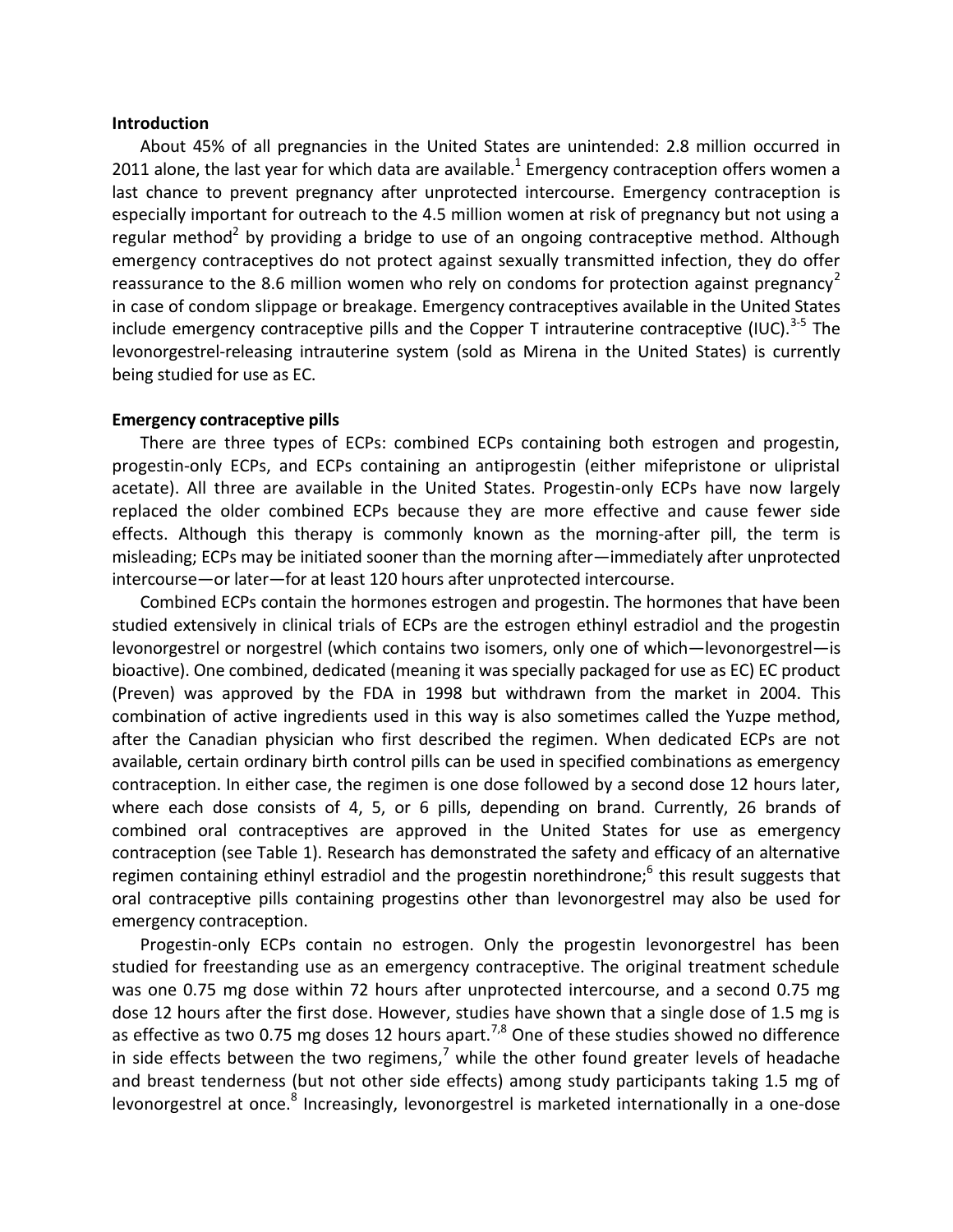<span id="page-2-3"></span>formulation (one 1.5 mg pill) rather than the two-dose formulation (two 0.75 mg tablets, taken 12 hours apart). (Another study found that two 0.75 mg doses 24 hours apart were just as effective as two 0.75 mg doses 12 hours apart.<sup>9</sup>) The progestin-only products available in the United States include are Plan B One-Step (1.5 mg), approved by the FDA in July 2009 (Table 1), and several generic forms of Plan B One-Step including Next Choice One Dose, My Way, Take Action and AfterPill; two-dose LNG EC pills are no longer sold in the US.

<span id="page-2-1"></span><span id="page-2-0"></span>The second-generation antiprogestin ulipristal acetate (30 mg in a single dose) has been studied for use as emergency contraception and has been found to be highly effective and welltolerated.<sup>10-13</sup> It has been marketed for use as emergency contraception in Europe since October 2009; it was approved by the FDA in August 2010 and is available for sale by prescription only, marketed under the brand name ella. Ulipristal acetate EC (sold as ellaOne) is available without prescription in Europe.

The antiprogestin mifepristone has also been extensively studied for use as an emergency contraceptive pill. Mifepristone is a first-generation progesterone receptor modulator that is approved for use in many countries for early first-trimester medication abortion. Mifepristone has been shown to be highly effective for use as emergency contraception, with few side effects (delayed menstruation following the administration of mifepristone is one notable side effect.)<sup>14</sup> However, the use of mifepristone as an abortion pill may limit its widespread acceptability for use for emergency contraception, and it is currently available only in Armenia, Moldova, Ukraine, China, Russia, and Vietnam.

<span id="page-2-2"></span>Meloxicam (a COX-2 inhibitor) 30 mg given for five consecutive days in the late follicular phase appears to be an effective emergency contraceptive option. This regimen does not alter the endocrine profile of the cycle and causes no menstrual disturbance.<sup>15,16</sup> (In contrast, the COX-2 inhibitor celecoxib appears to have no potential for emergency contraception.<sup>17</sup>)

#### **Copper-bearing IUDs**

Implantation occurs 6-12 days following ovulation.<sup>18</sup> Therefore, copper IUDs can be inserted up to 5 days after ovulation to prevent pregnancy. Thus, if a woman had unprotected intercourse three days before ovulation occurred in that cycle, the IUD could prevent pregnancy if inserted up to 8 days after intercourse. Because of the difficulty in determining the day of ovulation, however, many protocols recommend insertion up to only 5 days after unprotected intercourse. The latest WHO guidelines allow IUDs to be inserted up to day 12 of the cycle with no restrictions and at any other time in the cycle if it is reasonably certain that she is not pregnant.<sup>19</sup> A copper IUD can also be left in place to provide effective ongoing contraception for up to 12 years.<sup>20</sup> But IUDs are not ideal for all women. Women with active sexually transmitted infections (STIs) are not good candidates for IUDs; insertion of the IUD in these women can lead to pelvic infection, which can cause infertility if untreated. Women not exposed to STIs have little risk of pelvic infection following IUD insertion, $^{21}$  and use of a copper IUD is not associated with an increased risk of tubal infertility among nulligravid women (whereas infection with chlamydia is). $^{22}$ 

New research about levonorgestrel IUDs as emergency contraception is emerging. One study compared copper IUDs and oral levonorgestrel EC pills with concomitant placement of a levonorgestrel IUD.<sup>23</sup> More women in this study chose oral LNG EC plus LNG IUD (121 women) over the copper IUD (67 women) at the time of their visit. There were no pregnancies in the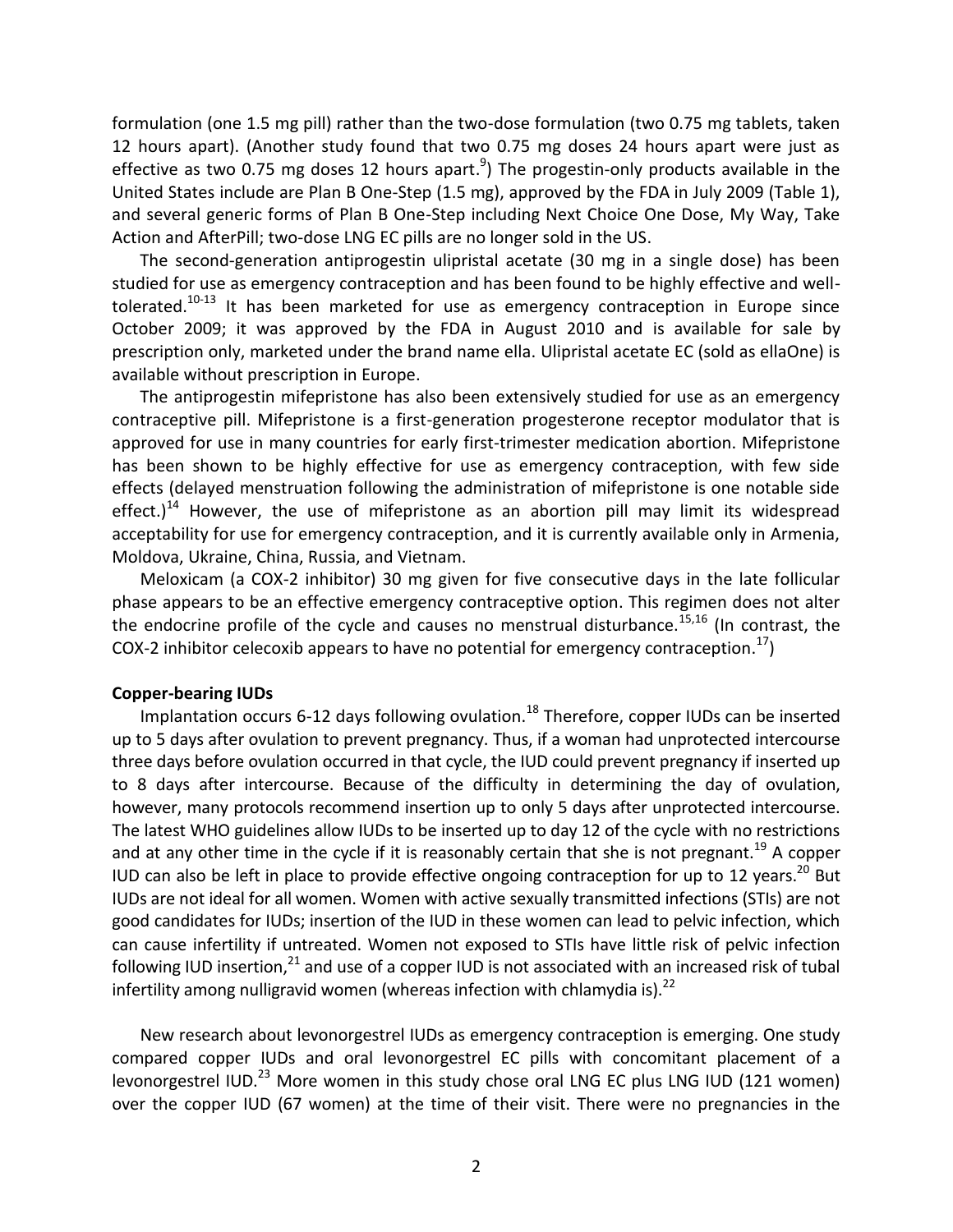copper IUD group, and one pregnancy in the LNG group, which was determined to be an existing luteal phase pregnancy rather than a failure. This study may be too small to widely recommend this approach, but it is a promising area of future research.

#### **Effectiveness**

The effectiveness of a preventive therapy is best measured by comparing the probability that the condition will occur if the therapy is used to the probability that it will occur without treatment. For many preventive therapies, such as vaccines, these probabilities are often determined in a randomized clinical trial comparing treatment to a placebo. In the case of emergency contraception, however, efficacy was demonstrated initially in noncomparative observational studies, and, thereafter, use of a placebo was felt to be unethical. Therefore, the chance that pregnancy would occur in the absence of emergency contraception is estimated indirectly using published data on the probability of pregnancy on each day of the menstrual cycle. $24,25$  This estimate is compared to the actual number of pregnancies observed after treatment in observational treatment trials. Effectiveness is calculated as 1-O/E, where O and E are the observed and expected number of pregnancies, respectively.

Calculation of effectiveness, and particularly the denominator of the fraction, involves many assumptions that are difficult to validate. Accurate estimates of efficacy depend upon accurate recording of timing of intercourse and cycle day (so that timing of ovulation can be estimated). One study compared self-report of cycle day with urinary pregnanediol concentrations to demonstrate that over 30% of women presenting for ECPs had inaccurately dated their own menstrual cycles, believing themselves to be in the fertile phase of their cycle when they were not. In the same study, 60% reported more than one act of intercourse in the cycle, indicating that pregnancies attributed to ECP failure may actually be the result of intercourse earlier in the cycle.<sup>26</sup> Another study found that 99 women were between days -5 and +1 when the day of ovulation (day 0) was estimated as usual cycle length minus 13. However, hormonal data indicated that only 51 of these 99 (56%) were in fact between days -5 and  $+1.^{27}$  In another recent study, cervical smears showed that more than one-third of women requesting ECPs had no sperm present in the vagina, and those with sperm present had fewer sperm than women attempting to become pregnant.<sup>28</sup>

#### *Emergency contraceptive pills*

The risk of pregnancy for women requesting ECPs appears to be lower than assumed in the estimates of ECP efficacy, which are consequently likely to be overestimates. Yet, precise estimates of efficacy may not be highly relevant to many women who have had unprotected intercourse, since ECPs are often the only available treatment. A more important consideration for most ECP clients may be the fact that data from both clinical trials and mechanism of action studies clearly show that at least the levonorgestrel regimen of ECPs is more effective than nothing.<sup>29</sup>

<span id="page-3-2"></span><span id="page-3-1"></span><span id="page-3-0"></span>Twelve studies of the levonorgestrel regimen that included a total of more than 13,500 women reported estimates of effectiveness (a reduction in a woman's chance of pregnancy) between 52% and 100%.<sup>[7](#page-1-1)[-10,](#page-2-0)[12,](#page-2-1)[38,](#page-4-0)[39,3](#page-4-1)0-34</sup> A meta-analysis of eight studies of the combined (estrogen-progestin) regimen including more than 3,800 women concluded that the regimen prevents about 74% of expected pregnancies; the proportion ranged from 56% to 89% in the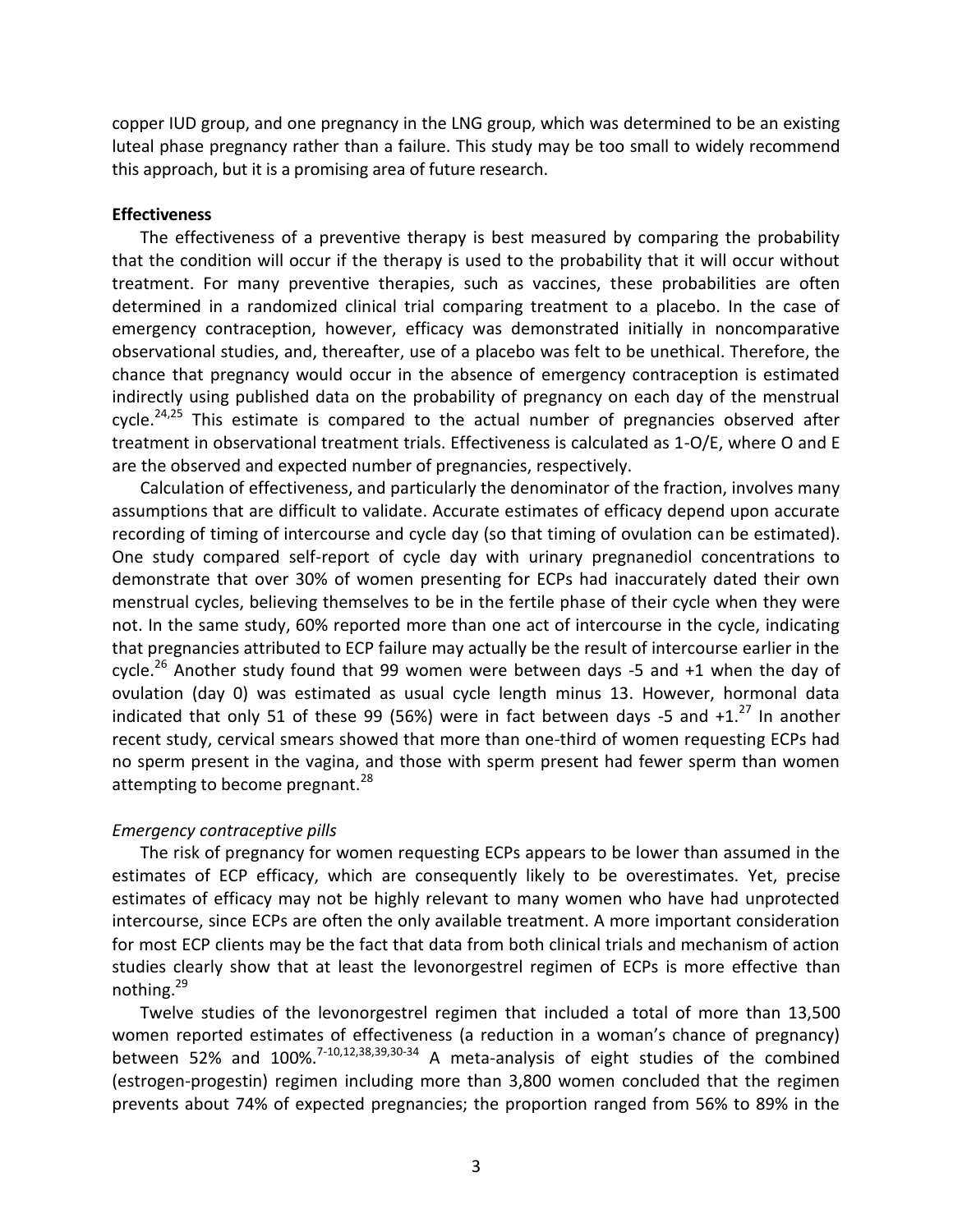<span id="page-4-2"></span>different studies.<sup>35</sup> A more recent analysis using possibly improved methodology found an effectiveness of 53% and 47% in two of the largest trials of the combined regimen.<sup>36</sup> Combined data from two randomized trials that directly compared the two regimens showed a relative risk of pregnancy of 0.51 (95% confidence limits 0.31, 0.83), indicating that the chance of pregnancy among women who received the levonorgestrel regimen was about half that among those who received the combined regimen.[29-](#page-3-0)[31](#page-3-1) This estimate makes *no* assumption about the number of pregnancies that would have been observed in the absence of treatment. The results imply that (1) if the Yuzpe regimen is completely inefficacious, then the levonorgestrel regimen has an efficacy of 49% and (2) for every additional 2 percentage points of efficacy of the Yuzpe regimen, 1 percentage point of efficacy is added to the levonorgestrel regimen.

A pilot study of 41 women found that adding a COX-2 inhibitor (meloxicam 15 mg) to 1.5 mg levonorgestrel significantly increased the proportion of cycles with no follicular rupture or with ovulatory dysfunction (88% vs. 66%, p=0.012). Adding a COX-2 inhibitor can disturb the ovulatory process after the onset of the luteinizing hormone (LH) surge.<sup>37</sup>

<span id="page-4-1"></span><span id="page-4-0"></span>Three randomized trials published in English compared the efficacy of 1.5 mg levonorgestrel and 10 mg mifepristone for use as emergency contraception. Two trials found no significant difference in efficacy of the two-dose (0.75 mg each) levonorgestrel regimen and mifepristone; pregnancy rates for the two regimens were respectively 1.8% and 1.5% in the first trial<sup>[7](#page-1-1)</sup> and 2.0% and 1.3% in the second. $38$  The first trial also included a one-dose (1.5mg) levonorgestrel regimen, which yielded a pregnancy rate of 1.5%. An earlier trial showed a significant difference between pregnancy rates for the two-dose levonorgestrel regimen (3.1%) and the 10 mg mifepristone regimen  $(1.4\%)$ .<sup>39</sup> It is possible that the divergent results from this trial are due to differences in the study population as well as differences in the composition of the study drugs themselves, which were locally manufactured in China. A meta-analysis of 20 Chinese randomized trials found that a mid-dose (25 mg or 50 mg) of mifepristone had a lower failure rate than did levonorgestrel; for the 13 trials that reported side effects, mifepristone was more tolerable but the delay in menses was greater for mifepristone.<sup>[14](#page-2-2)</sup> A meta-analysis of 11 randomized trials (9 Chinese, 1 UK<sup>[38](#page-4-0)</sup> and one multinational<sup>[7](#page-1-1)</sup>) found that low dose (<25mg) mifepristone was more effective than levonorgestrel, but when only the 4 high-quality studies were included, mifepristone was not superior.<sup>[14](#page-2-2)</sup> One Chinese trial found that the antiprogestin gestrinone was as effective as 10 mg mifepristone.<sup>40</sup>

<span id="page-4-3"></span>The antiprogestin ulipristal acetate (30 mg in a single dose) is the most effective ECP option in the United States and Europe, with reported estimates of effectiveness ranging from 62% to  $85\%$ <sup>[10-](#page-2-0)[13](#page-2-1)</sup> Two randomized trials compared the efficacy of levonorgestrel with the secondgeneration antiprogestin ulipristal acetate (UPA), one up to 72 hours after unprotected intercourse<sup>[10](#page-2-0)</sup> and the second up to 120 hours after.<sup>[11](#page-2-1)</sup> When these two studies were combined, the odds of pregnancy for UPA were 42% lower up to 72 hours and 65% lower in the first 24 hours.<sup>[12](#page-2-1)</sup> In the second randomized study, 30 mg UPA prevented significantly more pregnancies than did levonorgestrel in the 72-120 hour subgroup. The reason seems to be that when ovulation is imminent, UPA is more effective than levonorgestrel in delaying it. By the time the leading follicle reaches 15-17 mm, follicular rupture is prevented within 5 days no more often after levonorgestrel administration than after placebo administration.<sup>41</sup> In contrast, when taken when the leading follicle reaches 18-20 mm (and ovulation should occur within 48 hours) and the probability of conception exceeds 30%, UPA prevents follicular rupture within 5 days of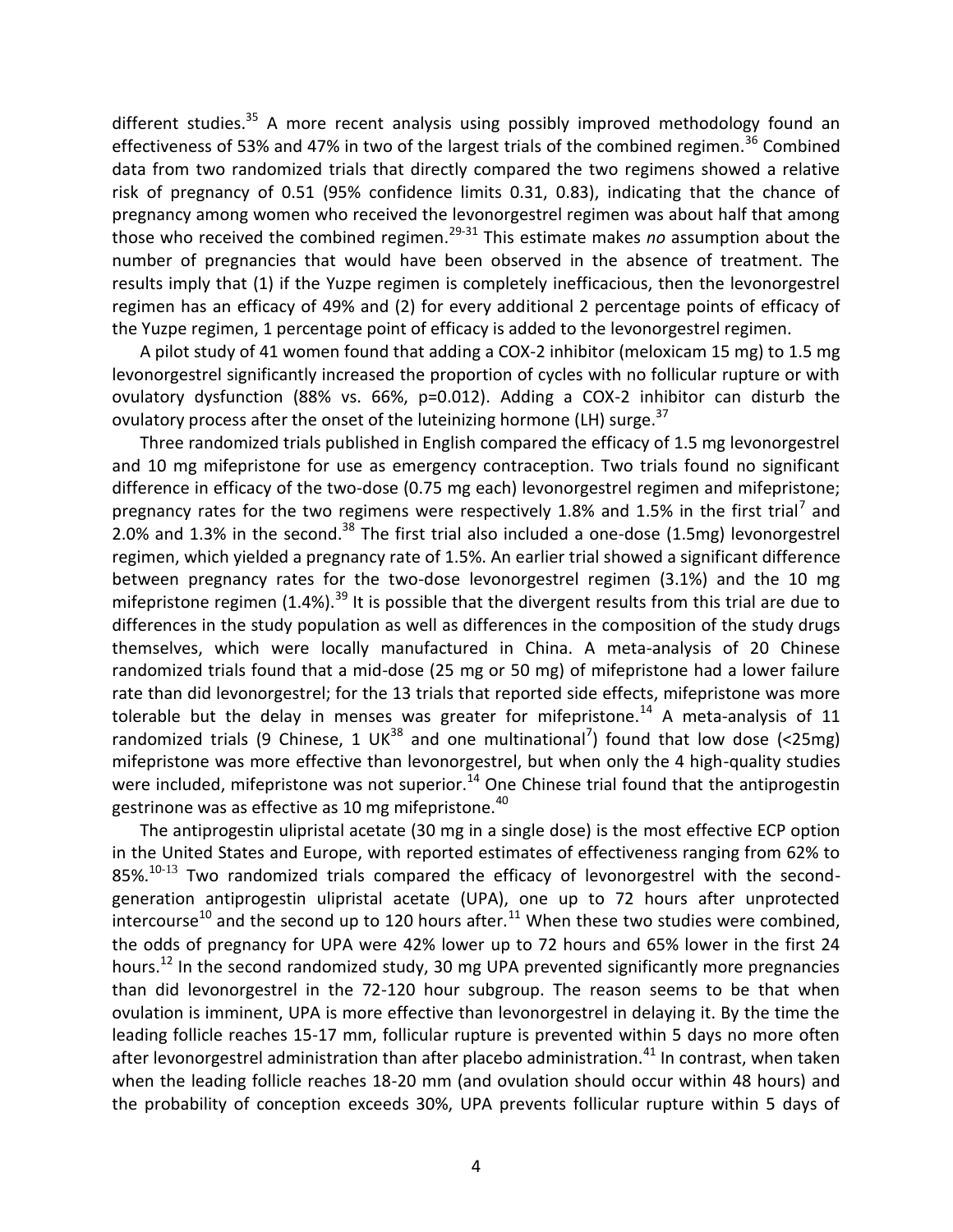<span id="page-5-4"></span>administration in 59% of cycles, compared with 0% in placebo cycles.<sup>42</sup> The antiprogestins UPA and mifepristone are probably equally effective.

## *Copper IUDs*

More than 7,000 postcoital insertions of copper-bearing IUDs have been reported in the literature since the practice was introduced in 1976. With only 10 known failures, this approach has a pregnancy rate of 0.1%.<sup>43</sup> The effectiveness of using a levonorgestrel-releasing IUD (LNG-20) for emergency contraception is being studied.

## *Factors Impacting Effectiveness*

<span id="page-5-2"></span><span id="page-5-0"></span>*Treatment Delay:* Several studies have indicated that both the combined and levonorgestrel regimens are more effective the sooner after sex the pills are taken.<sup>[7,](#page-1-1)[8,](#page-1-2)[31,](#page-3-1)32,44-46</sup> Other studies of both regimens have not found this time effect,  $6,9,10,38,39,30,47-49$  $6,9,10,38,39,30,47-49$  $6,9,10,38,39,30,47-49$  $6,9,10,38,39,30,47-49$  $6,9,10,38,39,30,47-49$  $6,9,10,38,39,30,47-49$  $6,9,10,38,39,30,47-49$  although sample sizes were often small. The initial studies included only women who used the regimens within 72 hours after intercourse.<sup>[31,5](#page-3-1)0</sup> Consequently, some product package instructions, including that for Plan B One-Step and its generic counterparts such as Next Choice One Dose and Take Action, and older guidelines advise use only within that time frame. Some recent studies indicate that the regimens continue to be moderately effective if started between 72 and 120 hours.<sup>[7,](#page-1-1)[8,](#page-1-2)[9,](#page-2-3)3[2,48,49](#page-5-0)</sup> However, a pooled analysis of four WHO trials of the levonorgestrel regimen shows no decline in efficacy until day 5, when it may offer no protection at all.<sup>51</sup> Analysis of the pooled data from the two Phase III trials of ulipristal acetate showed no statistically significant effect of treatment delay (0-24h 25-48h, 49-72h, 73-96h, 97-120h) on pregnancy rates (p = 0.91).<sup>52</sup> Results of a simulation model demonstrate that the levonorgestrel regimen could not be effective on average when started after 96 hours without a post-fertilization effect; the reason is that with increasing delay, a greater proportion of women would be too near to ovulation. $53$ Nevertheless, individual women not past that threshold would benefit substantially even if there is no post-fertilization effect. No data are available establishing efficacy if ECPs are taken more than 120 hours after intercourse.

<span id="page-5-3"></span><span id="page-5-1"></span>*Body Mass Index:* Analysis of data from the two randomized trials of the ulipristal acetate (UPA) and levonorgestrel (LNG) regimens found that when compared with women who were not obese, obese women taking LNG had a significantly higher risk of pregnancy whereas women taking UPA did not. LNG showed a rapid decrease of efficacy with increasing body mass index (BMI), reaching the point where it appeared no different from pregnancy rates expected among women not using EC at a BMI of 26 compared with a BMI of 35 for UPA.<sup>54</sup> The label for NorLevo (a 1.5 mg LNG) was changed in Europe in November 2013 to reflect the findings from further analyses of these data;<sup>55</sup> the label stated: "In clinical trials, contraceptive efficacy was reduced in women weighing 75 kg or more and levonorgestrel was not effective in women who weighed more than 80 kg."<sup>56</sup> However, the European Medicines Agency, after reviewing additional data from three WHO trials<sup>[7,](#page-1-1)[31,32](#page-3-1)</sup> that did not find reduced efficacy with increasing weight or BMI, removed that statement from the Norlevo label in July 2014.<sup>57</sup> In May 2016, the US FDA similarly announced that the evidence was too limited to merit a label change, and encouraged EC manufacturers to further study this question.<sup>58</sup> WHO recently published a report with data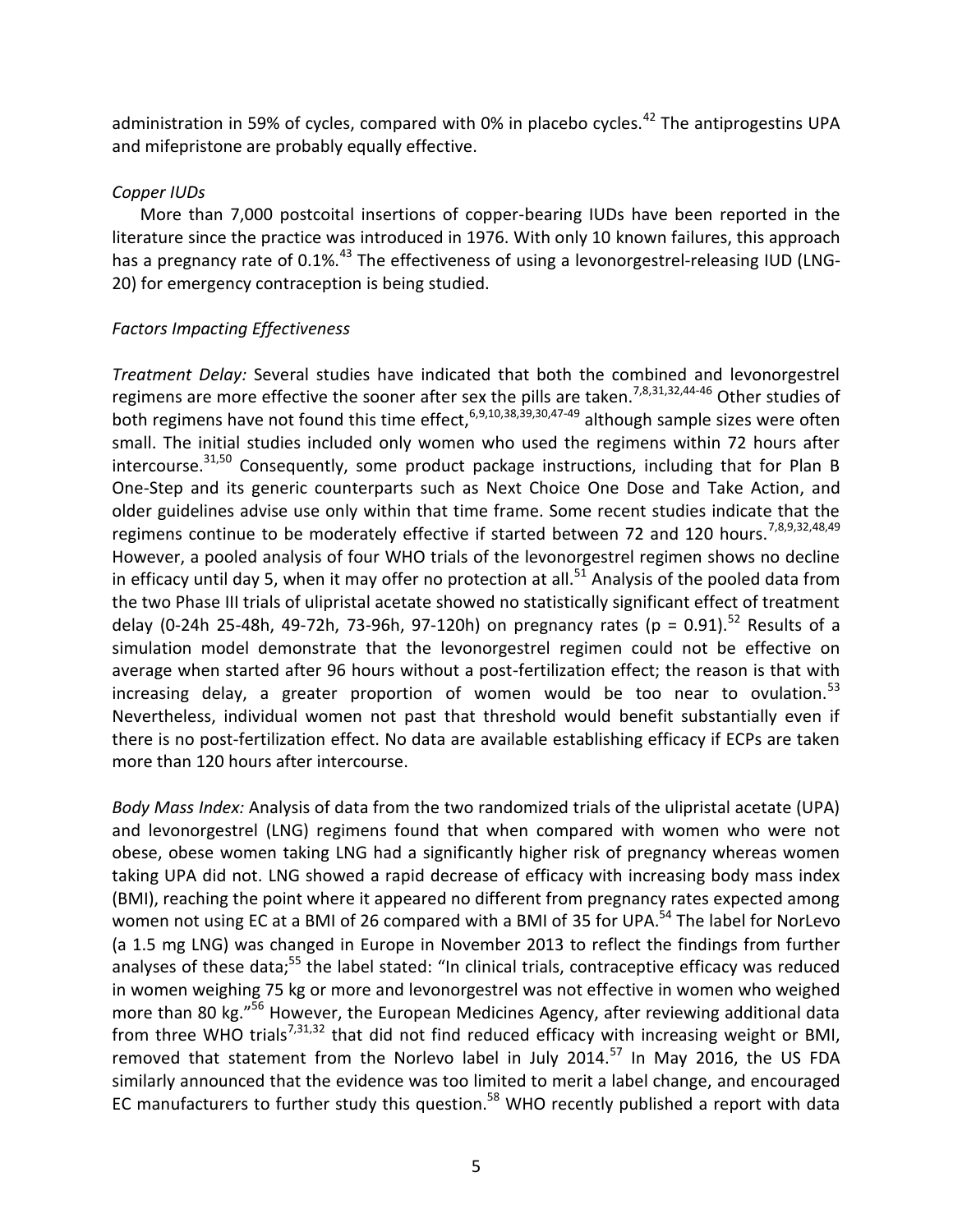from four studies (the three above plus one more) that did find a higher failure rate for obese women, but only after controlling for other factors in a regression model. The rate was not higher among women weighing >80kg.<sup>59</sup> This is an active area of pharmacokinetic research: one recent study found that the serum concentration of LNG 1.5 mg was about 50% lower in obese women compared with normal BMI women.<sup>60</sup> The same study found that doubling the dose of LNG EC (from 1.5 mg to 3.0 mg) appeared to produce serum concentration levels similar to those in normal weight women who had taken the regular dose (1.5 mg). This is a small pharmacokinetic study that did not measure endpoints more directly related to effectiveness (ovulation or pregnancy), but it suggests that obesity does affect the bioavailability of LNG EC and that doubling the dose of LNG EC for obese women may be a reasonable approach. The effect of weight on the efficacy of combined ECPs has not been studied. Another pharmacokinetic study (involving 32 women) similarly found that 24 hours after ingesting LNG serum concentration levels were 50% lower among obese-BMI women. Following use of UPA, however, blood levels were similar among obese-BMI and normal-BMI women.<sup>61</sup>

#### **Mechanism of action**

<span id="page-6-4"></span><span id="page-6-1"></span><span id="page-6-0"></span>Several clinical studies have shown that combined ECPs containing the estrogen ethinyl estradiol and the progestin levonorgestrel can inhibit or delay ovulation.<sup> $62-65$ </sup> This mechanism of action may explain ECP effectiveness when used during the first half of the menstrual cycle, before ovulation has occurred. Some studies have shown histologic or biochemical alterations in the endometrium after treatment with the regimen, leading to the conclusion that combined ECPs may act by impairing endometrial receptivity to subsequent implantation of a fertilized egg. $63,66-68$  $63,66-68$  However, other more recent studies have found no such effects on the endometrium.<sup>[62,6](#page-6-1)9,70</sup> Additional possible mechanisms include interference with corpus luteum function; thickening of the cervical mucus resulting in trapping of sperm; alterations in the tubal transport of sperm, egg, or embryo; and direct inhibition of fertilization.<sup>[4,7](#page-1-4)1-73</sup> No clinical data exist regarding the last three of these possibilities. Nevertheless, statistical evidence on the effectiveness of combined ECPs suggests that that if the regimen is as effective as claimed, it must have a mechanism of action other than delaying or preventing ovulation.<sup>74</sup> However, if the effectiveness of combined ECPs was overestimated, which it seems to have been in that study, the results would be less persuasive.<sup>[36](#page-4-2)</sup> Nevertheless, the important point is that effectiveness and mechanism of action are not independent, a point emphasized in later work.<sup>[53](#page-5-1)</sup> For example, a regimen without a post-fertilization effect could not be 100% effective in typical populations, which will inevitably include some women who take it after fertilization has already occurred.

<span id="page-6-3"></span><span id="page-6-2"></span>Early treatment with ECPs containing only the progestin levonorgestrel has been shown to impair the ovulatory process and luteal function.[41,7](#page-4-3)5-79 No effect on the endometrium was found in two studies,<sup>[76,77](#page-6-2)</sup> but in another study levonorgestrel taken before the LH surge altered the luteal phase secretory pattern of glycodelin in serum and the endometrium.<sup>80</sup> However, this finding was not confirmed in two later studies explicitly designed to assess endometrial glycodelin expression.  $81,82$  The second of these studies also found no effect on other endometrial receptivity biomarkers or progesterone receptors. In another study levonorgestrel taken before the LH surge increased serum and intrauterine concentrations of glycodelin at the time of ovulation; since glycodelin inhibits fertilization, this result may indicate an additional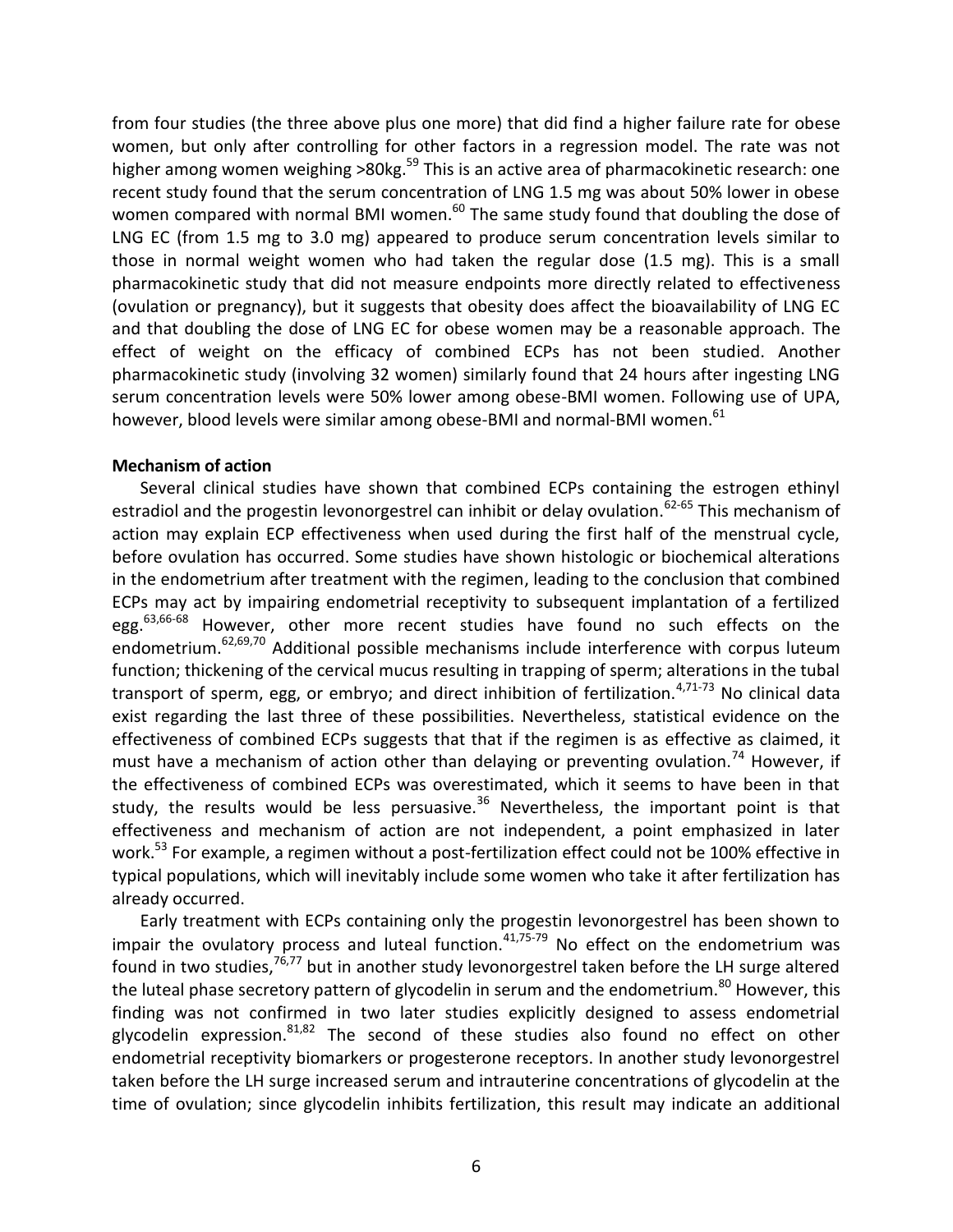mechanism of action when ovulation is not inhibited. $83$  Levonorgestrel does not impair the attachment of human embryos to an in vitro endometrial construct and has no effect on the expression of endometrial receptivity markers.<sup>84,85</sup> In a study conducted more than 30 years ago, levonorgestrel was found to interfere with sperm migration and function at all levels of the genital tract;<sup>86</sup> however, a study designed to assess this issue found that 1.5 mg levonorgestrel had no effect on the quality of cervical mucus or on the penetration of spermatozoa in the uterine cavity.<sup>[81](#page-6-3)</sup> A recent study found an effect on sperm function only with much higher levels of levonorgestrel than are used for emergency contraception.<sup>87</sup>

The reduced efficacy with a delay in treatment, even when use is adjusted for cycle day of unprotected intercourse,<sup>[45](#page-5-2)</sup> suggests that interference with implantation is likely not an effect of ECPs. If ECPs did prevent all implantations, then delays in use should not reduce their efficacy as long as they are used before implantation.<sup>88</sup>

Studies in the rat and the Cebus monkey demonstrate that levonorgestrel administered in doses that inhibit ovulation has no postfertilization effect that impairs fertility.<sup>[73,8](#page-6-4)9,90</sup> Whether these results can be extrapolated to women is unknown. Croxatto and colleagues have argued that most, if not all, of the contraceptive effect of levonorgestrel-only ECPs can be explained by inhibited or dysfunctional ovulation, based on the existing animal and human studies, including two studies comparing observed and expected pregnancies when levonorgestrel-only ECPs were administered before and after ovulation. In the first study, no pregnancies were observed when ECPs were taken on or before the day of ovulation (in contrast to the 4 pregnancies that would have been expected without use of ECPs), whereas 3 pregnancies occurred when ECPs were taken after the day of ovulation (versus 3.5 expected pregnancies).<sup>91</sup> In a follow-up study no pregnancies were observed when ECPs were taken before the day of ovulation (in contrast to the 16 pregnancies that would have been expected without use of ECPs, whereas when ECPs were taken on or after the day of ovulation, 8 pregnancies occurred (*versus* 8.7 expected pregnancies).<sup>[34](#page-3-1)</sup> A 2013 review concluded that levonorgestrel-only ECPs have no postfertilization effect,<sup>92</sup> and the label for NorLevo (a 1.5mg LNG EC product available outside the United States that is identical to Plan B One-Step and its generic forms) has been updated to reflect the current evidence. The new label states: "The primary mechanism of action is blockade and/or delay of ovulation via suppression of the luteinizing hormone (LH) peak. Levonorgestrel interferes with the ovulatory process only if it is administered before the onset of the LH surge. Levonorgestrel has no emergency contraceptive effect when administered later in the cycle."<sup>[56](#page-5-3)</sup>

One study has demonstrated that ulipristal acetate (UPA) can delay ovulation.<sup>[42](#page-5-4)</sup> in this study, 34 women were treated when the size of the leading follicle was at least 18 mm. Each woman contributed one cycle treated with placebo and another with UPA. Follicular rupture failed to occur within 5 days following UPA treatment in 20 (59%) subjects while normal ovulation was observed in all women within 5 days after placebo intake. Follicular rupture failed to occur within 5 days after treatment with UPA in all women treated before onset of the LH surge, in 79% of women treated after the onset of the LH surge but before the LH peak, and in 8% of women treated after the LH peak. Another study was designed to assess whether UPA EC has similar efficacy when used before and after ovulation. The researchers measured pregnancy rates in women who took UPA within 120 hours of unprotected sex. The women were classified as pre-ovulatory or post-ovulatory based on several parameters, including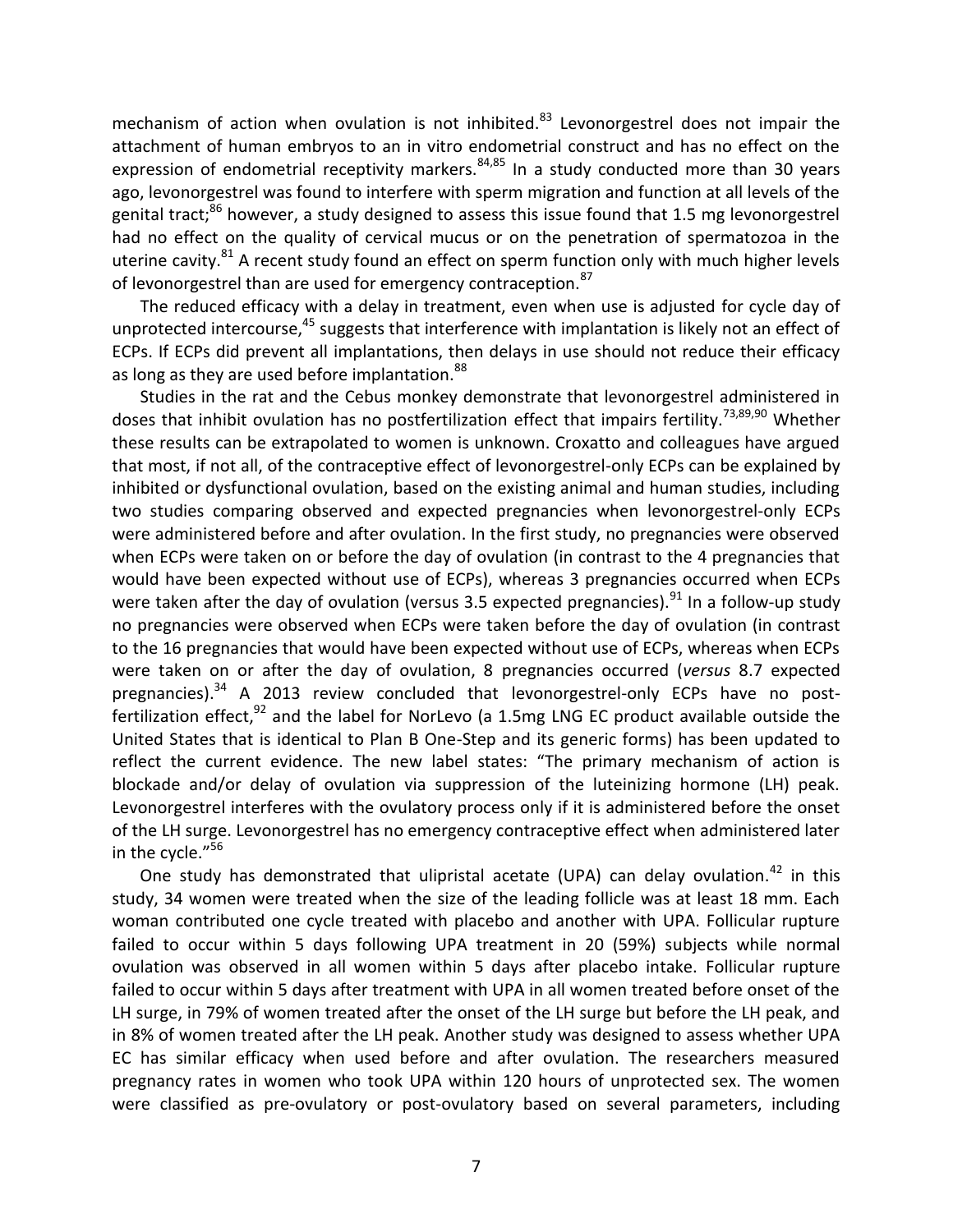serum LH, estradiol and progesterone levels, presence and size of a lead ovarian follicle >10 mm in mean diameter, and self-reported cycle length. Among women in the pre-ovulatory group, 77.6% of expected pregnancies were prevented, while in women who took UPA EC postovulation 36.4% of pregnancies were prevented. The pregnancy rate in the pre-ovulatory group was significantly lower than would be expected without the use of EC, while the rate in the post-ovulatory group was not different than would have been expected if the women had not used any EC.<sup>[13](#page-2-1)</sup> This result builds on earlier work suggesting that the primary mechanism of action of UPA EC is interference with ovulation. Other studies have focused on potential effects of UPA on the endometrium: one found that ulipristal acetate altered the endometrium, but whether this change would inhibit implantation is unknown.<sup>93</sup> Another study found that UPA, at the dosage used for EC, does not affect human embryo implantation process, in an *in vitro* endometrial construct.<sup>94</sup> UPA does not impair sperm function.<sup>95</sup>

ECPs do not interrupt an established pregnancy, defined by medical authorities such as the United States Food and Drug Administration/National Institutes of Health<sup>96</sup> and the American College of Obstetricians and Gynecologists $^{97}$  as beginning with implantation. Therefore, ECPs are not abortifacient.

To make an informed choice, women must know that ECPs—like all regular hormonal contraceptives such as the birth control pill, the implant Implanon, the vaginal ring NuvaRing, the Evra patch, and the injectable Depo-Provera,<sup>98</sup> and even breastfeeding<sup>99-102</sup>—prevent pregnancy primarily by delaying or inhibiting ovulation and inhibiting fertilization, but it is not scientifically possible to definitively rule out that any of these methods, including breastfeeding, may inhibit implantation of a fertilized egg in the endometrium. At the same time, however, all women should be informed that the best available evidence is that the ability of levonorgestrel and ulipristal acetate ECPs to prevent pregnancy can be fully accounted for by mechanisms that do not involve interference with post-fertilization events.

Its very high effectiveness implies that emergency insertion of a copper IUD must be able to prevent pregnancy after fertilization.

#### **Safety**

<span id="page-8-0"></span>No deaths or serious complications have been causally linked to emergency contraception. According to the U.S. Medical Eligibility Criteria for Contraceptive Use (US MEC), there are no situations in which the risks of using combined, progestin-only or ulipristal acetate ECPs outweigh the benefits.<sup>103</sup> The US MEC notes specifically that women with previous ectopic pregnancy, cardiovascular disease, migraines, and liver disease and women who are breastfeeding may use ECPs. Given the very short duration of exposure and low total hormone content, combined ECP treatment can be considered safe for women who would ordinarily be cautioned against use of combined oral contraceptives for ongoing contraception. Although no changes in clotting factors have been detected following combined ECP treatment, $104$  ulipristal acetate or progestin-only ECPs or insertion of a copper IUD may be preferable to use of combined ECPs for a woman who has a history of stroke or blood clots in the lungs or legs and wants emergency contraception. All three of these conditions (pregnancy, migraine, or history of thromboembolism) are identified through medical history screening, so women requesting combined ECPs can be evaluated via telephone, without need for an office visit, pelvic exam or laboratory tests.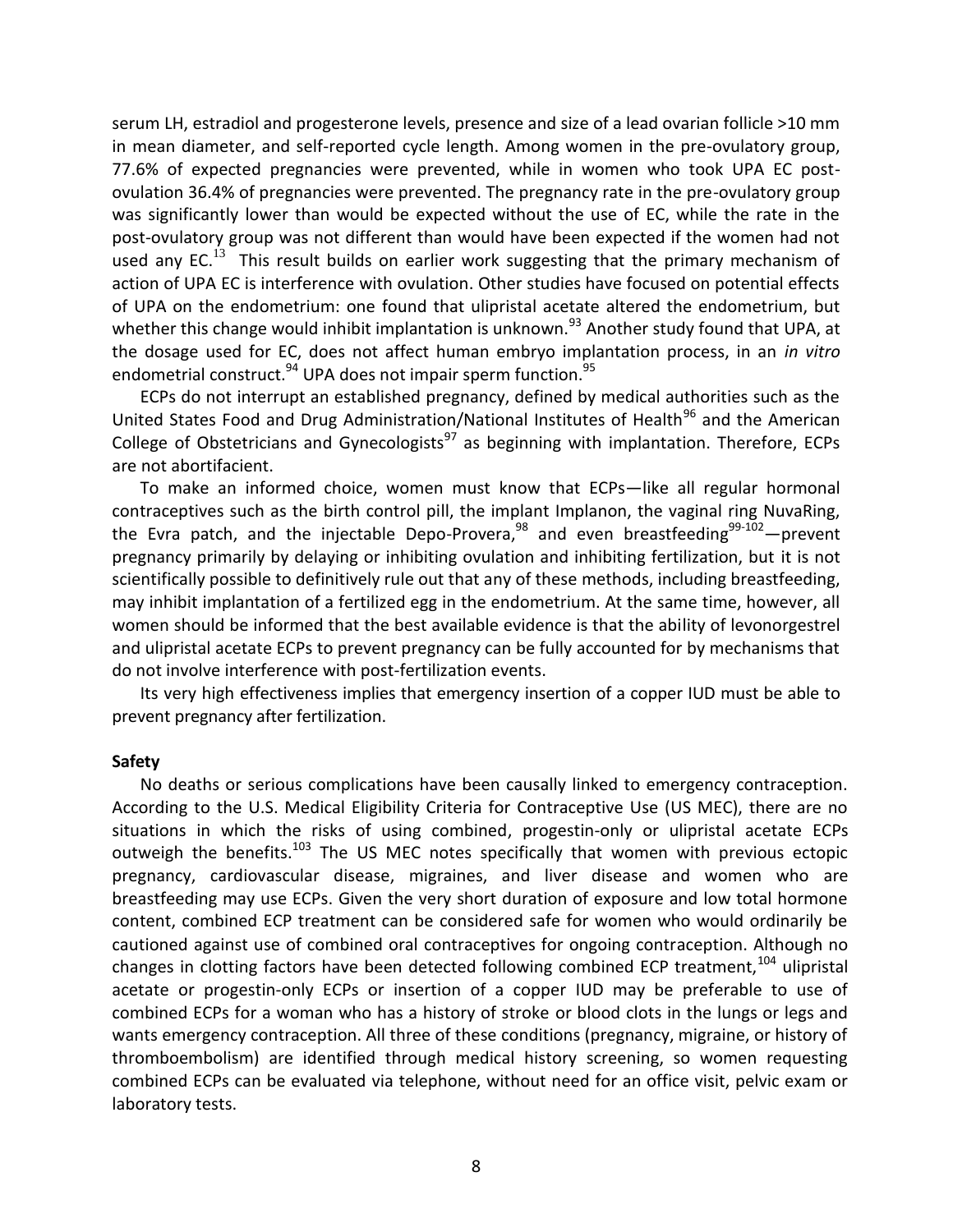Data are not available on the safety of current regimens of ECPs if used frequently over a long period of time. However, experience with similar regimens<sup>105</sup> and with high dose oral contraceptives suggests that the likelihood of serious harm from at least moderate repeat use is low. Certainly, repeated use of ECPs is safer than pregnancy, in particular when the pregnancy is unintended and women do not have access to safe early abortion services. The label for ella states that "Repeated use of ella within the same menstrual cycle is not recommended, as safety and efficacy of repeat use within the same cycle has not been evaluated."<sup>106</sup> However, a pharmacodynamic study of repeated use of UPA EC (every 7 days for 8 weeks) showed no safety concerns, indicating that UPA can be safely used more than once per cycle. The same study found that the majority of women in a smaller subgroup ovulated at least once during this period, suggesting that this may not be an effective longer-term method.<sup>107</sup> In addition, recent comprehensive review by CDC/WHO did not suggest any special safety concerns for the use of any type of ECPs among women with particular medical conditions or personal characteristics, such as pregnancy, lactation or frequent ECP use.<sup>108</sup>

#### **Side effects**

Side effects include nausea and vomiting, abdominal pain, breast tenderness, headache, dizziness, and fatigue. These usually do not occur for more than a few days after treatment, and they generally resolve within 24 hours.

<span id="page-9-0"></span>About 50% of women who take combined ECPs experience nausea and 20% vomit. $31,109$  $31,109$  If vomiting occurs within 2 hours after taking a dose, some clinicians recommend repeating that dose. The non-prescription anti-nausea medicine meclizine has been demonstrated to reduce the risk of nausea by 27% and vomiting by 64% when two 25 mg tablets are taken 1 hour before combined ECPs, but the risk of drowsiness was doubled (to about 30%).<sup>110</sup> Anti-nausea medicines are not routinely offered in the United States. Many providers recommend instead that women reduce the risk of nausea by taking ECPs with food, although research suggests that doing so is ineffective.<sup>[6,](#page-1-3)[110](#page-9-0)</sup> The levonorgestrel regimen has a significantly lower incidence of nausea and vomiting than the combined regimen; according to a randomized controlled trial conducted by WHO, progestin-only ECPs are associated with an incidence of nausea 50% lower and an incidence of vomiting 70% lower than that for combined ECPs.<sup>[31](#page-3-1)</sup>

Three studies have been specifically designed to assess the effects of ECPs consisting levonorgestrel on bleeding patterns. All three found that the length of the menstrual cycle can be shortened when treatment occurs early in the cycle. The first study found that when taken in the first three weeks of the menstrual cycle, 1.5 mg levonorgestrel in a single dose significantly shortened that cycle as compared both to the usual cycle length and to the cycle length in a comparison group of similar women who had not taken ECPs. The magnitude of this effect was greater the earlier the pills were taken. However, when this regimen was taken later in women's cycles it had no effect on cycle length, but it did cause prolongation of bleeding during the next menstrual period. The ECPs had no effect on the length of the post-treatment cycle, but bleeding during the second period was prolonged. Intermenstrual bleeding was uncommon after ECP use, although more common than among women who had not taken ECPs.<sup>111</sup> The second study compared the baseline cycle with the treatment and post-treatment cycles when 1.5 mg levonorgestrel was administered in a single dose. Cycle length was significantly shortened by one day when ECPs were taken in the preovulatory phase of the cycle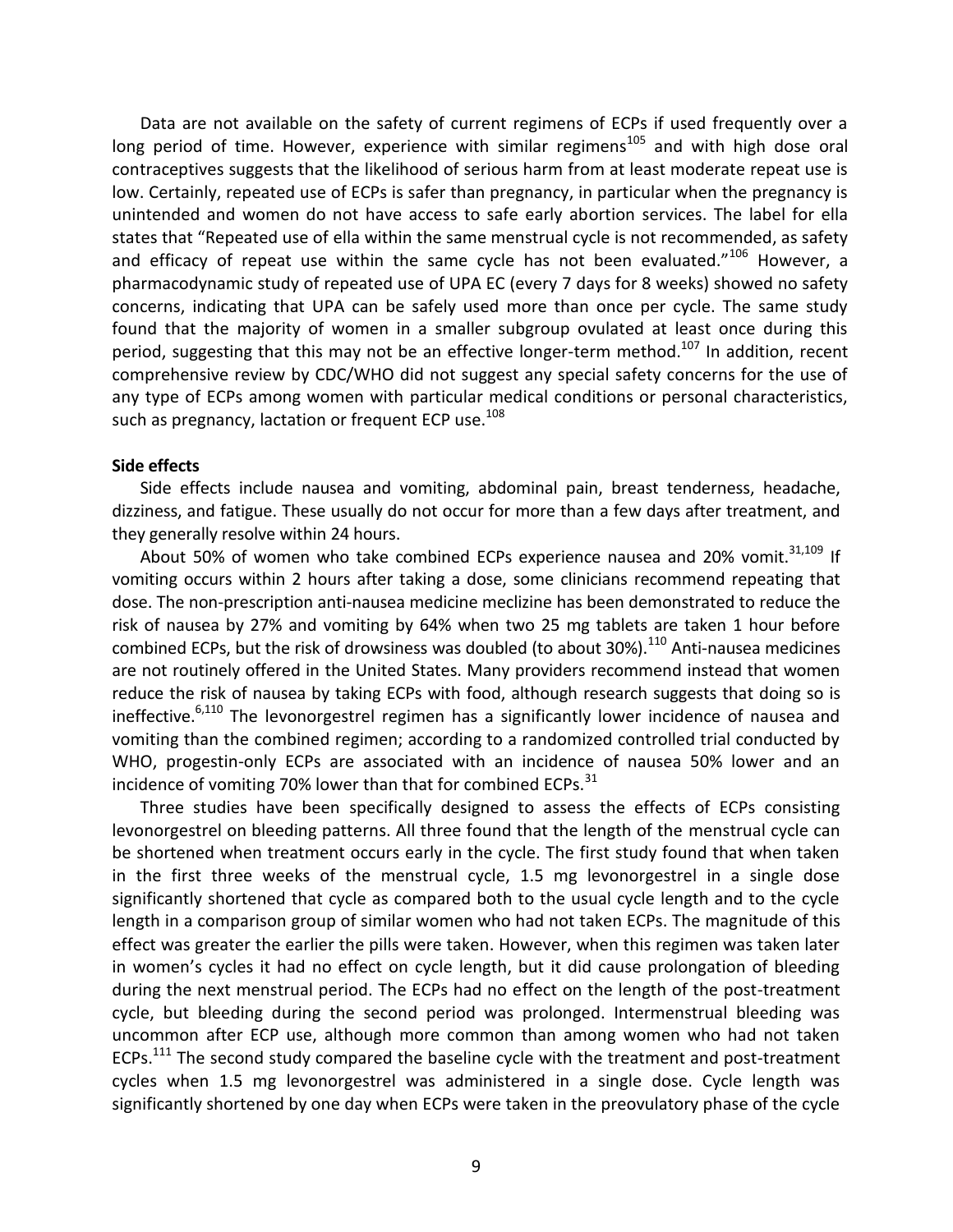and was significantly lengthened by two days when ECPs were taken in the postovulatory phase. No difference in cycle length was observed for women who took ECPs during the periovulatory phase of the cycle (from two days before to two days after the expected day of ovulation). In both the treatment and post-treatment cycles, the duration of bleeding during the menstrual period increased significantly when ECPs were taken in the periovulatory or postovulatory phase. The length of the post-treatment cycle remained significantly longer when ECPs were taken in the postovulatory phase. During the treatment cycle, 15% of women experienced intermenstrual bleeding; this was significantly more common when ECPs were taken in the preovulatory phase.<sup>112</sup> The third study examined the effects of two 0.75 mg levonorgestrel pills taken 12 hours apart. $113$  When taken in the follicular phase, ECPs significantly shortened the cycle when compared with usual cycle length; no effect on cycle length was found when ECPs were taken in the periovulatory or luteal phase. The posttreatment cycle length was the same as the usual cycle length.

#### **Effects on pregnancy**

There have been no conclusive studies of births to women who were already pregnant when they took combined ECPs or following failure of combined ECPs. However, one study of 332 pregnant women who had used levonorgestrel-only ECPs in the conception cycle found no increased risk of birth defects. $114$  Combined data from postmarketing surveillance and clinical trials of UPA found no teratogenic effects among 232 pregnancies with a known outcome in which the woman and conceptus were exposed to ulipristal.<sup>115</sup> Moreover, two observations provide reassurance for any concern about birth defects.<sup>[4](#page-1-4)</sup> First, in the event of treatment failure, ECPs are taken long before organogenesis starts so they should not have a teratogenic effect. Second, studies that have examined births to women who inadvertently continued to take combined oral contraceptives (including high dose formulations) without knowing they were pregnant have found no increased risk of birth defects.<sup>116-118</sup> The FDA removed warnings about adverse effects of combined oral contraceptives on the fetus from the package insert years ago.  $119$ 

Available evidence suggests that ECPs do not increase the chance that a pregnancy following ECP use will be ectopic; moreover, like all contraceptive methods, ECPs reduce the absolute risk of ectopic pregnancy by preventing pregnancy in general.<sup>120,121</sup>

#### **Breastfeeding women**

During the first 6 weeks postpartum, women who are fully breastfeeding and amenorrheic have little risk of pregnancy. There are no restrictions on use of combined or progestin-only ECPs by breastfeeding women.<sup>[103](#page-8-0)</sup> One study has examined levonorgestrel pharmacokinetics in plasma and milk of lactating women who take 1.5 mg for emergency contraception. The authors conclude that to limit infant exposure to the period of maximum LNG excretion in milk, mothers should discontinue nursing for at least 8 hours, but not more than 24 hours, after taking ECPs.<sup>122</sup> One study compared outcomes among women who took progestin-only ECPs (after a breastfeed) and among women who used progestin-only oral contraceptives; there no adverse maternal and infant effects and no effect of continuation of breastfeeding among the women who took ECPs.<sup>123</sup> The label for ellaOne states "The effect on newborn/infants has not been studied. A risk to the breastfed child cannot be excluded. After intake of ellaOne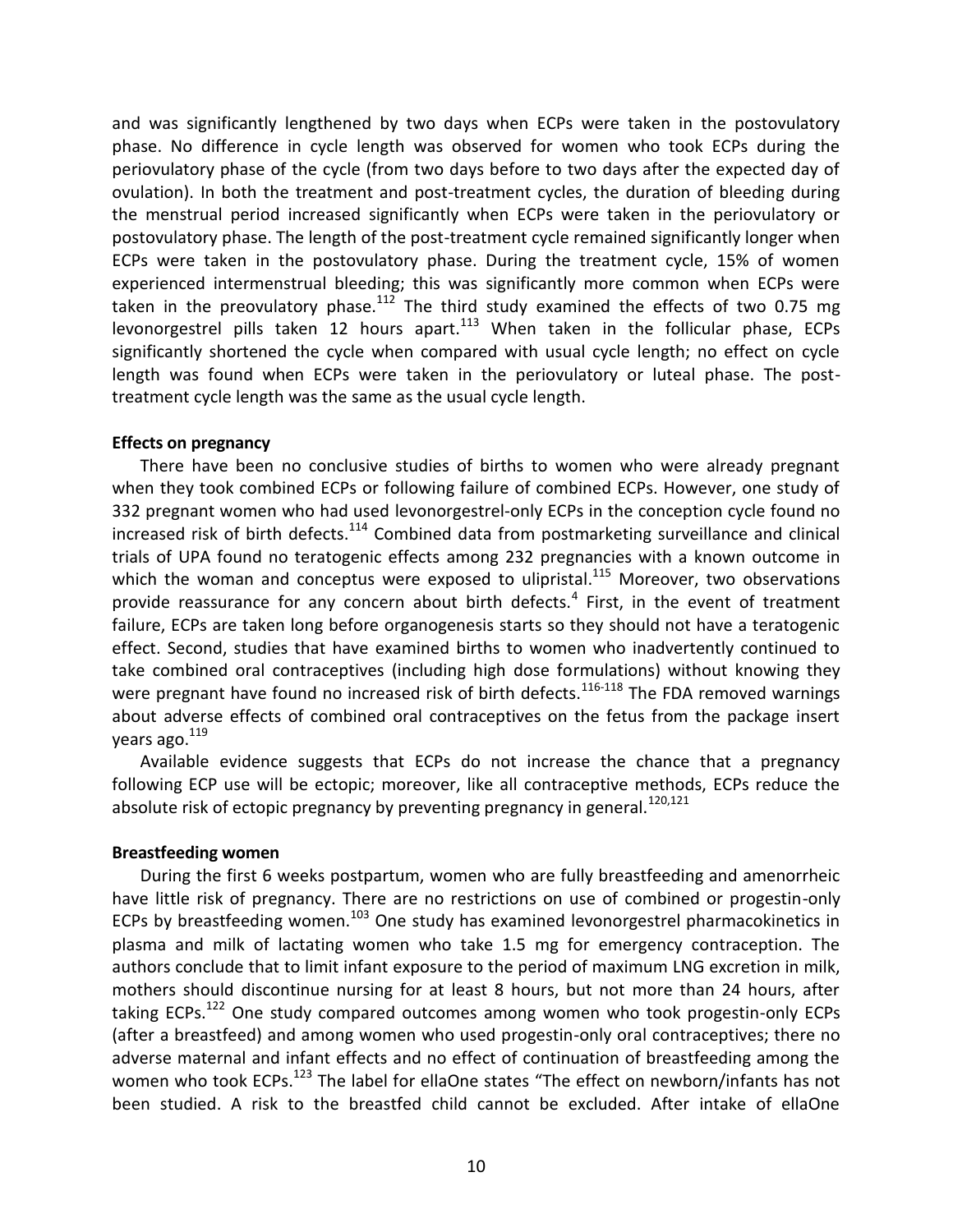breastfeeding is not recommended for one week. During this time it is recommended to express and discard the breast milk in order to stimulate lactation."<sup>[56](#page-5-3)</sup> European guidelines have been updated to reflect that ellaOne is not contraindicated for breastfeeding women, but that breastmilk should not be given to a baby for a week after a woman has taken the product.<sup>124</sup> However, the US Medical Eligibility Criteria for Contraceptive Use recommends that breastfeeding women refrain from breastfeeding and discard pumped milk for 24 hours.

#### **Drug interactions**

No specific data are available about the interactions of ECPs with other drugs, but it seems reasonable that drug interactions would be similar to those with regular oral contraceptive pills. Women taking drugs that may reduce the efficacy of oral contraceptives (including but not limited to rifampicin, certain anticonvulsant drugs, Saint John's wort, and certain antiretroviral agents) should be advised that the efficacy of ECPs may be reduced.<sup>125</sup> Consideration may be given to increasing the amount of hormone administered in the ECPs, either by increasing the amount of hormone in one or both doses, or by giving an extra dose.

Ulipristal acetate is an antiprogestin. Therefore there are implications for immediately starting progestin-containing hormonal contraceptives after taking it. One randomized doubleblind placebo controlled study found no difference in the time (14 days) to achieve ovarian quiescence between the placebo group and the group who took combined oral contraceptives for 14 days; this finding implies that women should abstain or use a condom for 14 days when quick-starting combined hormonal contraceptives.<sup>126</sup> A second randomized cross-over study examined women who quick-started a desogestrel progestin-only oral contraceptive (75μg desogestrel, not available in the US) after taking UPA or a placebo.<sup>127</sup> No significant differences were found in time to ovarian quiescence or cervical mucus penetrability. That same study addressed the issue of whether quick-starting a progestin-only oral contraceptive reduces the efficacy of UPA and concluded that it impairs the ability of UPA to delay ovulation by at least five days. The FDA updated the ella package label to include warnings regarding the coadministration of ella and hormonal contraception. The label now states that if a woman wishes to use hormonal contraception after using ella, she should do so no sooner than 5 days after the intake of ella and that she should use a reliable barrier method until the next menstrual period. The label also now states that because ella and the progestin component of hormonal contraceptives both bind to the progesterone receptor, using them together may impair the ability of ella to delay ovulation. The European Medicines Agency (the European equivalent of the FDA) has decided not to modify its clinical recommendations for ella as it felt that the data were too limited. The American Society for Emergency Contraception offers a more flexible, patient-centered protocol for providing ongoing contraception after EC, taking into consideration which ongoing method she would like to use (in particular, whether the method requires placement by a healthcare provider), the likelihood that she is willing and able to return for a follow-up contraception visit (if she plans to start a provider-dependent method), and whether she is at greater risk of pregnancy from the previous act of intercourse or future acts of intercourse.<sup>128</sup>

#### **Barriers to more widespread use of emergency contraception**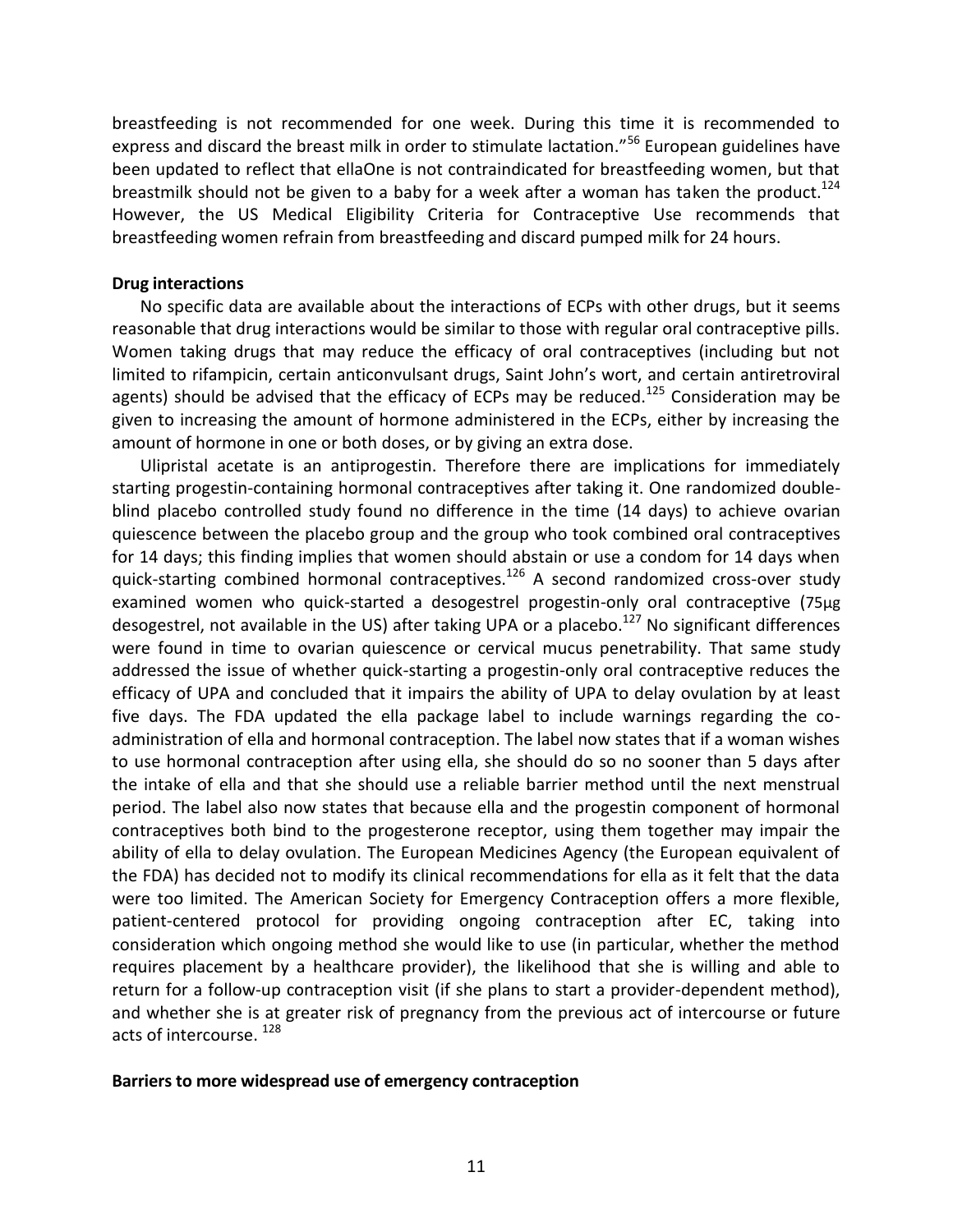The lack of a product specifically packaged, labeled, and marketed as an emergency contraceptive was a major obstacle to more widespread use of emergency contraception in the United States until the fall of 1998, when Preven was approved (it was withdrawn from the market in 2004). A second specially-packaged emergency contraceptive pill, Plan B, was approved a year later. A one-pill version, Plan B One-Step, was approved in 2009, and a generic version of Plan B (Next Choice) was also approved in 2009. A second generic product, Levonorgestrel Tablets, entered the market in 2010, two more products (Next Choice One Dose and My Way), one-pill products) were approved in 2012. Additional generic products, including Take Action and AfterPill, have become available recently. While availability of these products has helped, the pharmaceutical companies initially distributing them were very small and were not able to promote the products on the same scale as most contraceptives. Plan B was acquired from the tiny company Women's Capital Corporation by Barr Pharmaceuticals in February 2004 and subsequently by Teva Pharmaceuticals in December 2008, but Barr did not and Teva will not spend heavily on direct-to-consumer advertising. Neither has Actavis Pharmaceuticals, the maker of Next Choice One Dose and ella (ella is now distributed in the United States by Afaxys Pharmaceutical). Nevertheless, among women aged 15-44 who have ever had intercourse, the fraction who had ever used ECPs increased from 2% in 2002 to 18% in 2011-2013. [2](#page-1-0)

To help educate women and men about emergency contraception, the Association of Reproductive Health Professionals in Washington, D.C. and the Office of Population Research at Princeton University sponsor the Emergency Contraception Website [\(www.not-2-late.com\)](http://www.not-2-late.com/). The Website has replaced the original Emergency Contraception Hotline, which was launched on February 14, 1996. Detailed information about emergency contraception is available on the Emergency Contraception Website, which was launched in October 1994 and now receives more than 900,000 visitors each month. The Website is completely confidential, available 24 hours a day in English and Spanish, and offers names and telephone numbers of providers of emergency contraception located near the user's zip code (in the United States and parts of Canada). An Arabic version of the website is available as well. Public service announcements for print, radio, television, and outdoor venues advertising the Hotline ran in several cities in 1997 and 1998. These were the first ads about contraception to be shown on broadcast television.<sup>129</sup> A paid public education media campaign in Philadelphia and Seattle resulted in significant increases in knowledge about emergency contraception.<sup>130</sup>

Additional barriers to ECP access persist and are perpetuated by U.S. institutions. That many hospital emergency departments do not provide emergency contraceptive services to women who have been raped is a tragic example of neglected preventive health care.<sup>131-133</sup> Legal precedent also indicates that this failure constitutes inadequate care and confers to a woman in this situation the standing to sue the hospital.<sup>134</sup> It has been estimated that pregnancy following rape could potentially be reduced substantially if all women had access to EC after a sexual assault, a reduction of 22,000 pregnancies each year (though this is likely an overestimate for reasons given above).<sup>135</sup> Yet the Department of Justice made no mention of emergency contraception in its 130-page *National Protocol for Sexual Assault Medical Forensic Examinations*, published in September 2004; <sup>136</sup> this omission was partially rectified in the 2012 Prison Rape Elimination Act final rule that mandates that "inmate victims of sexual abuse while incarcerated must be offered timely information about, and timely access to, emergency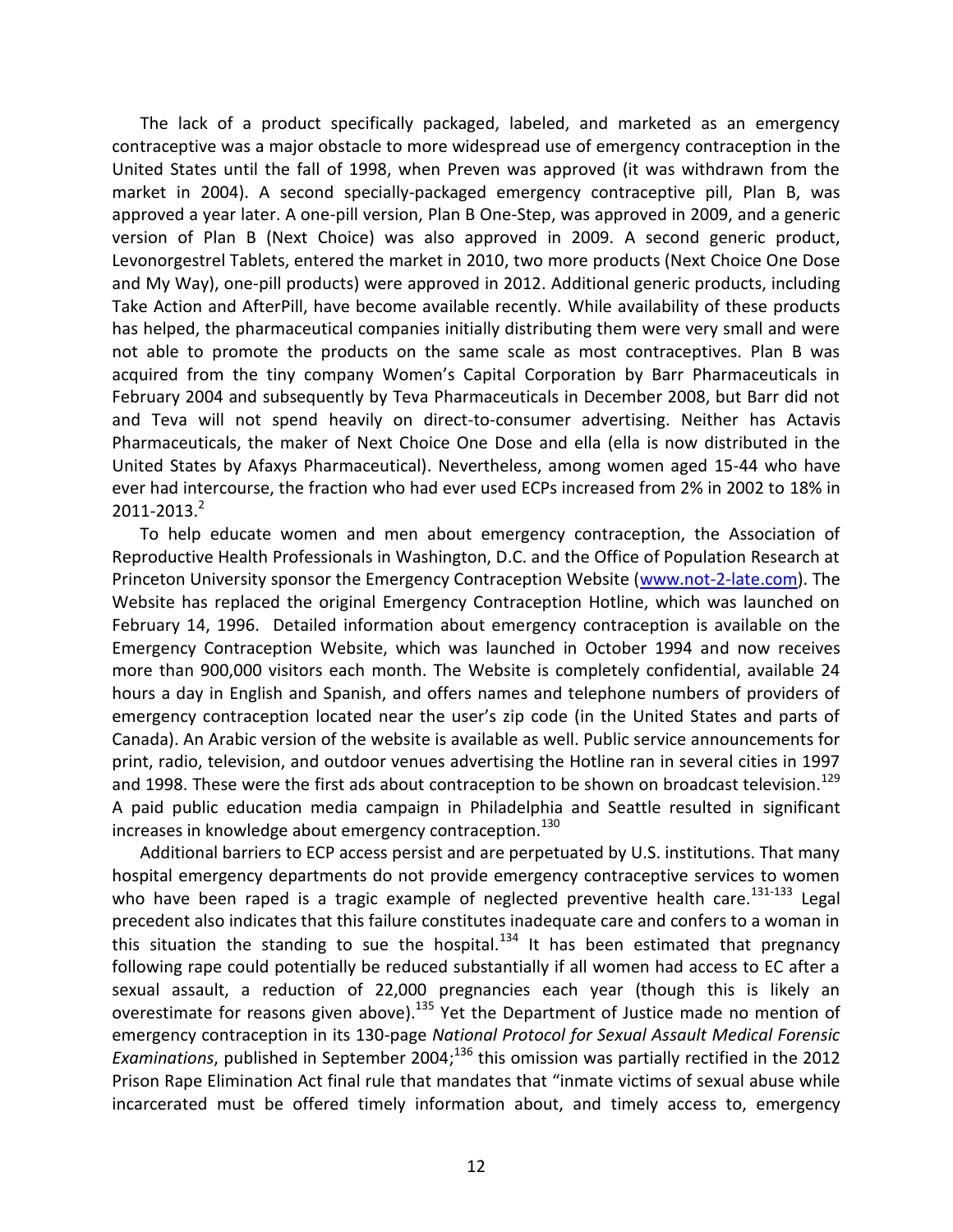contraception," <sup>137</sup> and finally rectified in the second edition *of the National Protocol for Sexual Assault Medical Forensic Examinations*, published in April 2013. <sup>138</sup> Additionally, the Department of Defense Pharmacy and Therapeutics Committee removed the dedicated levonorgestrel ECP Plan B from the Basic Core Formulary (BCF) (medications which must be stocked at every fullservice Medical Treatment Facility (MTF)) in May 2002, only one month after the drug had been added to the BCF $^{139}$  because of complaints from conservative members of Congress.<sup>140</sup> Whether the drug was stocked was left to the discretion of each MTF. Levonorgestrel ECPs were not available to all American soldiers serving overseas, which is of particular concern for women who are raped or face an unintended pregnancy for any reason, until Next Choice was added to the BCF on February 3, 2010.<sup>141</sup>

## **Population impact of ECPs**

<span id="page-13-0"></span>One objection to making ECPs more widely available is the concern that women who know they can use ECPs may become less diligent with their ongoing contraceptive method. If used as an ongoing method, ECP therapy would be far less effective than most other contraceptive methods; if the typical woman used combined ECPs for a year, her risk of pregnancy would exceed 35% and if she used progestin-only ECPs, she would still have a 20% chance of pregnancy. Published evidence would seem to demonstrate convincingly that making ECPs more widely available does not increase risk-taking or adversely affect regular contraceptive use.<sup>142-159</sup> In the four studies that examined the impact of easier access to ECPs on rates of sexually transmitted infections, women randomly assigned to group given advance supplies of ECPs for later use should the need arise had the same incidence of infection as did women in the control group who had to obtain ECPs from a clinic.<sup>[148,150,155,156](#page-13-0)</sup> For example, in one randomized trial considering the effect of advance ECP provision on regular methods of birth control, teens receiving emergency contraception supplies in advance were more likely to use ECPs when needed but did not report higher frequencies of unprotected sex, did not use condoms or hormonal contraception less often, and did not exhibit higher rates of STIs.<sup>[148](#page-13-0)</sup> Another study demonstrated that educating teens about ECPs does not increase their sexual activity levels or use of EC but increases their knowledge about proper administration of the drugs.<sup>160</sup> However, reanalysis of one of the randomized trials suggests that easier access to ECPs may have increased the frequency of coital acts with the potential to lead to pregnancy.<sup>161</sup> Women in the increased access group were significantly more likely to report that they had ever used emergency contraception because they did not want to use either condoms or another contraceptive method.<sup>162</sup> Increased access to EC had a greater impact on repeat use among women who were at lower baseline risk of pregnancy.<sup>163</sup> This finding may explain in part why increased access to EC has had no measurable benefit in clinical trials. Regardless, even if ECP availability does adversely affect regular contraceptive use, women are entitled to know about all contraceptive options. More recently, ecological studies comparing outcomes before and after ECPs became available without a prescription in the United States provide conflicting information about whether easier access to ECPs is associated with changes in behavior: one study found that women were 5% more likely to report multiple sexual partners after ECPs became available without a prescription,  $164$  but another study by the same author found exactly the opposite effect.<sup>165</sup> A third study suggested that condom use among public school students declined by 5-7% when ECPs became available without a prescription, highlighting the importance of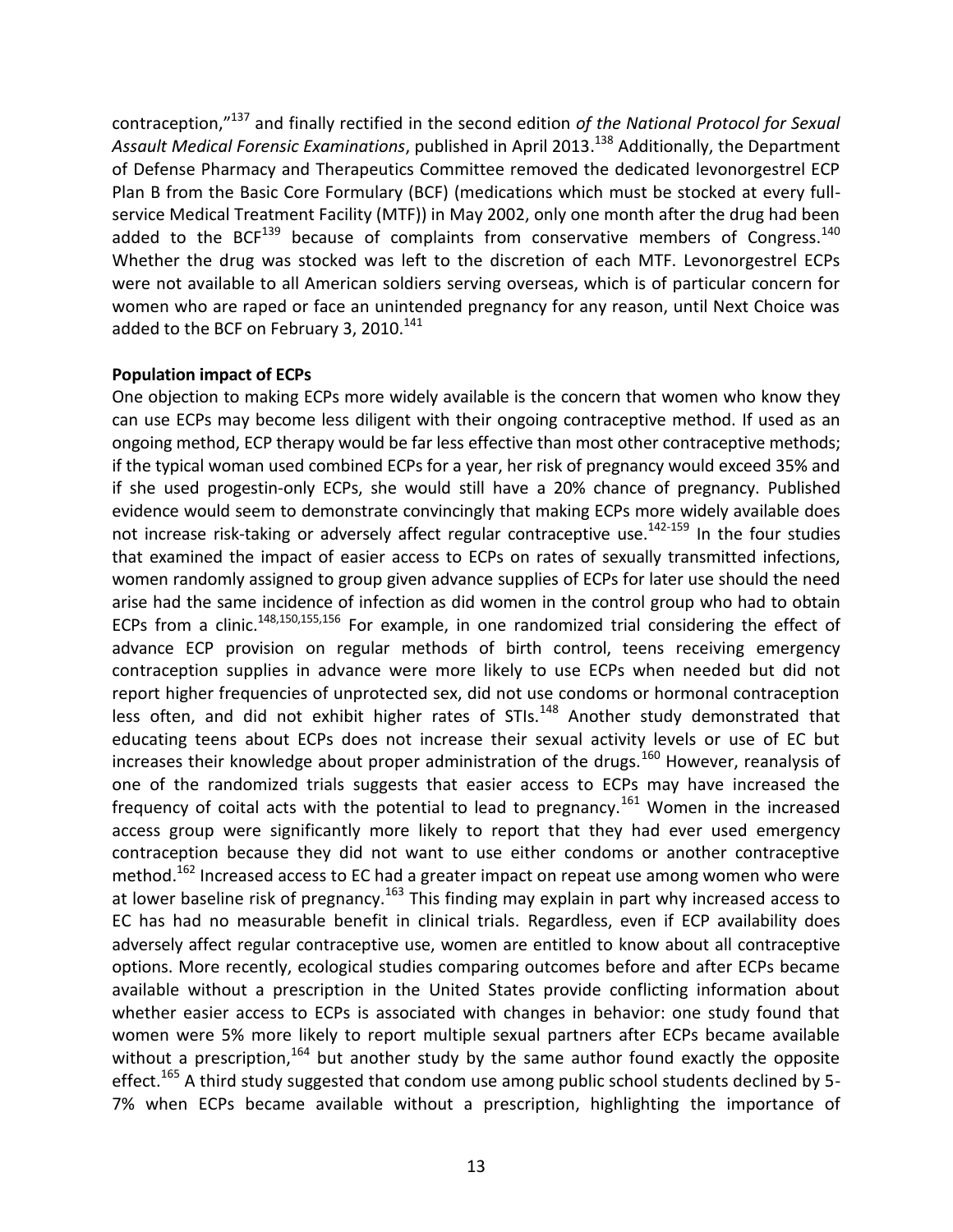education about STI transmission.<sup>166</sup> Although an ecological study from Chile reported an association between access to EC pills and lower rates of pregnancy, the study was unable to control for use of other contraceptives which may have also varied between communities.<sup>167</sup>

On the other hand, only one<sup>[158](#page-13-0)</sup> of 15 published studies has demonstrated that increasing access to ECPs can reduce pregnancy or abortion rates in a population,  $168,169$  although one demonstration project<sup>170</sup> and four clinical trials<sup>[150,151,155,158](#page-13-0)</sup> were specifically designed to address this issue. One explanation for this result is that even when provided with ECPs in advance, women do not use the treatment often enough after the most risky incidents to result in a substantial population impact. In the San Francisco trial, 45% of the women in the advance provision group who had unprotected intercourse during the study period did not use ECPs.<sup>[150](#page-13-0)</sup> And in the Nevada/North Carolina trial, 33% of women in the advance provision group had unprotected intercourse at least once without using ECPs.<sup>[155](#page-13-0)</sup> The single exception occurred among women using the lactational amenorrhea method in Egypt.<sup>[158](#page-13-0)</sup> Women in the advance provision group had a lower pregnancy rate (0.8% *versus* 5.0%, p=0.0002) in the first six months postpartum, but the reason is that these women were far more likely to start using an ongoing contraceptive; the authors argue that using ECPs allowed the women time to get to a clinic for ongoing contraception.

One study found no effect on birth or abortion rates in the United States as a result of Plan B being made available without prescription for those aged 18 and over.<sup>171</sup> A second study found a modest reduction in abortion rates among women aged 18-19 but no reduction among women aged 20-24 after the change; $^{172}$  the result for those aged 18-19 is unconvincing because the magnitude of the drop from 2000-2001 to 2002-2006 (before the change) is the same as that from 2002-2006 (before the change) to 2007-2009 (after the change).

#### **Making Plan B available Over-the-Counter (OTC)**

No medical reasons indicate that ECPs should be prescription-only products.<sup>173,174</sup> In many countries, ECPs can be obtained directly from a pharmacist without a prescription. In Europe, UPA EC is available without prescription (as of 2015).

In the United States, many medical groups, including the American Medical Association, the American College of Obstetricians and Gynecologists, the Association of Reproductive Health Professionals, the American Academy of Pediatrics, and the Society for Adolescent Medicine support making Plan B available OTC. $175$  An FDA advisory committee voted 23-4 in December 2003 that Plan B be switched from Rx to OTC, but the FDA rejected an OTC switch in May 2004 in an unprecedented repudiation of such an overwhelmingly positive advisory committee recommendation. The independent Government Accountability Office concluded that the decision process was highly unusual and that the decision was made with atypical involvement from top agency officials and may well have been made months before it was formally announced.<sup>176</sup> Barr Laboratories submitted an amended application in July 2004 to make Plan B an Rx drug for females <16 and OTC otherwise. The FDA had until January 21, 2005 to respond. On July 15, 2005, HHS Secretary Leavitt promised that FDA would act on Barr's application by September 1, 2005 to ensure a vote on Senate confirmation of Lester Crawford as FDA Commissioner. On August 26, 2005, FDA announced that Plan B was safe for OTC use by women ≥17. But the FDA announced an indefinite delay in reaching a decision, citing three concerns: (1) can Plan B be both Rx and OTC depending on age?; (2) can Rx and OTC versions of the same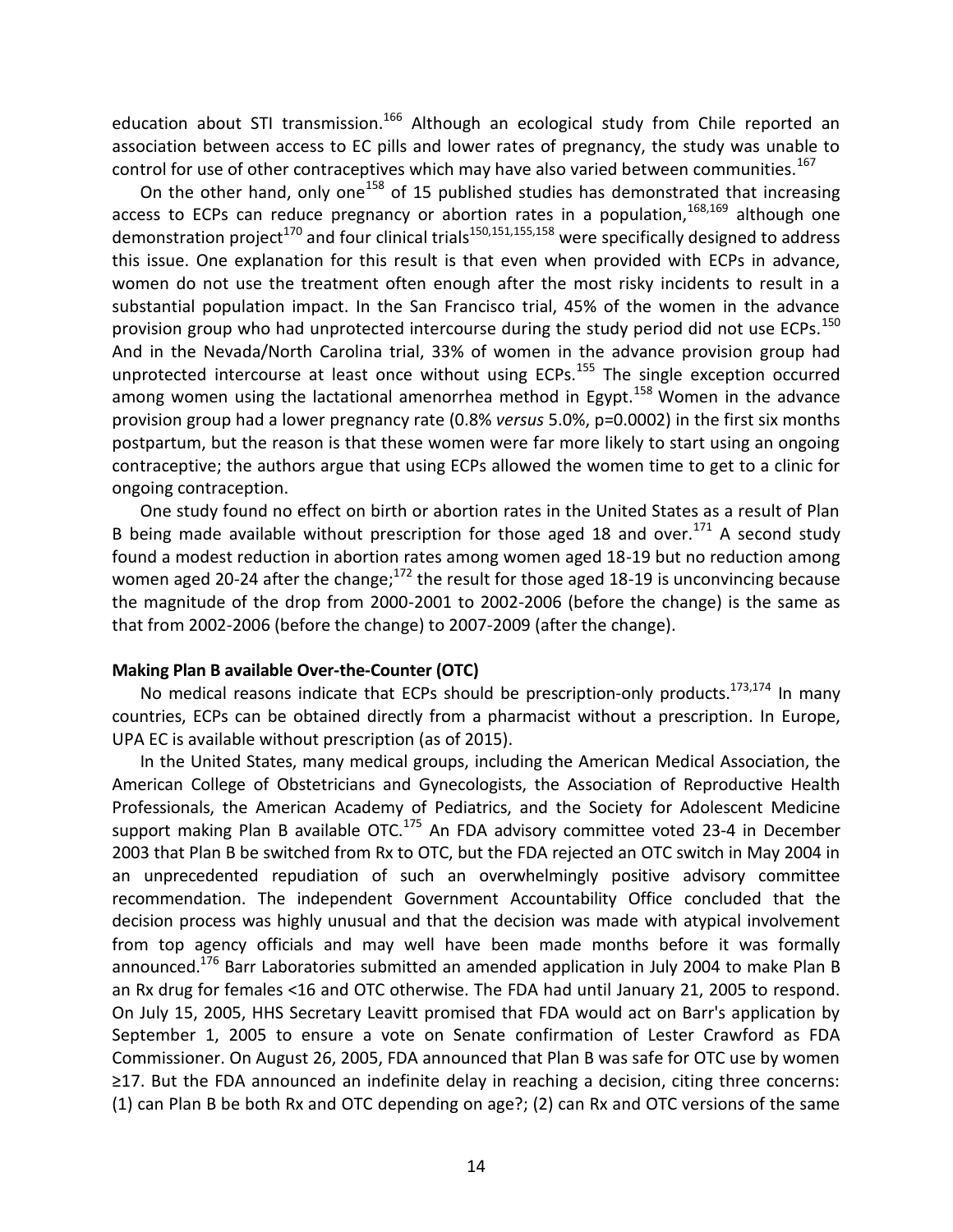drug be marketed in the same package?; and (3) can an age restriction be enforced? The FDA also announced a 60-day public comment period on first two concerns. The FDA failed to articulate clear criteria or explicit timetable for a final decision. Three days later, Susan Wood resigned from her position as the Assistant Commissioner for Women's Health and Director of the FDA Office of Women's Health, stating that:

> The recent decision announced by the Commissioner about emergency contraception, which continues to limit women's access to a product that would reduce unintended pregnancies and reduce abortions is contrary to my core commitment to improving and advancing women's health. I have spent the last 15 years working to ensure that science informs good health policy decisions. I can no longer serve as staff when scientific and clinical evidence, fully evaluated and recommended for approval by the professional staff here, has been overruled.

This indefinite delay was heavily criticized.<sup>177</sup> Finally, on August 24, 2006, the FDA approved the nonprescription sale of Plan B for women and men aged 18 and older This age cutoff was not chosen based on any medical evidence that young women could not use emergency contraceptive pills safely or correctly, but rather, according to the FDA's Steven Galson, because it was easy for pharmacists to remember and enforce, since it is the same age limit placed on tobacco and nicotine-replacement products.

In January 2005, the Center for Reproductive Rights filed suit in federal court against the FDA, alleging that the agency's failure to approve Plan B for over-the-counter use impermissibly denied women access to EC. In March 2009, The U.S. District Court for the Eastern District of New York in a blistering decision ordered the agency to reconsider its decision. It also ordered the FDA to act within 30 days to extend over-the-counter access to 17-year-olds. Judge Edward R. Korman was exceedingly blunt, stating that FDA had "acted in bad faith and in response to political pressure" and "repeatedly and unreasonably delayed issuing a decision on Plan B" and that the FDA's denial of nonprescription access to 17-year-olds "lacks all credibility" and was based on "fanciful and wholly unsubstantiated 'enforcement' concerns."<sup>178</sup> On April 22, 2009 the U.S. Food and Drug Administration announced that it would clear the way for Plan B's manufacturer to make it available without a prescription to 17-year-olds. And on July 13, 2009, the FDA approved Plan B One Step as a nonprescription drug for women and men aged 17 and over. On February 7, 2011, Teva submitted actual-use study data and label-comprehension study data on females <18 to the FDA. On December 7, 2011, the FDA was set to approve OTC status for Plan B with no age restriction based on the studies submitted by Teva. However, this action was overruled by the Secretary of Health and Human Services Kathleen Sebelius. Teva then filed an amended application to make Plan B One-Step available without prescription to consumers aged 15 and over and to allow it to be available in the family planning section of a pharmacy rather than behind the pharmacy counter; proof of age would still be required at checkout. On April 30, 2013, the FDA approved this amended application. In the meanwhile, on April 4, 2013, U.S. District Judge Edward R. Korman ordered the FDA to allow over-the-counter sales of LNG ECPs with no age restriction. In a scathing rebuke to the Obama administration, he stated that "the secretary's action was politically motivated, scientifically unjustified, and contrary to agency precedent."<sup>179</sup> On May 1, 2013, the Department of Justice announced that it would appeal his ruling, and subsequently did appeal and requested a stay of the order until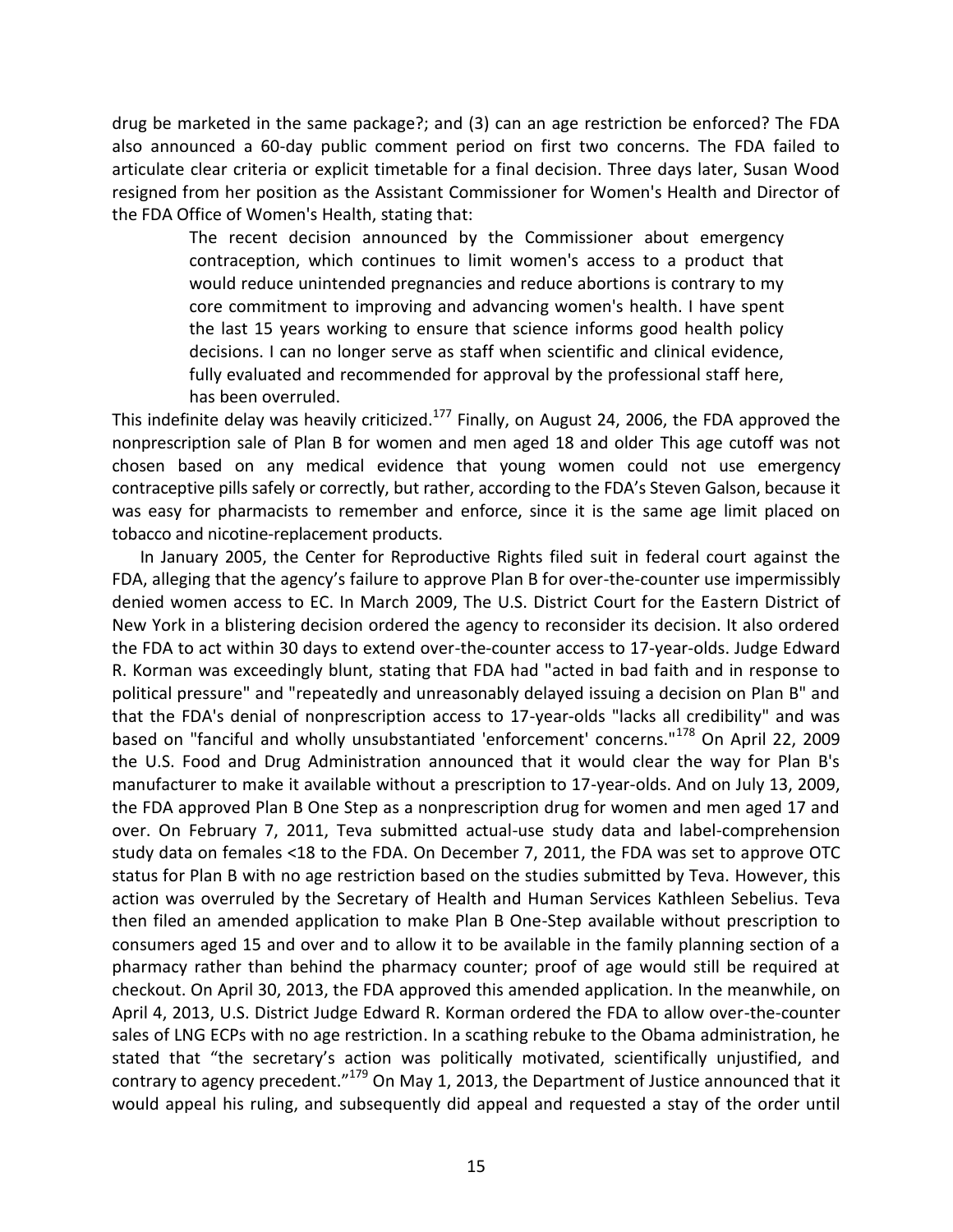the case was heard. On June 5, 2013, 2<sup>nd</sup> Circuit Court of Appeals ordered that the FDA must comply with Judge Korman's ruling to make 2-pill formulation of LNG EC available without restriction but granted a stay regarding 1-pill formulation.<sup>180</sup> On June 10, in a letter to Judge Korman, the Department of Justice said it would comply with his demand that Plan B One-Step be made available OTC with no age restriction.<sup>181</sup> Two days later, Judge Korman approved the Obama Administration's plan to make Plan B One-Step (and only Plan B One-Step) available OTC with no age restriction.<sup>182</sup>

In August 2013, Plan B One-Step became available without prescription to males and females with no age restriction. In most pharmacies it is located on the shelf in the family planning aisle; some pharmacies may choose to keep it in a locked cabinet. One-pill generics (such as Take Action, My Way and Next Choice One Dose) are now approved for sale on the shelf as well. Until April 2016, a required use recommendation on generic packaging stated that the product is intended for use by women aged 17 and older (although this was not intended as an enforceable restriction). <sup>183</sup> Teva's exclusivity on OTC sale to all ages expired in April 2016, so generic manufacturers are no longer required to include this language on their packaging. As far as we understand, two-pill generics are no longer sold in the United States (but the age restriction on the sale remains for any two-pill generics that are still in stock; two-pill generics must be sold behind the counter and a prescription was required for women under the age of 17).

Two predictable, but unintended, negative outcomes have resulted from over-the-counter access to emergency contraception in the United States. One such consequence is the potential loss of opportunities for physicians to counsel patients about use of more effective, longer-term contraceptive methods when they present for emergency contraception.<sup>184</sup> Because emergency contraceptive pills are less effective than ongoing methods of hormonal contraception and IUDs, the challenge remains for providers to find ways to encourage users of ECPs to initiate or continue a more effective ongoing method. Another consequence is an increase in price, from about \$25 per treatment to about \$45, and loss of insurance coverage in many, if not most, cases. This increase in cost could mean that even fewer women take emergency contraception when they are at highest risk of unintended pregnancy. However, new legislation in Maryland (called the Contraceptive Equity Act), which passed on 2016 and will be implemented in January 2018, will require insurers to cover OTC contraceptive medications, including EC; hopefully this model will spread to other parts of the US.

#### **Improving access to emergency contraception**

Service delivery innovations can help to increase access to emergency contraception. In some states (Alaska, California, Hawaii, Maine, Massachusetts, New Hampshire, New Mexico, Vermont, and Washington State<sup>185-187</sup>) collaborative practice agreements allow pharmacists to directly dispense emergency contraceptive pills without prescription. Since levonorgestrel EC products are now available OTC, these agreements are no longer necessary for younger women to access LNG EC; however such agreements could be expanded to include ella (some already do). Ella may be purchased online for \$67 following a medical screener through the website [www.ella](http://www.ella-kwikmed.com/)[kwikmed.com](http://www.ella-kwikmed.com/) or its companion website, www.priktruby.com. An online source for the FDAapproved LNG EC product AfterPill is www.afterpill.com; here, consumers can purchase one pack for \$20 plus \$5 shipping, or 3 packs for \$60 plus \$5 shipping.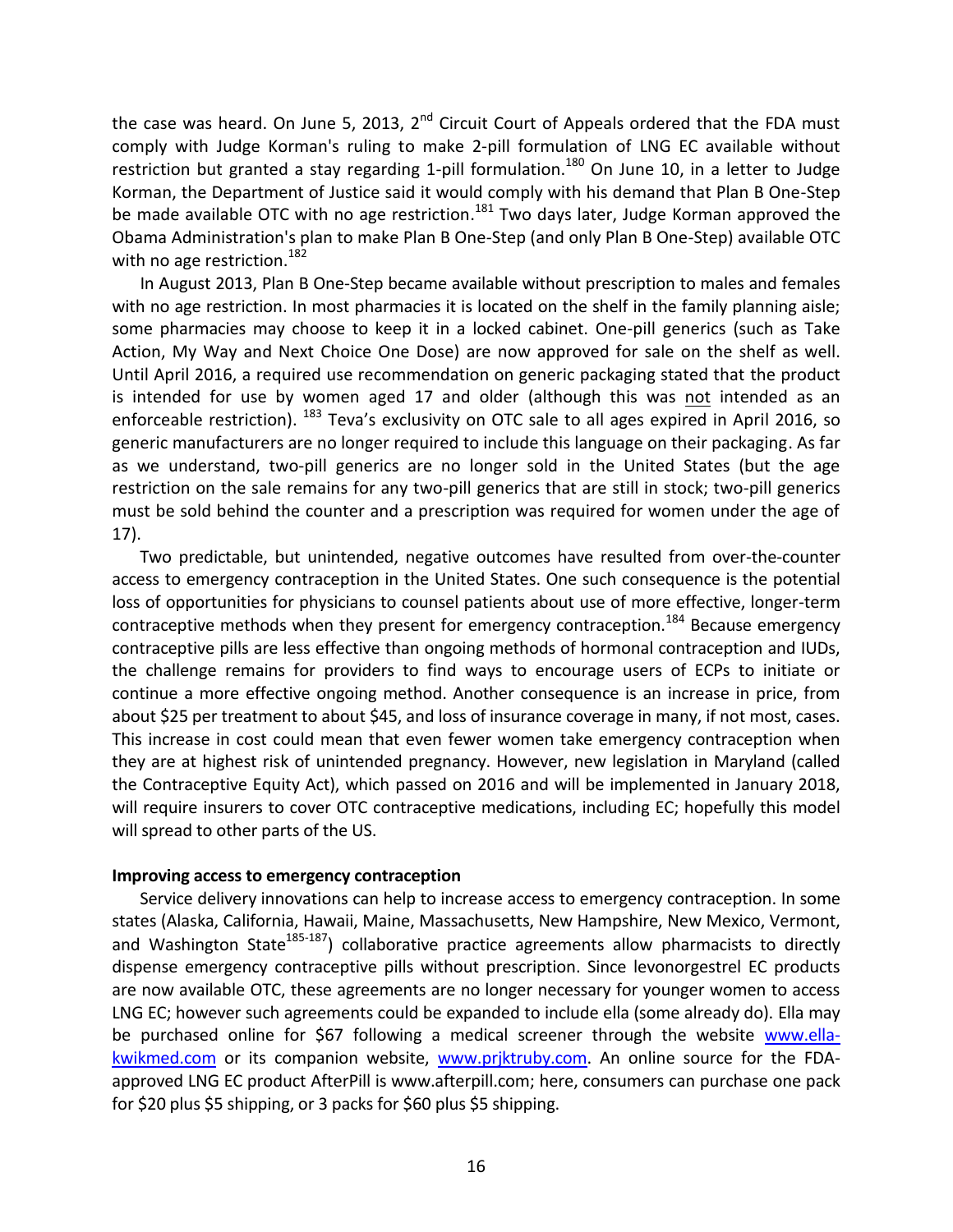Another important step is changing provider practices so that women seen by primary and reproductive health care clinicians would be routinely informed about emergency contraception before the need arises, particularly the more effective methods. One recent study found that only 29% of healthcare providers across specialties who treat women of reproductive age had heard of UPA EC, and only 7% recommended or provided it. Among reproductive health specialists, 52% were aware of UPA EC and 14% offered it.<sup>188</sup> Another challenge for UPA EC is that it is not always routinely stocked in pharmacies; a study in Hawaii found that while 82.4% of pharmacies stocked the OTC option for EC (LNG), only 2.6% had UPA immediately available.<sup>189</sup>

#### **Cost effectiveness**

Studies based on economic models have shown that emergency contraception is nearly always cost effective. Use of combined or progestin-only ECPs reduces expenditures on medical care by preventing unintended pregnancies, which are very costly. Insertion of a Copper T IUD is not cost-saving in the United States when used solely as an emergency contraceptive. Unlike the other two alternatives, however, insertion of a copper IUD can provide continuous contraceptive protection for at least 12 years thereafter, producing savings if used as an ongoing method of contraception for as little as four months after emergency insertion.<sup>190</sup> Hormonal ECPs are cost effective regardless of whether they are provided when the emergency arises or provided beforehand as a routine preventive measure.191-198 Not only would making emergency contraception more widely available save medical care dollars, but additional social cost savings would result as well. These include not only the monetary costs of unwanted pregnancies and births but also the considerable psychological costs of unintended pregnancy. Moreover, the average medical care cost of unintended births is likely to be greater than the average cost of all births.<sup>199</sup>

All of these studies, however, have assumed that ECPs would actually be used after unprotected intercourse. But, as stated above, no published study has yet demonstrated that increasing access to ECPs reduces pregnancy or abortion rates in a population, at least in part because even when provided with ECPs in advance, women do not use the treatment often enough after the most risky incidents to result in a substantial population impact. Therefore, at the population level, advance provision of ECPs has not been demonstrated to be costeffective. Whether ECPs are cost effective when they are provided after unprotected sex depends on what happens thereafter. If, as explicitly assumed in the economic models, a pregnancy averted by use of ECPs is either avoided forever or postponed for two years, then the results hold. But, given the evidence from the advance provision trials that women do not use ECPs often enough when they are at risk, this assumption seems optimistic. A woman who averts a pregnancy using ECPs may experience another risky episode of unprotected intercourse shortly thereafter;<sup>200</sup> in that case, the effect of ECPs is simply to postpone a pregnancy for a short while.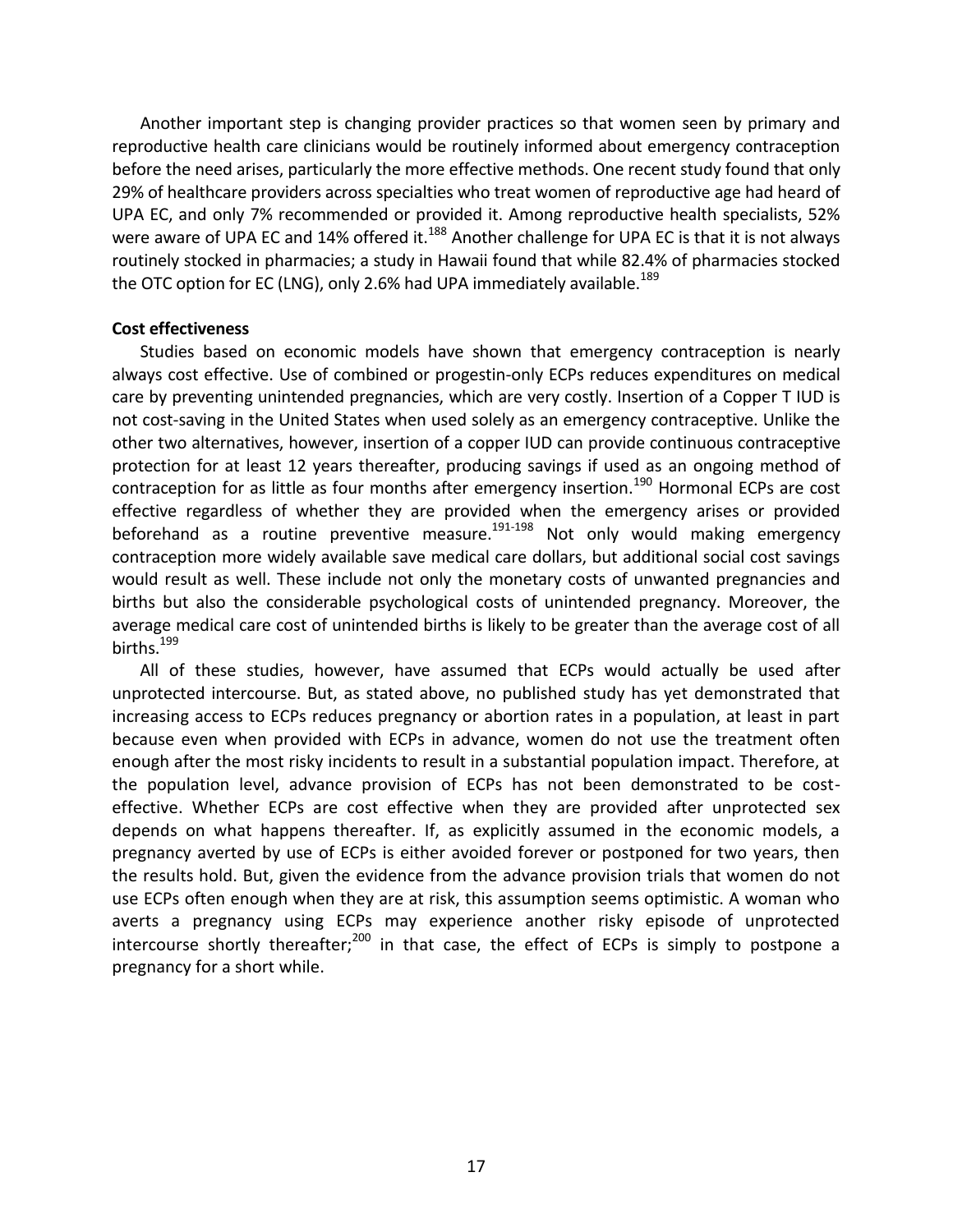### **Conclusion**

Emergency contraception provides women with a last chance to prevent pregnancy after unprotected sex. Women deserve that last chance, and barriers to availability should be eliminated. But it is unlikely that expanding access will have a major impact on reducing the rate of unintended pregnancy, primarily because the incidence of unprotected intercourse is so high, ECPs are only moderately effective, and ECPs are not used often enough.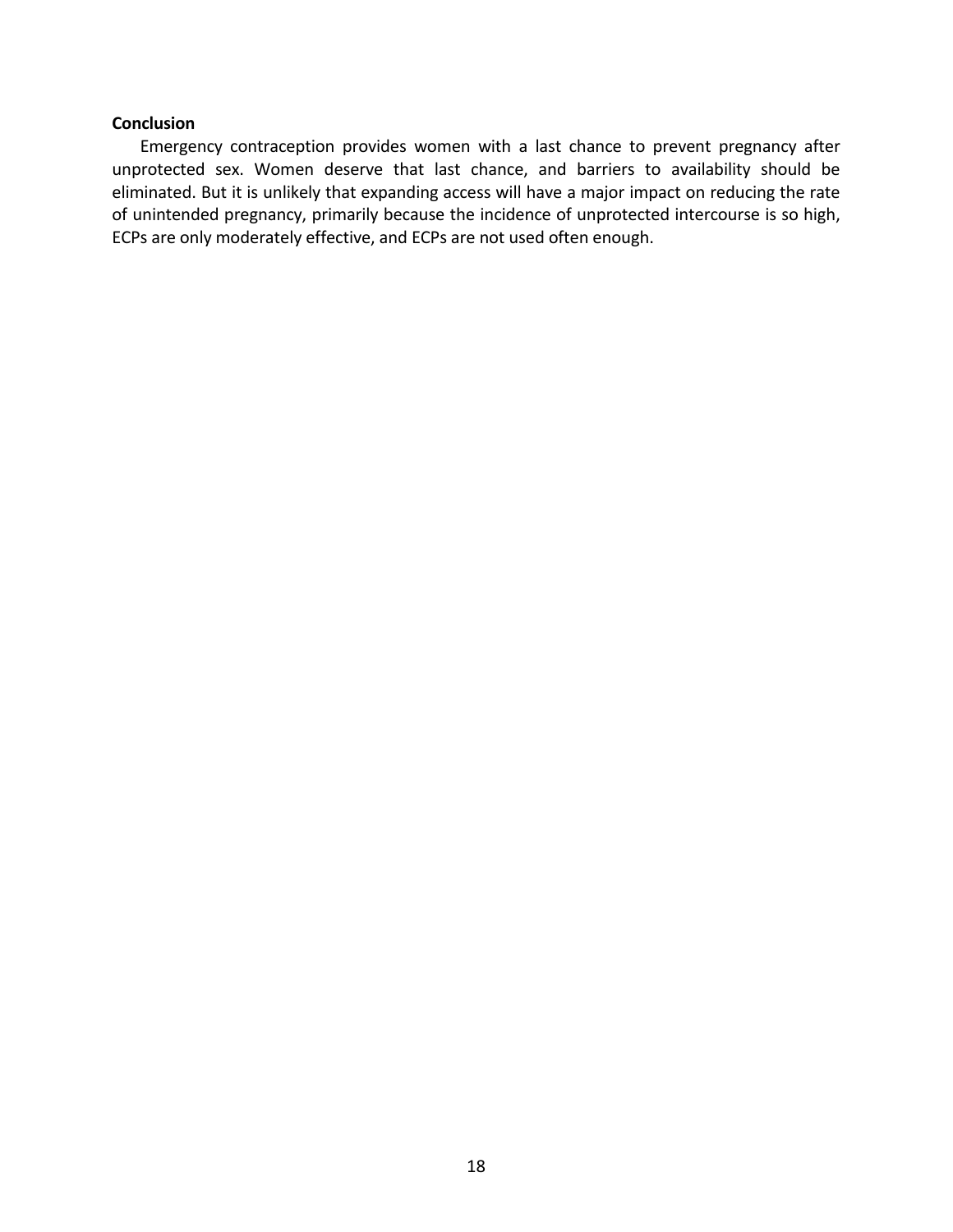## **References**

- 1 Finer LB, Zolna MR. Declines in Unintended Pregnancy in the United States, 2008–2011. *New England Journal of Medicine.* 2016;**374**:843-52.
- <sup>2</sup> National Center for Health Statistics. Special tabulation. Available at : Available at: https://www.cdc.gov/nchs/nsfg/key\_statistics/e.htm
- 3 Stewart F, Trussell J, Van Look PFA. Emergency contraception. In Hatcher RA, Trussell J, Nelson A, Cates W, Guest F, Stewart F, Kowal D. Co*ntraceptive Technology: Nineteenth Revised Edition*. New York NY: Ardent Media, 2007.
- <sup>4</sup> Glasier A. Emergency postcoital contraception. *N Engl J Med.* 1997;**337**:1058-64.
- <sup>5</sup> Hatcher RA, Trussell J, Stewart F, Howells S, Russell CR, Kowal D. *Emergency Contraception: The Nation's Best Kept Secret*. Decatur GA: Bridging the Gap Communications, 1995.
- 6 Ellertson C, Webb A, Blanchard K, Bigrigg A, Haskell S, Shochet T, Trussell J. Modifying the Yuzpe regimen of emergency contraception: a multicenter randomized, controlled trial. *Obstet Gynecol.* 2003;**101**:1160-7.
- 7 von Hertzen H, Piaggio G, Ding J, Chen J, Song S, Bártfai G, Ng E, Gemzell-Danielsson K, Oyunbileg A, Wu S, Cheng W, Lüdicke F, Pretnar-Darovec A, Kirkman R, Mittal S, Khomassuridze A, Apter D, Peregoudov A. Low dose mifepristone and two regimens of levonorgestrel for emergency contraception: a WHO multicentre randomised trial. *Lancet.* 2002;**360**:1803-10.
- 8 Arowojolu AO, Okewole IA, Adekunle AO. Comparative evaluation of the effectiveness and safety of two regimens of levonorgestrel for emergency contraception in Nigerians. *Contraception.* 2002;**66**:269-73.
- <sup>9</sup> Ngai SW, Fan S, Li S, Cheng L, Ding J, Jing X, Ng EHY, Ho PC. A randomized trial to compare 24h versus 12h double dose regimen of levonorgestrel for emergency contraception. *Hum Reprod.* 2004;**20**:307-11.
- <sup>10</sup> Creinin MD, Schlaff W, Archer DF, Wan L, Frezieres R, Thomas M, Rosenberg M, Higgins J. Progesterone receptor modulator for emergency contraception: a randomized controlled trial. *Obstet Gynecol.* 2006;**108**:1089-97.
- <sup>11</sup> Fine P, Mathé H, Ginde S, Cullins V, Morfesis J, Gainer E. Ulipristal acetate taken 48-120 hours after intercourse for emergency contraception. *Obstet Gynecol.* 2010;**115**:257-63.
- <sup>12</sup> Glasier AF, Cameron ST, Fine PM, Logan SJ, Casale W, Van Horn J, Sogor L, Blithe DL, Scherrer B, Mathe H, Jaspart A, Ulmann A, Gainer E. Ulipristal acetate versus levonorgestrel for emergency contraception: a randomised non-inferiority trial and meta-analysis. *Lancet.* 2010;**375**:555-62.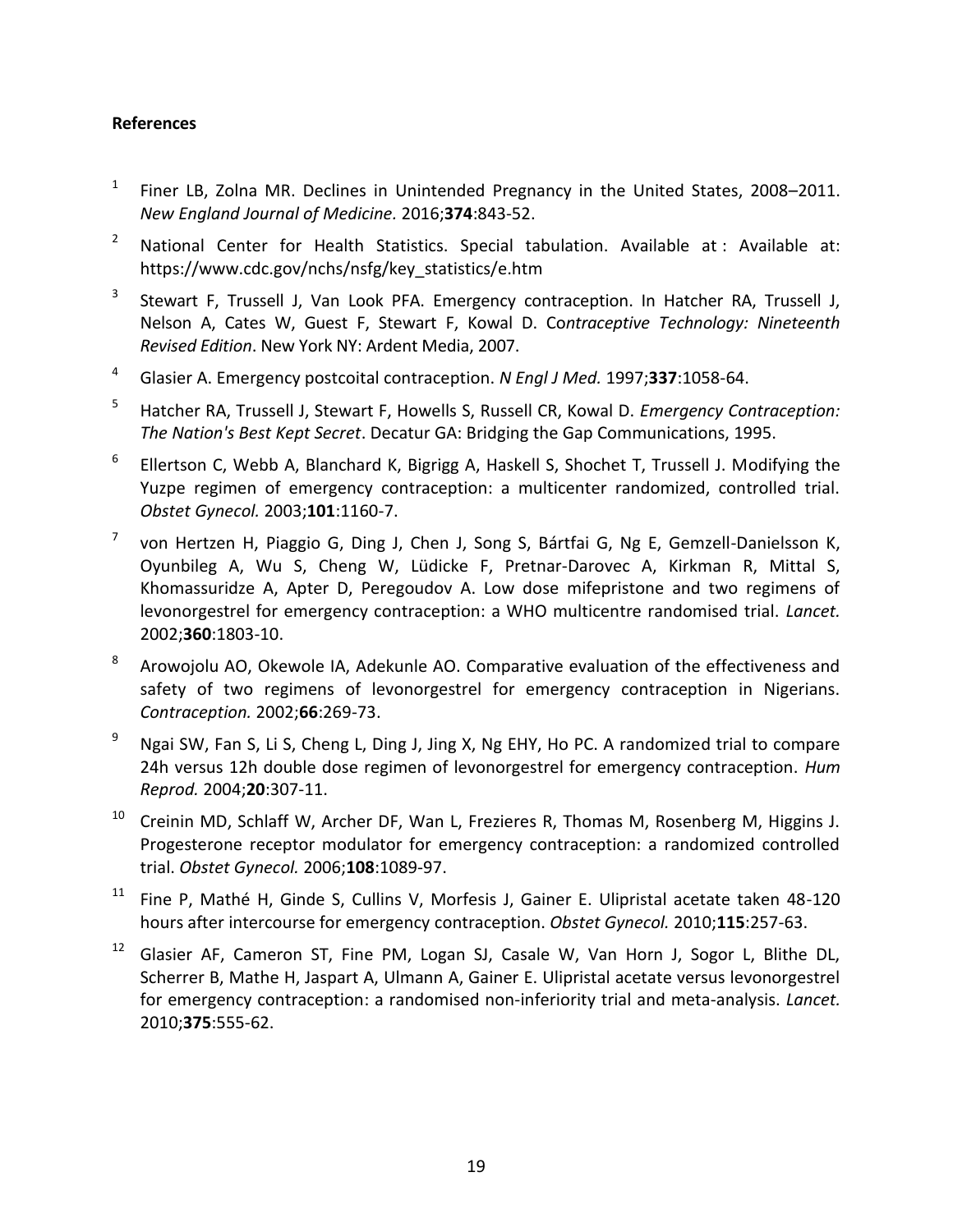- <sup>13</sup> Li HWR, Lo SST, Ng EHY, Ho PC. Efficacy of ulipristal acetate for emergency contraception and its effect on the subsequent bleeding pattern when administered before or after ovulation. *Hum Reprod.* 2016;**31**:1200-07.
- <sup>14</sup> Cheng L, Che Y, Gülmezoglu AM. Interventions for emergency contraception. *Cochrane Database Sys Rev.* 2012, Issue 8.
- <sup>15</sup> Hester KE, Harper MJK, Duffy DM. Oral administration of the cyclooxygenase-2 (COX-2) inhibitor meloxicam blocks ovulation in non-human primates when administered to simulate emergency contraception. *Hum Reprod.* 2010;**25**:360-7.
- $16$  Jesam C, Salvatierra AM, Schwartz JL, Croxatto HB. Suppression of follicular rupture with meloxicam, a cyclooxygenase-2 inhibitor: potential for emergency contraception**.** *Hum Reprod.* 2010;**25**:368-73.
- <sup>17</sup> Edelman AB, Jensen JT, Doom C, Hennebold JD. Impact of the prostaglandin synthase-2 inhibitor celecoxib on ovulation and luteal events in women. *Contraception*. 2013;**87**:352-7.
- <sup>18</sup> Wilcox AJ, Baird DD, Weinberg CR. Time of implantation of the conceptus and loss of pregnancy. *N Engl J Med*. 1999;**340**:1796-9.
- <sup>19</sup> *Selected practice recommendations for contraceptive use*. Second Edition. Geneva: World Health Organization, 2004.
- <sup>20</sup> United Nations Development Programme, United Nations Population Fund, World Health Organization, World Bank Special Programme of Research, Development and Research Training in Human Reproduction. Long-term reversible contraception. Twelve years of experience with the TCu380A and TCu220C. *Contraception*. 1997;**6**:341-52.
- $21$  Farley TMM, Rosenberg MJ, Rowe PJ, Chen J-H, Meirik O. Intrauterine devices and pelvic inflammatory disease: an international perspective. *Lancet.* 1992;**339**:785-8.
- <sup>22</sup> Hubacher D, Lara-Ricalde R, Taylor DJ, Guerra-Infante F, Guzmán-Rodríguez R. Use of copper intrauterine devices and the risk of tubal infertility among nulligravid women. *N Engl J Med.* 2001;**345**:561-7.
- <sup>23</sup> Turok DT, Sanders JN, Thompson IS, Royer PA, Eggebroten J, Gawron L. Preference for and efficacy of oral levonorgestrel for emergency contraception with concomitant placement of a levonorgestrel IUD: a prospective cohort study. *Contraception*. 2016;**93**:526-32.
- $24$  Dixon GW, Schlesselman JJ, Ory HW, Blye RP. Ethinyl estradiol and conjugated estrogens as postcoital contraceptives. *J Am Med Assoc.* 1980;**244**:1336-9.
- $25$  Wilcox AJ, Weinberg CR, Baird DD. Timing of sexual intercourse in relation to ovulation. Effects on the probability of conception, survival of the pregnancy, and sex of the baby. *N Engl J Med.* 1995;**333**:1517-21.
- <sup>26</sup> Stirling A, Glasier A. Estimating the efficacy of emergency contraception-How good are the data? *Contraception.* 2002;**66**:19-22.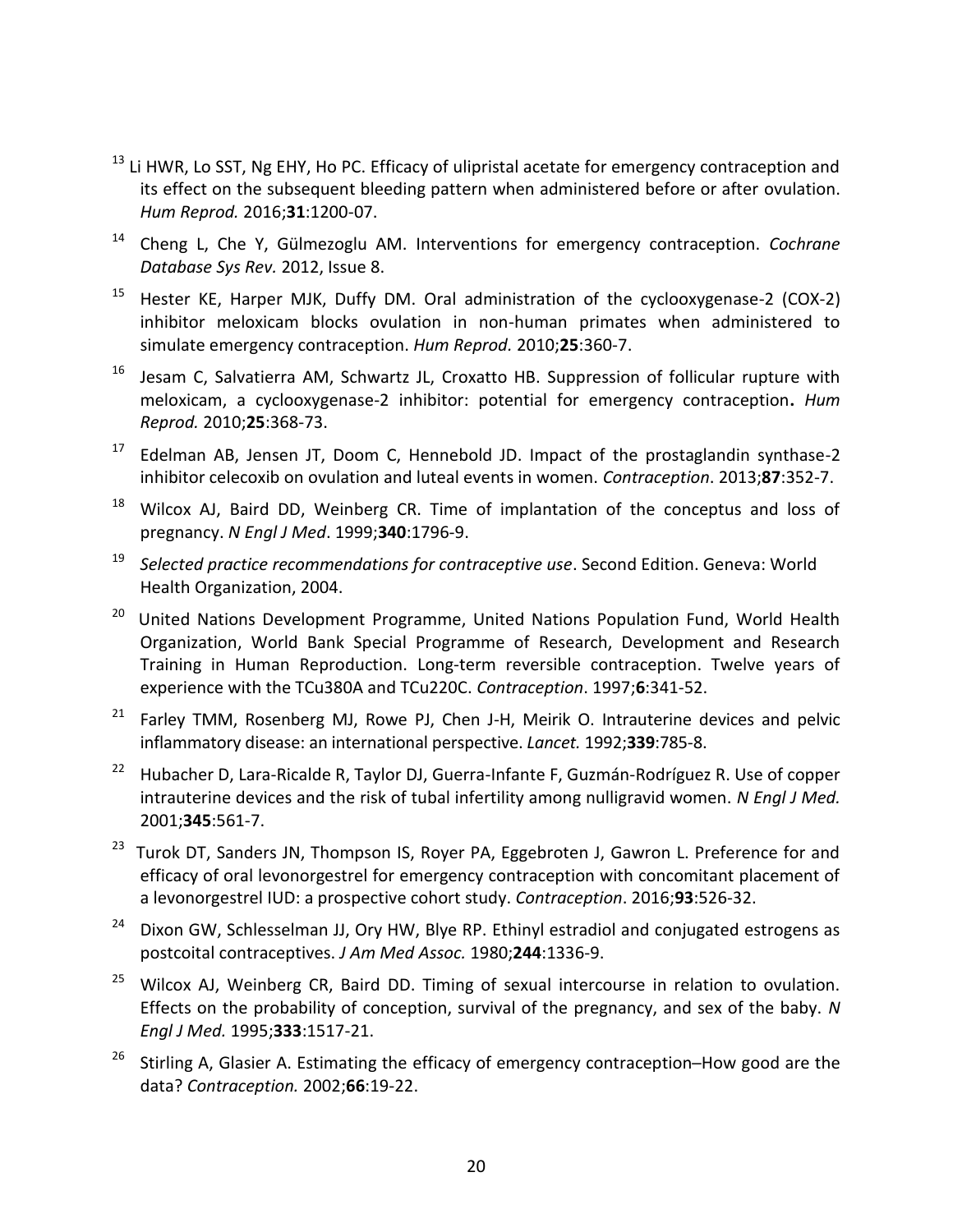- <sup>27</sup> [Espinos JJ, Rodriguez-Espinosa J, Senosiain R, Aura M, Vanrell C, Gispert M, Vega C, Calaf J.](http://www.ncbi.nlm.nih.gov/sites/entrez?Db=pubmed&Cmd=ShowDetailView&TermToSearch=10640171&ordinalpos=1&itool=EntrezSystem2.PEntrez.Pubmed.Pubmed_ResultsPanel.Pubmed_RVDocSum) The role of matching menstrual data with hormonal measurements in evaluating effectiveness of postcoital contraception. *Contraception.* 1999;**60**:243-7.
- <sup>28</sup> [Espinos-Gomez JJ,](http://www.ncbi.nlm.nih.gov/entrez/query.fcgi?db=pubmed&cmd=Search&itool=pubmed_AbstractPlus&term=%22Espinos%2DGomez+JJ%22%5BAuthor%5D) [Senosiain R,](http://www.ncbi.nlm.nih.gov/entrez/query.fcgi?db=pubmed&cmd=Search&itool=pubmed_AbstractPlus&term=%22Senosiain+R%22%5BAuthor%5D) [Mata A,](http://www.ncbi.nlm.nih.gov/entrez/query.fcgi?db=pubmed&cmd=Search&itool=pubmed_AbstractPlus&term=%22Mata+A%22%5BAuthor%5D) [Vanrell C,](http://www.ncbi.nlm.nih.gov/entrez/query.fcgi?db=pubmed&cmd=Search&itool=pubmed_AbstractPlus&term=%22Vanrell+C%22%5BAuthor%5D) [Bassas L,](http://www.ncbi.nlm.nih.gov/entrez/query.fcgi?db=pubmed&cmd=Search&itool=pubmed_AbstractPlus&term=%22Bassas+L%22%5BAuthor%5D) [Calaf J.](http://www.ncbi.nlm.nih.gov/entrez/query.fcgi?db=pubmed&cmd=Search&itool=pubmed_AbstractPlus&term=%22Calaf+J%22%5BAuthor%5D) What is the seminal exposition among women requiring emergency contraception? A prospective, observational comparative study. *Eur J Obstet Gynecol Reprod Bio.* 2007;**131**:57-60.
- <sup>29</sup> Raymond E, Taylor D, Trussell J, Steiner MJ. Minimum effectiveness of the levonorgestrel regimen of emergency contraception. *Contraception.* 2004;**69**:79-81.
- <sup>30</sup> Ho PC, Kwan MS. A prospective randomized comparison of levonorgestrel with the Yuzpe regimen in post-coital contraception. *Hum Reprod.* 1993;**8**:389-92.
- $31$  Task Force on Postovulatory Methods of Fertility Regulation. Randomised controlled trial of levonorgestrel versus the Yuzpe regimen of combined oral contraceptives for emergency contraception. *Lancet.* 1998;**352**:428-33.
- $32$  Dada OA, Godfrey EM, Gilda Piaggio G, von Hertzen H. A randomized, double-blind, noninferiority study to compare two regimens of levonorgestrel for emergency contraception in Nigeria. *Contraception*. 2010;**82**:373-78.
- <sup>33</sup> Farajkhoda T, Khoshbin A, Enjezab B, Bokaei M, Karimi Zarchi M. Assessment of two emergency contraceptive regimens in Iran: levonorgestrel versus the Yuzpe*. Niger J Clin Pract*. 2009;**12**:450-52.
- <sup>34</sup> Noé G, Croxatto HB, Salvatierra AM, Reyes V, Villarroel C, Muñoz C, Morales G, Retamales A. Contraceptive efficacy of emergency contraception with levonorgestrel given before or after ovulation. *Contraception*. 2011;**84**:486-92.
- $35$  Trussell J, Rodríguez G, Ellertson C. Updated estimates of the effectiveness of the Yuzpe regimen of emergency contraception. *Contraception.* 1999;**59**:147-51.
- $36$  Trussell J, Ellertson C, von Hertzen H, Bigrigg A, Webb A, Evans M, Ferden S. Leadbetter C. Estimating the effectiveness of emergency contraceptive pills. *Contraception.* 2003;**67**:259- 65.
- <sup>37</sup> [Massai MR, Forcelledo ML, Brache V, Tejada AS, Salvatierra AM, Reyes MV, Alvarez F,](http://www.ncbi.nlm.nih.gov/pubmed/16980507?ordinalpos=1&itool=EntrezSystem2.PEntrez.Pubmed.Pubmed_ResultsPanel.Pubmed_RVDocSum)  [Faúndes A, Croxatto HB.D](http://www.ncbi.nlm.nih.gov/pubmed/16980507?ordinalpos=1&itool=EntrezSystem2.PEntrez.Pubmed.Pubmed_ResultsPanel.Pubmed_RVDocSum)oes meloxicam increase the incidence of anovulation induced by single administration of levonorgestrel in emergency contraception? A pilot study. *Hum Reprod.* 2007;**22**:434-9.
- <sup>38</sup> [Hamoda H, Ashok PW, Stalder C, Flett GM, Kennedy E, Templeton A.](http://www.ncbi.nlm.nih.gov/entrez/query.fcgi?cmd=Retrieve&db=pubmed&dopt=Abstract&list_uids=15572495&query_hl=2) A randomized trial of mifepristone (10 mg) and levonorgestrel for emergency contraception. *Obstet Gynecol*. 2004;**104**:1307-13.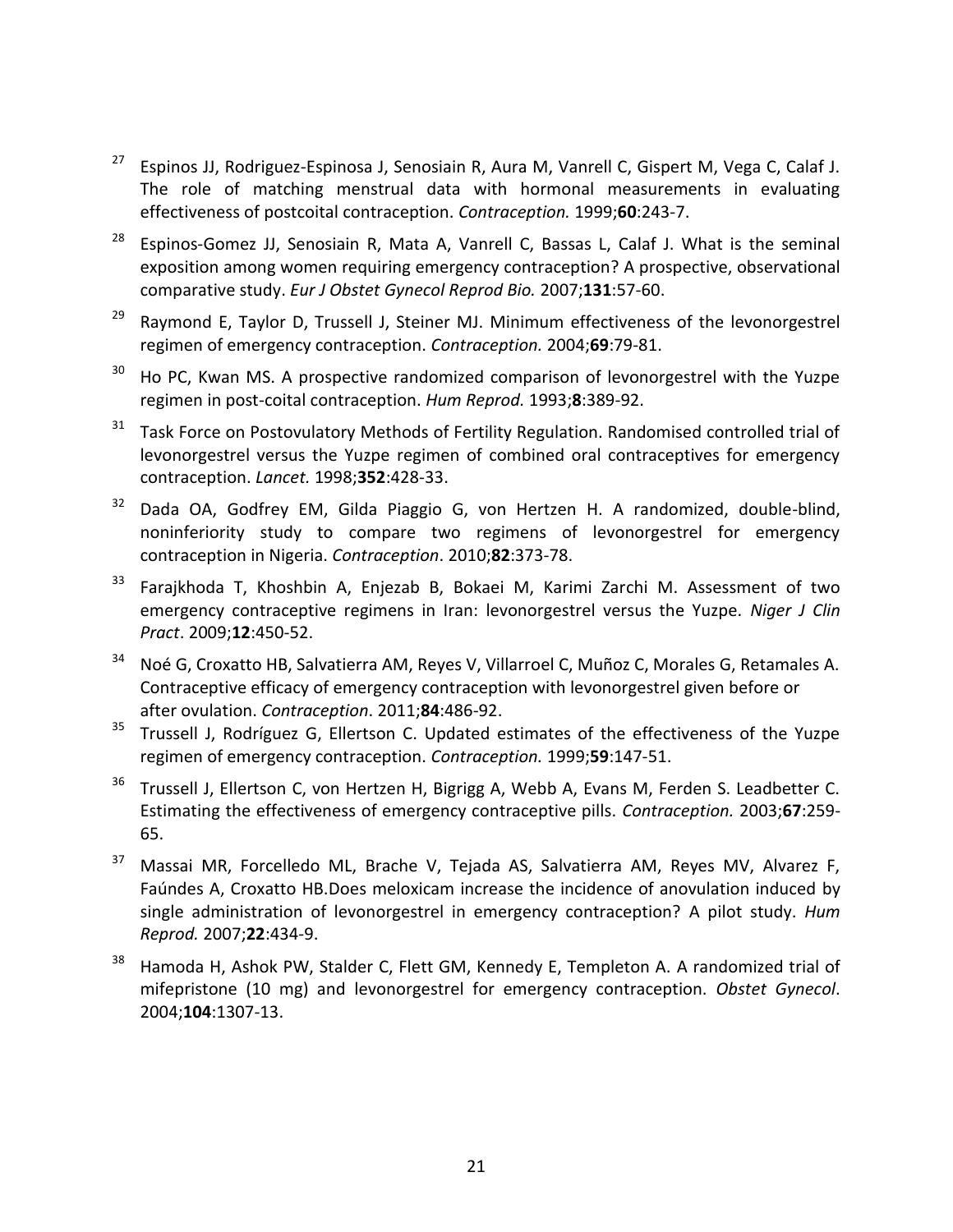- <sup>39</sup> Wu S, Wang C, Wang Y, Cheng W, Zuo S, Li H, Xu X, Wang R, Dong J. A randomized, doubleblind, multicenter study on comparing levonorgestrel and mifepristone for emergency contraception. *J Reprod Med. (Sheng Zhi Yi Xue Za Zhi)* 1999;**8**(suppl 1):43-46. (In English).
- $40$  Wu S, Dong J, Cong J, Wang C, VonHertzen H, Godfrey EM. Gestrinone compared with mifepristone for emergency contraception: a randomized controlled trial. *Obstet Gynecol*. 2010;**115**:740-4.
- <sup>41</sup> Croxatto HB, Brache V, Pavez M, Cochon L, Forcelledo ML, Alvarez F, Massai R, Faundes A, Salvatierra AM. Pituitary-ovarian function following the standard levonorgestrel emergency contraceptive dose or a single 0.75-mg dose given on the days preceding ovulation. *Contraception.* 2004;**70**:442-50.
- <sup>42</sup> Brache V, Cochon L, Jesam C, Maldonado R, Salvatierra AM, Levy DP, Gainer E, Croxatto HB. Immediate preovulatory administration of 30 mg ulipristal acetate significantly delays follicular rupture. *Hum Reprod*. 2010;**25**:2256-63.
- 43 Cleland K, Zhu H, Goldstruck N, Cheng L, Trussell J. The efficacy of IUDs for emergency contraception: a systematic review of 35 years of experience. *Hum Reprod.* 2012;**27**:1994- 2000.
- <sup>44</sup> Kane LA, Sparrow MJ. Postcoital contraception: a family planning study. *N Z Med J.* 1989;**102**:151-3.
- <sup>45</sup> Piaggio G, von Hertzen H, Grimes DA, Van Look PFA. Timing of emergency contraception with levonorgestrel or the Yuzpe regimen. *Lancet.* 1999;**353**:721.
- <sup>46</sup> [Ashok PW,](http://www.ncbi.nlm.nih.gov/entrez/query.fcgi?db=pubmed&cmd=Search&term=%22Ashok+PW%22%5BAuthor%5D) [Stalder C,](http://www.ncbi.nlm.nih.gov/entrez/query.fcgi?db=pubmed&cmd=Search&term=%22Stalder+C%22%5BAuthor%5D) [Wagaarachchi PT,](http://www.ncbi.nlm.nih.gov/entrez/query.fcgi?db=pubmed&cmd=Search&term=%22Wagaarachchi+PT%22%5BAuthor%5D) [Flett GM,](http://www.ncbi.nlm.nih.gov/entrez/query.fcgi?db=pubmed&cmd=Search&term=%22Flett+GM%22%5BAuthor%5D) [Melvin L,](http://www.ncbi.nlm.nih.gov/entrez/query.fcgi?db=pubmed&cmd=Search&term=%22Melvin+L%22%5BAuthor%5D) [Templeton A.](http://www.ncbi.nlm.nih.gov/entrez/query.fcgi?db=pubmed&cmd=Search&term=%22Templeton+A%22%5BAuthor%5D) A randomised study comparing a low dose of mifepristone and the Yuzpe regimen for emergency contraception. *Br J. Obstet Gynaecol*. 2002;**109**:553-60.
- <sup>47</sup> Trussell J, Ellertson C, Rodríguez G. The Yuzpe regimen of emergency contraception: how long after the morning after? *Obstet Gynecol.* 1996;**88**:150-4.
- <sup>48</sup> Rodrigues I, Grou F, Joly J. Effectiveness of emergency contraception pills between 72 and 120 hours after unprotected sexual intercourse. *Am J Obstet Gynecol.* 2001;**184**:531-7.
- <sup>49</sup> Ellertson C, Evans M, Ferden S, Leadbetter C, Spears A, Johnstone K, Trussell J. Extending the time limit for starting the Yuzpe regimen of emergency contraception to 120 hours. *Obstet Gynecol.* 2003;**101**:1168-71.
- <sup>50</sup> Yuzpe AA, Lancee WJ. Ethinylestradiol and dl-norgestrel as a postcoital contraceptive. *Fertil Steril*. 1977;**28**:932-6.
- <sup>51</sup> Piaggio G, Kapp N, von Hertzen H. Effect on pregnancy rates of the delay in the administration of levonorgestrel for emergency contraception: a combined analysis of four WHO trials. *Contraception*. 2011;**84**:35-39.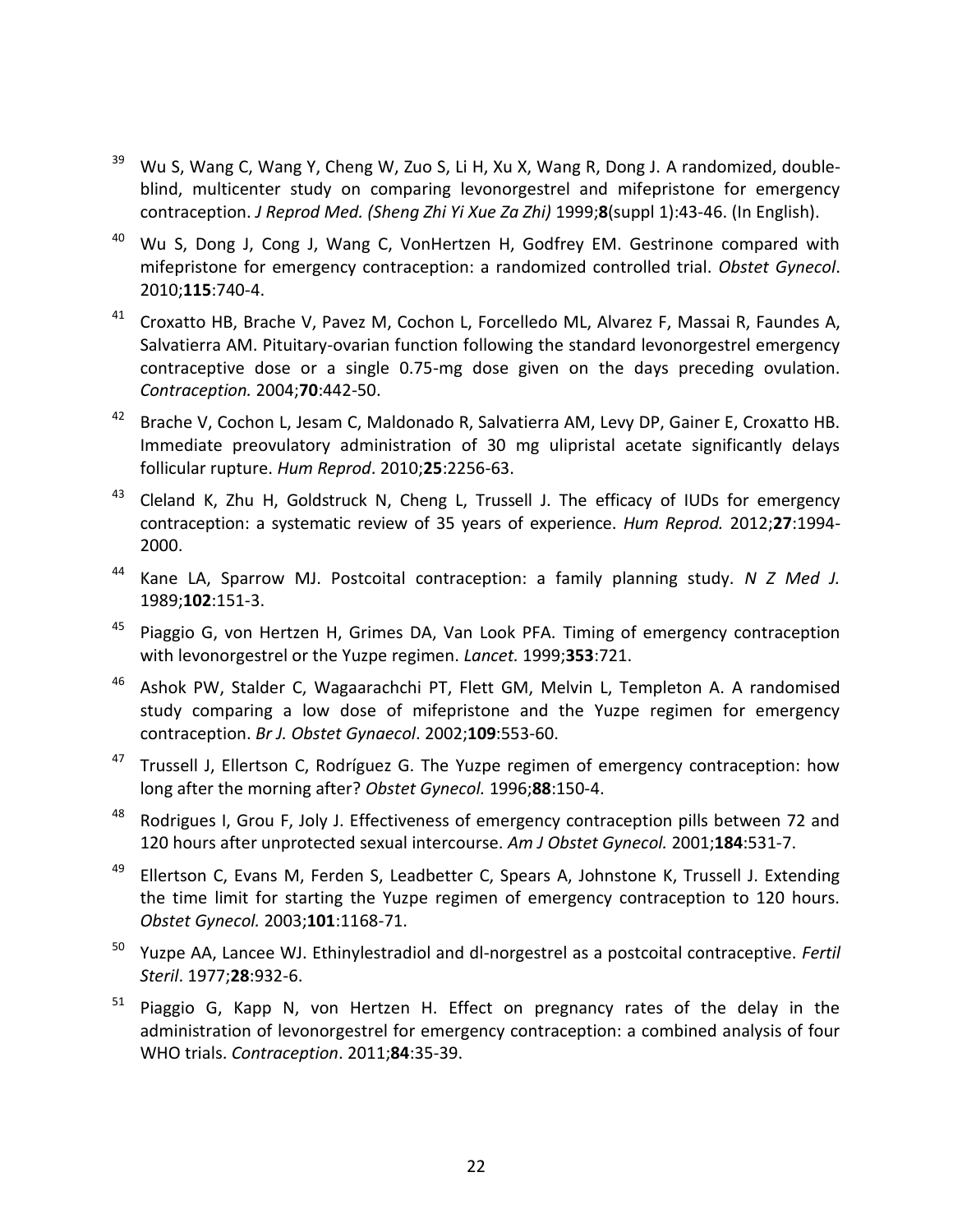- <sup>52</sup> Moreau C, Trussell J. Results from pooled phase III studies of ulipristal acetate for emergency contraception. *Contraception*. 2012;**86**:673-80.
- <sup>53</sup> [Mikolajczyk RT, Stanford JB.](http://www.ncbi.nlm.nih.gov/pubmed/17320877?ordinalpos=2&itool=EntrezSystem2.PEntrez.Pubmed.Pubmed_ResultsPanel.Pubmed_RVDocSum) Levonorgestrel emergency contraception: a joint analysis of effectiveness and mechanism of action. *Fertil Steril.* 2007;**88**:565-71.
- <sup>54</sup> Glasier A, Cameron ST, Blithe D, Scherrer B, Mathe H, Levy D, Gainer E, Ulmann A. Can we identify women at risk of pregnancy despite using emergency contraception? Data from randomized trials of ulipristal acetate and levonorgestrel. *Contraception*. 2011;**84**:363-7.
- $55$  Kapp N, Abitbol JL, Mathé H, Scherrer B, Guillard H, Gainer E, Ulmann A. Effect of body weight and BMI on the efficacy of levonorgestrel emergency contraception. *Contraception*. 2015;**91**(2):97-104.

56

http://www.ema.europa.eu/docs/en\_GB/document\_library/Referrals\_document/Emerge ncy\_contraceptives\_31/WC500176384.pdf. Accessed 9 February 2017.

- <sup>57</sup> European Medicines Agency. Levonorgestrel and ulipristal remain suitable emergency contraceptives for all women, regardless of bodyweight. Available at: [http://www.ema.europa.eu/ema/index.jsp?curl=pages/news\\_and\\_events/news/2014/07/n](http://www.ema.europa.eu/ema/index.jsp?curl=pages/news_and_events/news/2014/07/news_detail_002145.jsp&mid=WC0b01ac058004d5c1) [ews\\_detail\\_002145.jsp&mid=WC0b01ac058004d5c1.](http://www.ema.europa.eu/ema/index.jsp?curl=pages/news_and_events/news/2014/07/news_detail_002145.jsp&mid=WC0b01ac058004d5c1) Accessed 9 February 2017.
- 58 United States Food and Drug Administration. FDA communication on levonorgestrel emergency contraceptive effectiveness and weight. Available at: [http://www.fda.gov/Drugs/DrugSafety/PostmarketDrugSafetyInformationforPatientsandPr](http://www.fda.gov/Drugs/DrugSafety/PostmarketDrugSafetyInformationforPatientsandProviders/ucm109775.htm) [oviders/ucm109775.htm.](http://www.fda.gov/Drugs/DrugSafety/PostmarketDrugSafetyInformationforPatientsandProviders/ucm109775.htm) Accessed 9 February 2017.
- $59$  Festin MP, Peregoudov A, Seuc A, Kiarie J, Temmerman M. Effect of BMI and body weight on pregnancy rates with LNG as emergency contraception: analysis of four WHO HRP studies. *Contraception*. 2017;**95**:50-4.
- $60$  Edelman A, Cherala G, Blue S, Erikson D, Jensen J. Impact of obesity on the pharmacokinetics of levonorgestrel-based emergency contraception: single and double dosing. *Contraception*. 2016;**94**:52-57.
- <sup>61</sup> Praditpan P, Hamouie A, Basaraba CN, Nadakumar R, Cremers S, Davis AR, Westhoff CL. Pharmacokinetics of levonorgestrel and ulipristal acetate emergency contraception in women with normal and obese body mass index. *Contraception*. 2017. In press corrected proof.
- $62$  Swahn ML, Westlund P, Johannisson E, Bygdeman M. Effect of post-coital contraceptive methods on the endometrium and the menstrual cycle. *Acta Obstet Gynecol Scand.* 1996;**75**:738-44.
- $63$  Ling WY, Robichaud A, Zayid I, Wrixon W, MacLeod SC. Mode of action of dl-norgestrel and ethinylestradiol combination in postcoital contraception. *Fertil Steril.* 1979;**32**:297-302.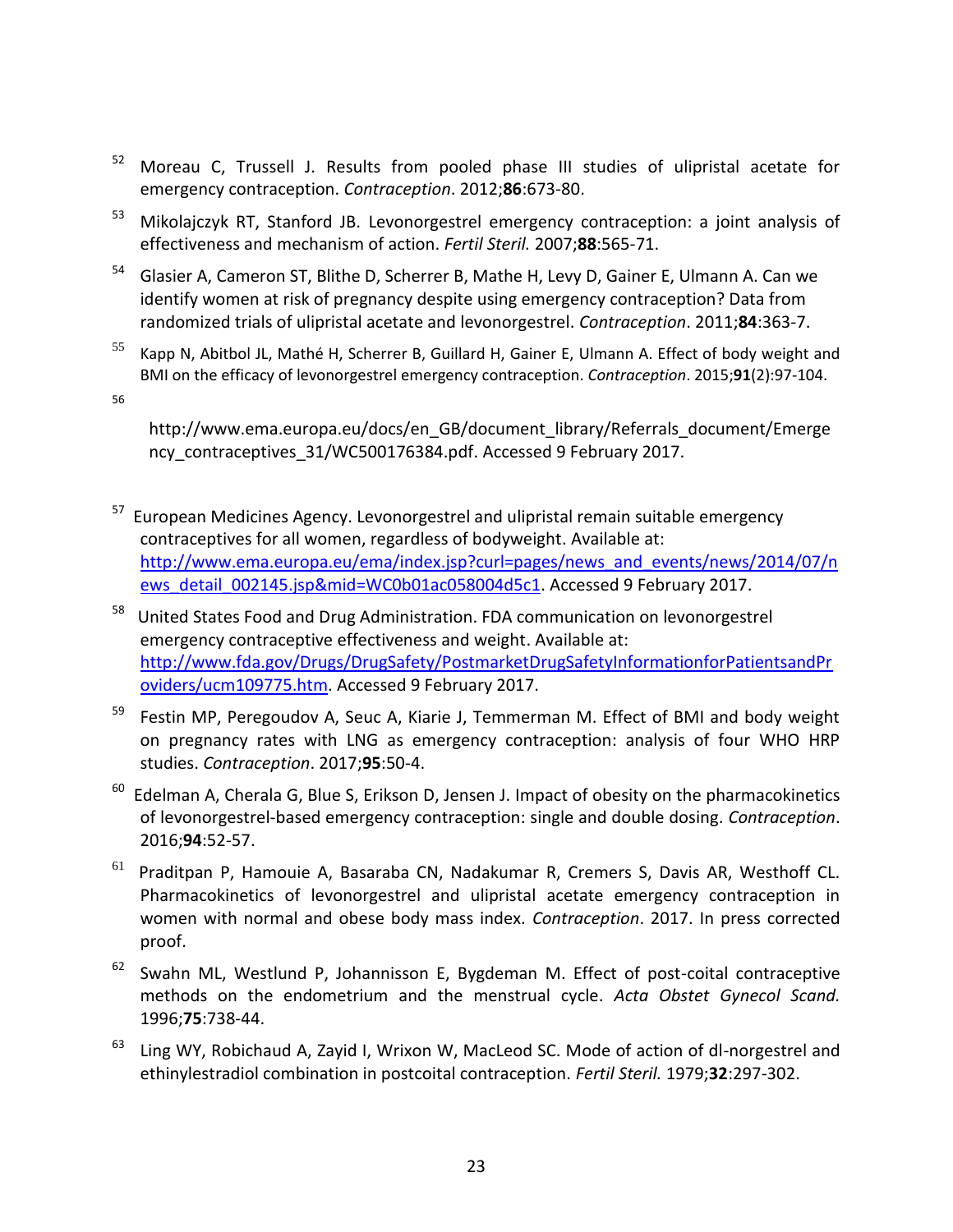- $64$  Rowlands S, Kubba AA, Guillebaud J, Bounds W. A possible mechanism of action of danazol and an ethinylestradiol/norgestrel combination used as postcoital contraceptive agents. *Contraception.* 1986;**33**:539-45.
- <sup>65</sup> Croxatto HB, Fuentalba B, Brache V, Salvatierra AM, Alvarez F, Massai R, Cochon L, Faundes A. Effects of the Yuzpe regimen, given during the follicular phase, on ovarian function. *Contraception.* 2002;**65**:121-8.
- $66$  Kubba AA, White JO, Guillebaud J, Elder MG. The biochemistry of human endometrium after two regimens of postcoital contraception: a dl-norgestrel/ethinylestradiol combination or danazol. *Fertil Steril.* 1986 ;**45**:512-6.
- $67$  Ling WY, Wrixon W, Zayid I, Acorn T, Popat R, Wilson E. Mode of action of dl-norgestrel and ethinylestradiol combination in postcoital contraception. II. Effect of postovulatory administration on ovarian function and endometrium. *Fertil Steril.* 1983;**39**:292-7.
- <sup>68</sup> Yuzpe AA, Thurlow HJ, Ramzy I, Leyshon JI. Post coital contraception—a pilot study*. J Reprod Med.* 1974;**13**:53-8.
- $69$  Taskin O, Brown RW, Young DC, Poindexter AN, Wiehle RD. High doses of oral contraceptives do not alter endometrial  $\alpha$ 1 and  $\alpha$ v $\beta$ 3 integrins in the late implantation window. *Fertil Steril.* 1994*;***61**:850-5.
- $70$  Raymond EG, Lovely LP, Chen-Mok M, Seppälä M, Kurman RJ, Lessey BA. Effect of the Yuzpe regimen of emergency contraception on markers of endometrial receptivity. *Hum Reprod.* 2000;**15**:2351-5.
- <sup>71</sup> Ling WY, Wrixon W, Acorn T, Wilson E, Collins J. Mode of action of dl-norgestrel and ethinylestradiol combination in postcoital contraception. III. Effect of preovulatory administration following the luteinizing hormone surge on ovarian steroidogenesis. *Fertil Steril.* 1983;**40**:631-6.
- $72$  Croxatto HB, Devoto L, Durand M, Ezcurra E, Larrea F, Nagle C, Ortiz ME, Vantman D, Vega M, von Hertzen H. Mechanism of action of hormonal preparations used for emergency contraception: a review of the literature. *Contraception.* 2001;**63**:111-21.
- $73$  Croxatto HB, Ortiz ME, Müller AL. Mechanisms of action of emergency contraception. *Steroids.* 2003;**68**:1095-8.
- $74$  Trussell J, Raymond EG. Statistical evidence concerning the mechanism of action of the Yuzpe regimen of emergency contraception. *Obstet Gynecol.* 1999;**93**:872-6.
- $75$  Hapangama D, Glasier AF, Baird DT. The effects of peri-ovulatory administration of levonorgestrel on the menstrual cycle. *Contraception.* 2001;**63**:123-9.
- <sup>76</sup> Durand M, del Carmen Cravioto M, Raymond EG, Durán-Sánchez O, De la Luz Cruz-Hinojosa L, Castell-Rodríguez A, Schiavon R, Larrea F. On the mechanisms of action of short-term levonorgestrel administration in emergency contraception. *Contraception.* 2001;**64**:227-34.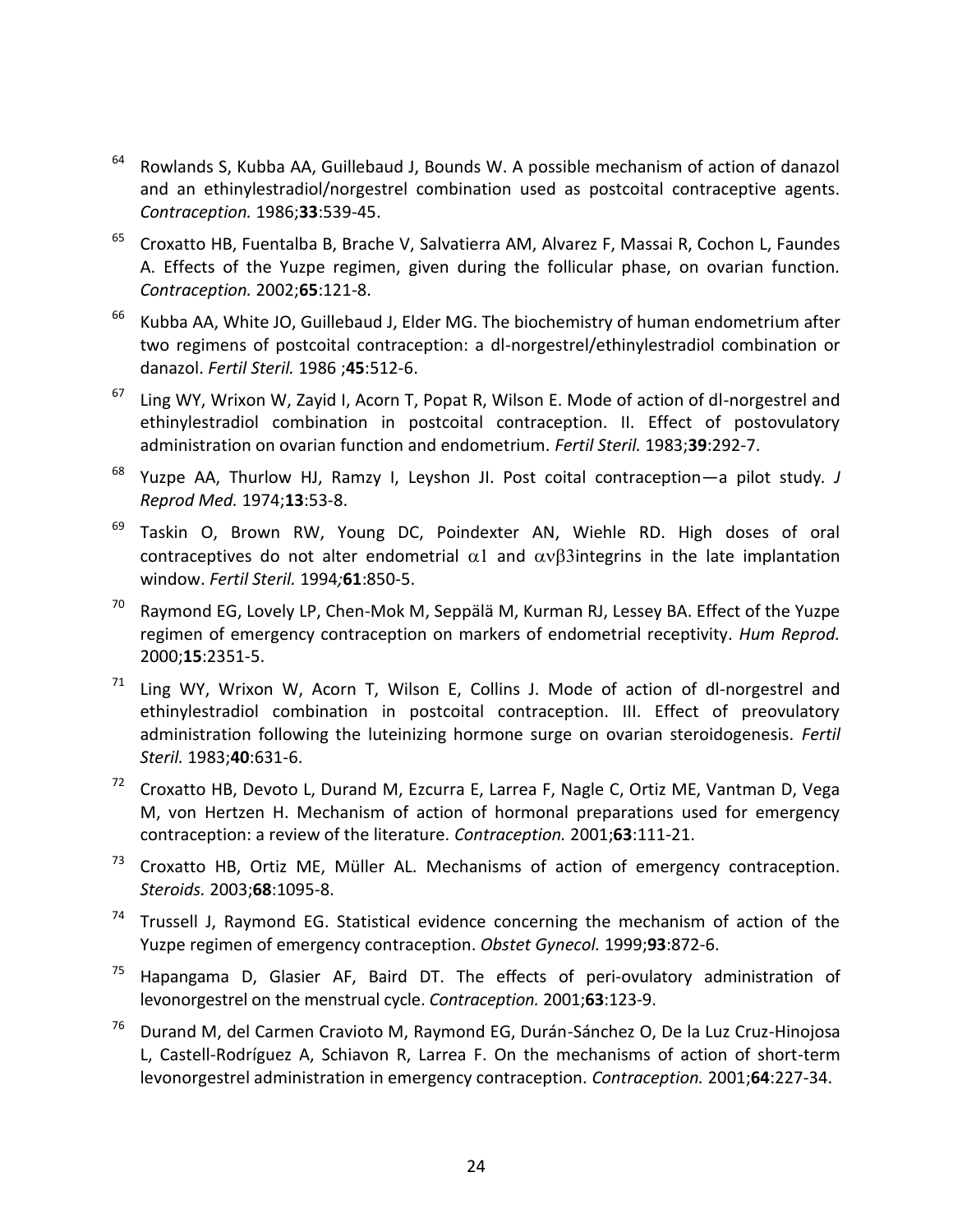- <sup>77</sup> Marions L, Hultenby K, Lindell I, Sun X, Ståbi B, Gemzell Danielsson K. Emergency contraception with mifepristone and levonorgestrel: mechanism of action. *Obstet Gynecol.* 2002;**100**:65-71.
- <sup>78</sup> Marions L, Cekan SZ, Bygdeman M, Gemzell-Danielsson K. Effect of emergency contraception with levonorgestrel or mifepristone on ovarian function. *Contraception.* 2004;**69**:373-7.
- <sup>79</sup> Okewole IA, Arowojolu AO, Odusoga OL, Oloyede OA, Adeleye OA, Salu J, Dada OA. Effect of single administration of levonorgestrel on the menstrual cycle. *Contraception*. 2007;**75**:372- 7.
- <sup>80</sup> Durand M, Sépala M, del Carmen Cravioto M, Koistinen H, Koistinen R, González-Macedo J, Larrea F. Late follicular phase administration of levonorgestrel as an emergency contraceptive changes the secretory pattern of glycodelin in serum and endometrium during the luteal phase of the menstrual cycle. *Contraception.* 2005;**71**:451-7.
- $81$  do Nascimento JA, Seppala M, Perdigao A, Espejo-Arce X, Munuce MJ, Hautala L, Koistinen [R, Andrade L, Bahamondes L.](http://www.ncbi.nlm.nih.gov/sites/entrez?Db=pubmed&Cmd=ShowDetailView&TermToSearch=17537781&ordinalpos=7&itool=EntrezSystem2.PEntrez.Pubmed.Pubmed_ResultsPanel.Pubmed_RVDocSum) In vivo assessment of the human sperm acrosome reaction and the expression of glycodelin-A in human endometrium after levonorgestrel-emergency contraceptive pill administration. *Hum Reprod.* 2007;**22**:2190-5.
- $82$  Palomino WA, Kohen P, Devoto L. A single midcycle dose of levonorgestrel similar to emergency contraceptive does not alter the expression of the L-selectin ligand or molecular markers of endometrial receptivity. *Fertil Steril.* 2010;**94**:1589-94.
- <sup>83</sup> Durand M, Koistinen R, Chirinos M, Rodríguez JL, Zambrano E, Seppälä M, Larrea F. Hormonal evaluation and midcycle detection of intrauterine glycodelin in women treated with levonorgestrel as in emergency contraception. *Contraception*. 2010;**82**:526-33.
- 84 Lalitkumar PG, Lalitkumar S, Meng CX, Stavreus-Evers A, Hambiliki F, Bentin-Ley U, Gemzell-Danielsson K. Mifepristone, but not levonorgestrel, inhibits human blastocyst attachment to an in vitro endometrial three-dimensional cell culture model. *Human Reprod.* 2007;**22**:3031- 7.
- <sup>85</sup> [Meng CX, Andersson KL, Bentin-Ley U, Gemzell-Danielsson K, Lalitkumar PG.](http://www.ncbi.nlm.nih.gov/pubmed/18206148?ordinalpos=1&itool=EntrezSystem2.PEntrez.Pubmed.Pubmed_ResultsPanel.Pubmed_RVDocSum) Effect of levonorgestrel and mifepristone on endometrial receptivity markers in a three-dimensional human endometrial cell culture model. *Fertil Steril.* 2009;**91**:256-64.
- $86$  Kesserü E, Garmendia F, Westphal N, Parada J. The hormonal and peripheral effects of dnorgestrel in postcoital contraception. *Contraception.* 1974;**10**:411-24.
- <sup>87</sup> Yeung WS, Chiu PC, Wang CH, Yao YQ, Ho PC. The effects of levonorgestrel on various sperm functions. *Contraception.* 2002;**66**:453-7.
- <sup>88</sup> Davidoff F, Trussell J. Plan B and the politics of doubt. *J Am Med Assoc.* 2006;**296**:1775-8.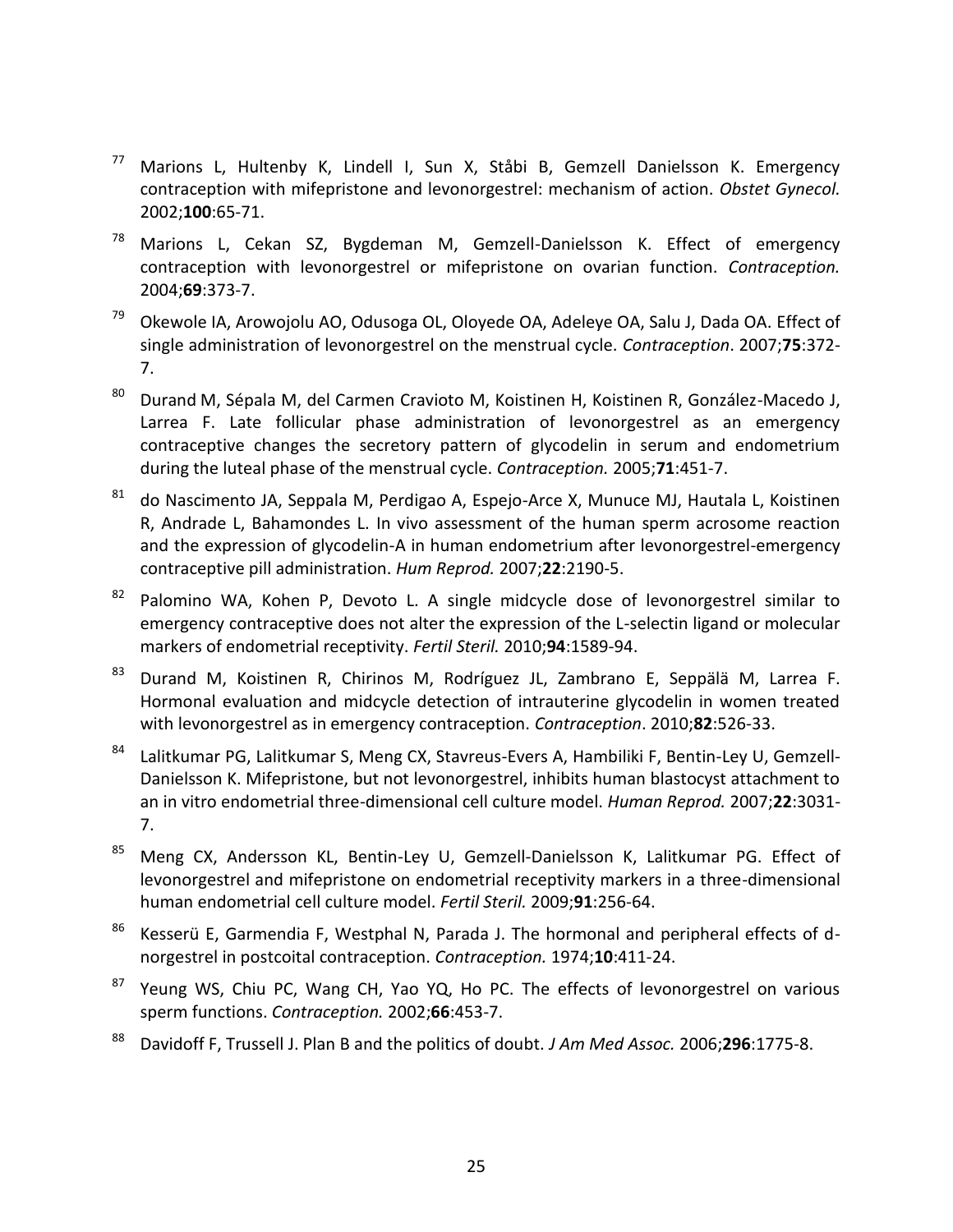- <sup>89</sup> Müller AL, Llados CM, Croxatto HB. Postcoital treatment with levonorgestrel does not disrupt postfertilization events in the rat. *Contraception.* 2003;**67**:415-9.
- $90$  Ortiz ME, Ortiz RE, Fuentes MA, Parraguez VH, Croxatto HB. Postcoital administration of levonorgestrel does not interfere with post-fertilization events in the new-world monkey *Cebus apella*. *Hum Reprod.* 2004;**19**:1352-6.
- $91$  Novikova N, Weisberg E, Stanczyk FZ, Croxatto HB, Fraser, IS. Effectiveness of levonorgestrel emergency contraception given before or after ovulation―a pilot study. *Contraception*. 2007;**75**:112-8.
- $92$  Gemzell-Danielsson K, Berger C, Lalitkumar PGL. Emergency contraception mechanisms of action. *Contraception*. 2013;**87**:300-8.
- <sup>93</sup> Stratton P, Levens ED, Hartog B, Piquion J, Wei Q, Merino M, Nieman LK. Endometrial effects of a single early luteal dose of the selective progesterone receptor modulator CDB-2914. *Fertil Steril*. 2010;**93**:2035-41.
- 94 Berger C, Boggavarapu NR, Menezes J, Lalitkumar PG, Gemzell-Danielsson K. Effects of ulipristal acetate on human embryo attachment and endometrial cell gene expression in an in vitro co-culture system. *Hum Reprod*. 2015;**30**:800-11.
- 95 Zumoffen C, Gómez-Elías MD, Caille AM, Bahamondes L, Cuasnicú PS, Cohen DJ, Munuce MJ. Study of the effect of ulipristal acetate on human sperm ability to interact with tubal tissue and cumulus-oocyte-complexes. *Contraception* 2017, in press.
- <sup>96</sup> Protection of Human Subjects, 45 C.F.R . Sect. 46.202 (2009).
- $97$  Hughes EC (ed), Committee on Terminology, The American College of Obstetricians and Gynecologists, *Obstetric-Gynecologic Terminology.* Philadelphia PA: F.A. Davis Company, 1972.
- <sup>98</sup> *Statement on Contraceptive Methods*. Washington DC: American College of Obstetricians and Gynecologists, July 1998.
- <sup>99</sup> Díaz S, Cárdenas H, Brandeis A, Miranda P, Salvatierra AM, Croxatto HB. Relative contributions of anovulation and luteal phase defect to the reduced pregnancy rate of breastfeeding women. *Fertil Steril.* 1992;**58**:498-503.
- $100$  Lewis PR, Brown JB, Renfree MB, Short RV. The resumption of ovulation and menstruation in a well-nourished population of women breastfeeding for an extended period of time. *Fertil Steril.* 1991;**55**:529-36.
- $101$  Brown JB, Harrisson P, Smith MA. A study of returning fertility after childbirth and during lactation by measurement of urinary oestrogen and pregnanediol excretion and cervical mucus production. *J Biosoc Science.* 1985;**9**(Suppl):5-23.
- <sup>102</sup> Gray RH, Campbell OM, Apelo R, Eslami SS, Zacur H, Ramos RM, Gehret JC, Labbok MH. Risk of ovulation during lactation. *Lancet.* 1990;**335**:25-9.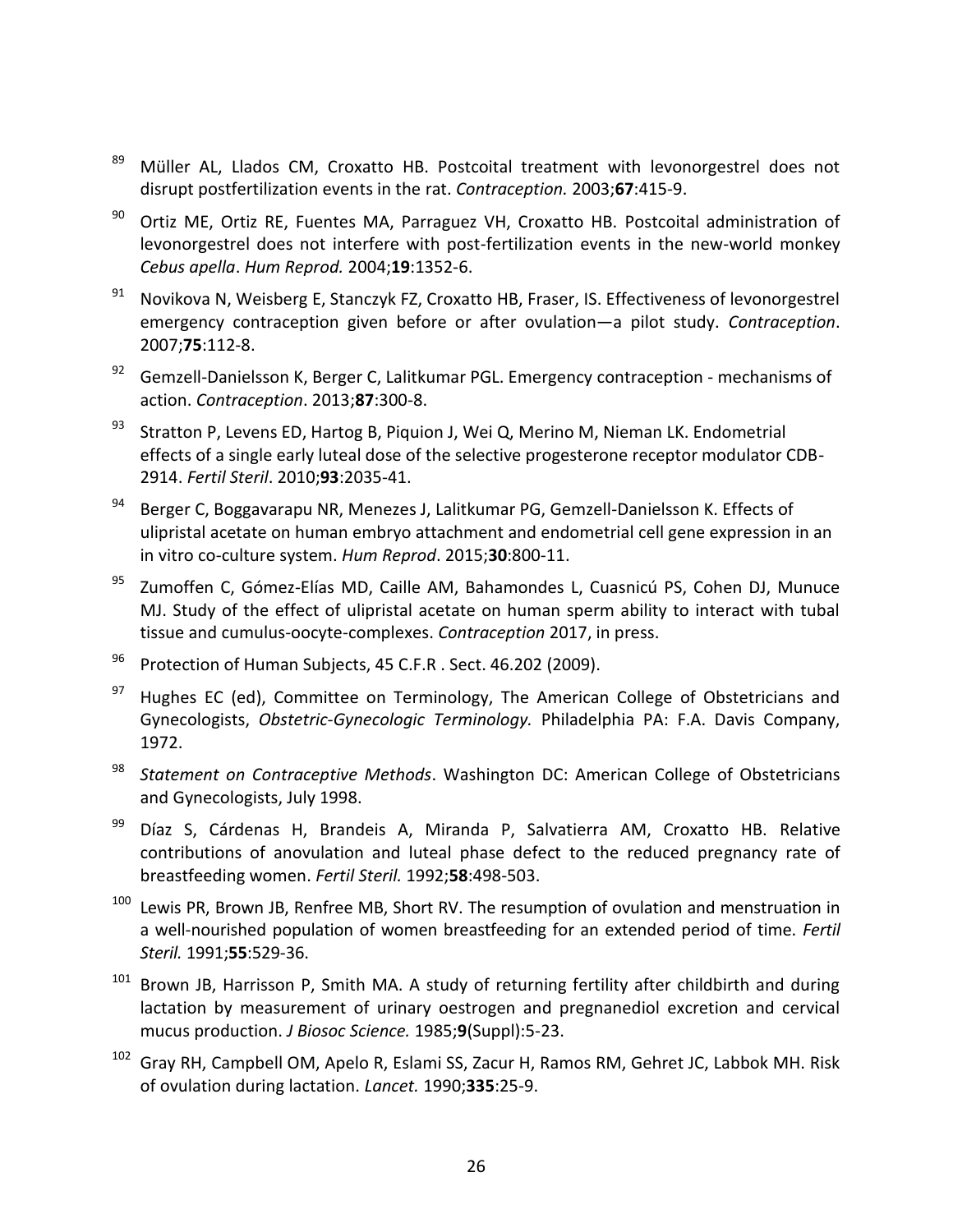- <sup>103</sup> Centers for Disease Control and Prevention. U S. Medical Eligibility Criteria for Contraceptive Use, 2016. MMWR 2016;65:1-108.
- <sup>104</sup> Webb A, Taberner D. Clotting factors after emergency contraception. *Adv Contraception.* 1993;**9**:75-82.
- <sup>105</sup> Task Force on Post-Ovulatory Methods of Fertility Regulation. Efficacy and side effects of immediate postcoital levonorgestrel used repeatedly for contraception. *Contraception. 2000*;**61**:303-8.
- <sup>106</sup> Available from [http://www.accessdata.fda.gov/drugsatfda\\_docs/label/2015/022474s007lbl.pdf.](http://www.accessdata.fda.gov/drugsatfda_docs/label/2015/022474s007lbl.pdf) Accessed February 2017.
- <sup>107</sup> Jesam C, Cochon L, Salvatierra AM, Williams A, Kapp N, Levy-Gompel D, Brache V. A prospective, open-label, multicenter study to assess the pharmacodynamics and safety of repeated use of 30 mg ulipristal acetate. *Contraception*. 2016 ;**93**:310-16.
- <sup>108</sup> Jatlaoui TC, Riley H, Curtis KM. Safety data for levonorgestrel, ulipristal acetate and Yuzpe regimens for emergency contraception. *Contraception*. 2016;**93**:93-212.
- $109$  Trussell J, Ellertson C, Stewart F. The effectiveness of the Yuzpe regimen of emergency contraception. *Fam Plann Perspect.* 1996;**28**:58-64, 87.
- <sup>110</sup> Raymond EG, Creinin MD, Barnhart KT, Lovvorn AE, Rountree W, Trussell J. Meclizine for prevention of nausea associated with emergency contraceptive pills: a randomized trial. *Obstetrics and Gynecology.* 2000;**95**:271-7.
- <sup>111</sup> Raymond EG, Goldberg A, Trussell J, Hays M, Roach E, Taylor D. Bleeding patterns after use of levonorgestrel emergency contraceptive pills. *Contraception.* 2006;**73**:376-81. Erratum. *Contraception.* 2006;**74**:349-50. Erratum. *Contraception.* 2007;**75**:476-7.
- <sup>112</sup> Gainer E, Kenfack B, Mboudou E, Doh AS, Bouyer J. Menstrual bleeding patterns following levonorgestrel emergency contraception. *Contraception.* 2006;**74**:118-24.
- <sup>113</sup> Tirelli A, Cagnacci A, Volpe A. Levonorgestrel administration in emergency contraception: bleeding pattern and pituitary-ovarian function. *Contraception.* 2008;**77**;328-32.
- <sup>114</sup> Zhang L, Chen J, Wang Y, Ren F, Yu W, Cheng L. Pregnancy outcome after levonorgestrelonly emergency contraception failure: a prospective cohort study. *Hum Reprod.* 2009;**24**:1605-11.
- <sup>115</sup> Levy DP, Jager M, Kapp N, Abitbol JL. Ulipristal acetate for emergency contraception: postmarketing experience after use by more than 1 million women. Contraception 2014; 89: 431-3.
- <sup>116</sup> Raman-Wilms L, Tseng AL, Wighardt S, Einarson TR, Koren G. Fetal genital effects of firsttrimester sex hormone exposure: a meta-analysis. *Obstet Gynecol.* 1995;**85**:141-9.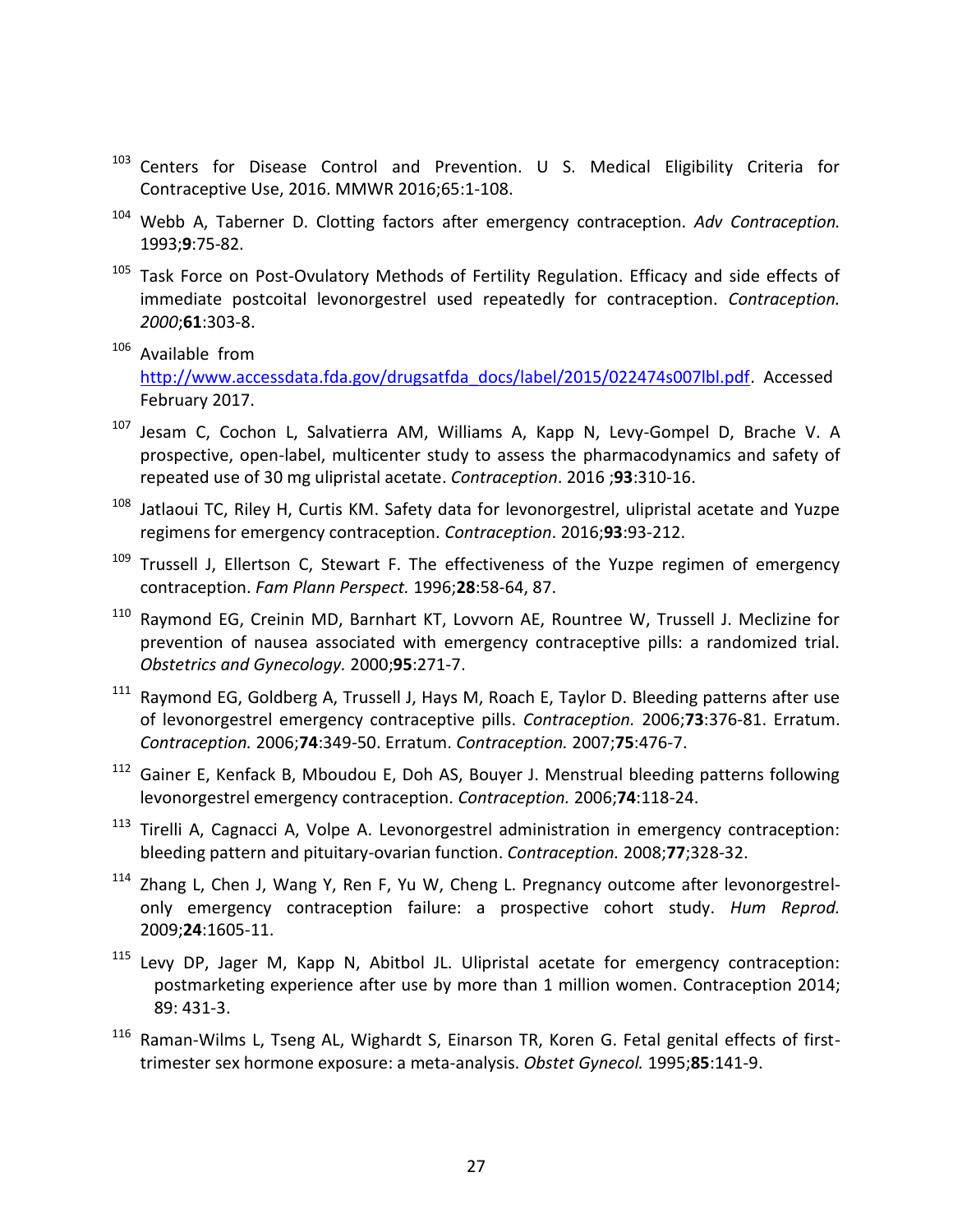- <sup>117</sup> Bracken MB. Oral contraception and congenital malformations in offspring: a review and meta-analysis of the prospective studies. *Obstet Gynecol.* 1990;**76**:552-7.
- <sup>118</sup> Simpson JL, Phillips OP. Spermicides, hormonal contraception and congenital malformations. *Adv Contraception.* 1990;**6**:141-67.
- <sup>119</sup> Food and Drug Administration. Prescription drug products; certain combined oral contraceptives for use as postcoital emergency contraception. *Federal Regist.* 1997;**62**:8610- 2.
- <sup>120</sup> Trussell J, Hedley A, Raymond E. Ectopic pregnancy following use of progestin-only ECPs [letter]. *J Fam Plann Reprod Health Care.* 2003;**29**:249.
- $121$  Cleland K, Raymond E, Trussell J, Cheng L, Haoping Z. Ectopic pregnancy and emergency contraception: a systematic review. *Obstet Gynecol.* 2010;**115**:1263-6.
- <sup>122</sup> [Gainer E, Massai R, Lillo S, Reyes V, Forcelledo ML, Caviedes R, Villarroel C, Bouyer J.](http://www.ncbi.nlm.nih.gov/sites/entrez?Db=pubmed&Cmd=ShowDetailView&TermToSearch=17337471&ordinalpos=1&itool=EntrezSystem2.PEntrez.Pubmed.Pubmed_ResultsPanel.Pubmed_RVDocSum) Levonorgestrel pharmacokinetics in plasma and milk of lactating women who take 1.5 mg for emergency contraception. *Hum Reprod.* 2007;**22**:1578-84.
- <sup>123</sup> Polakow-Farkash S, Gilad O, Merlob P, Stahl B, Yogev Y, Klinger G. Levonorgestrel used for emergency contraception during lactation-A prospective observational cohort study on maternal and infant safety. *J Matern Fetal Neonatal Med*. 2013;**26**:219-21.
- <sup>124</sup> Faculty of Sexual and Reproductive Healthcare, Royal College of Obstetricians and Gynaecologists. Use of Ulipristal Acetate (ellaOne®) in Breastfeeding Women, Update from the Clinical Effectiveness Unit. March 2013.
- <sup>125</sup> Guerts TBP, Goorissen EM, Sitsen JMA. *Summary of Drug Interactions with Oral Contraceptives*. Carnforth, England: Parthenon Publishing Group, Ltd., 1993.
- <sup>126</sup> Cameron ST, Berger C, Michie L, Klipping C, Gemzell-Danielsson K. The effects on ovarian activity of ulipristal acetate when 'quickstarting' a combined oral contraceptive pill: a prospective, randomized, double-blind parallel-arm, placebo-controlled study. *Hum Reprod*. 2015;**30**:1566-72.
- <sup>127</sup> Brache V, Cochon L, Duijkers IJ, Levy DP, Kapp N, Monteil C, Abitbol JL, Klipping C. A prospective, randomized, pharmacodynamic study of quick-starting a desogestrel progestinonly pill following ulipristal acetate for emergency contraception. Hum Reprod. 2015; 30:2785-93.
- <sup>128</sup> American Society for Emergency Contraception. Providing Ongoing Hormonal Contraception after Use of Emergency Contraceptive Pills. November 2016. Available at: http://americansocietyforec.org/uploads/3/4/5/6/34568220/asec\_fact\_sheet hormonal contraception after ec.pdf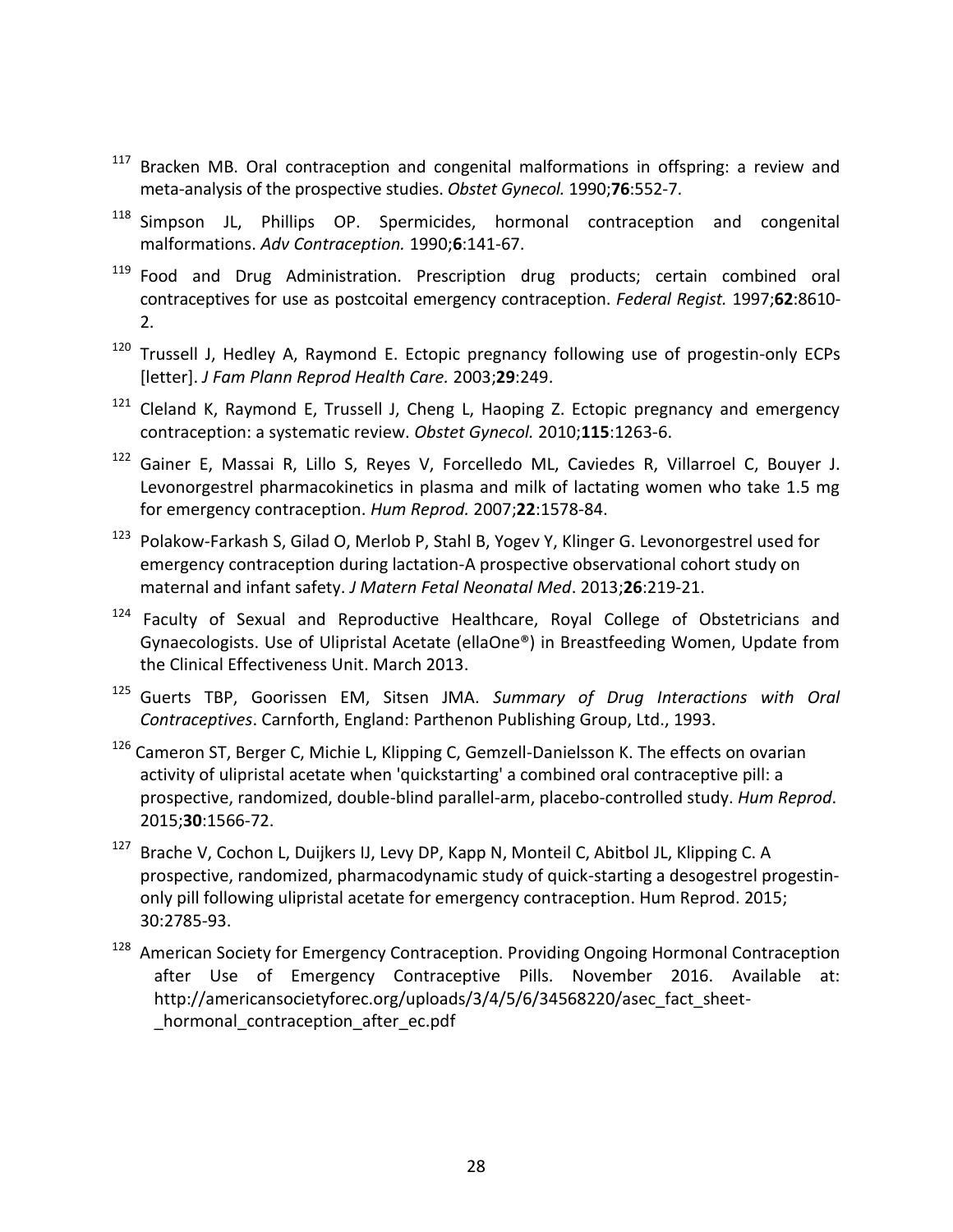- <sup>129</sup> Trussell J, Bull J, Koenig J, Bass M, Allina A, Gamble VN. Call 1-888-NOT-2-LATE: promoting emergency contraception in the United States. *J Am Med Wom Assoc.* 1998;**53**(Suppl 2):247- 50.
- <sup>130</sup> Trussell J, Koenig J, Vaughan B, Stewart F. Evaluation of a media campaign to increase knowledge about emergency contraception. *Contraception.* 2001;**63**:81-7
- <sup>131</sup> Patel A, Tilmon S, Bhogireddy V, Chor J, Patel D, Keith L. Emergency contraception after sexual assault: changes in provision from 2004 to 2009. *J Reprod Med*. 2012;**57**:98-104.
- <sup>132</sup> Goyal M, Zhao H, Mollen C. Exploring emergency contraception knowledge, prescription practices, and barriers to prescription for adolescents in the emergency department. *Pediatrics.* 2009;**123**:765-70.
- 133 Kavanaugh ML, Saladino RA, Gold MA. Emergency contraception services for adolescents: a National Survey of Children's Hospital Emergency Department Directors. *J Pediatr Adolesc Gynecol*. 2009;**22**:111-9.
- <sup>134</sup> Goldenring JM, Allred G. Post-rape care in hospital emergency rooms. *Am J Public Health.* 2001;**91**:1169-70.
- <sup>135</sup> Stewart FH, Trussell J. Prevention of pregnancy resulting from rape: A neglected preventive health measure. *Am J Prev Med.* 2000:**19**:228-9.
- <sup>136</sup> *A national protocol for sexual assault medical forensic examinations*. Washington DC: Department of Justice, 2004.
- <sup>137</sup> National Standards to Prevent, Detect, and Respond to Prison Rape. Available at [http://www.ojp.usdoj.gov/programs/pdfs/prea\\_final\\_rule.pdf.](http://www.ojp.usdoj.gov/programs/pdfs/prea_final_rule.pdf) Accessed 24 May 2012.
- <sup>138</sup> *A national protocol for sexual assault medical forensic examinations, Second Edition*. Washington DC: Department of Justice, 2013.
- <sup>139</sup> Department of Defense Pharmacy and Therapeutics Committee. Minutes of the Department of Defense (DoD) Pharmacy and Therapeutics (P&T) Committee Meeting, 2002 May 8. Available from: [http://www.health.mil/About-MHS/Other-MHS-](http://www.health.mil/About-MHS/Other-MHS-Organizations/DoD-Pharmacy-and-Therapeutics-Committee/Meeting-Minutes.)[Organizations/DoD-Pharmacy-and-Therapeutics-Committee/Meeting-Minutes. A](http://www.health.mil/About-MHS/Other-MHS-Organizations/DoD-Pharmacy-and-Therapeutics-Committee/Meeting-Minutes.)ccessed 13 February 2017.
- <sup>140</sup> Maze R. Emergency contraception still available. Marine Corps Times 2007 Apr 30. Available from: http://www.leatherneck.com/forums/archive/index.php/t-45720.html Accessed 13 February 2017.
- <sup>141</sup> Department of Defense Pharmacy and Therapeutics Committee. Minutes of the Department of Defense (DoD) Pharmacy and Therapeutics (P&T) Committee Meeting, 2009 November. Available from: http://www.health.mil/About-MHS/Other-MHS-Organizations/DoD-Pharmacy-and-Therapeutics-Committee/Meeting-Minutes. Accessed 13 February 2017.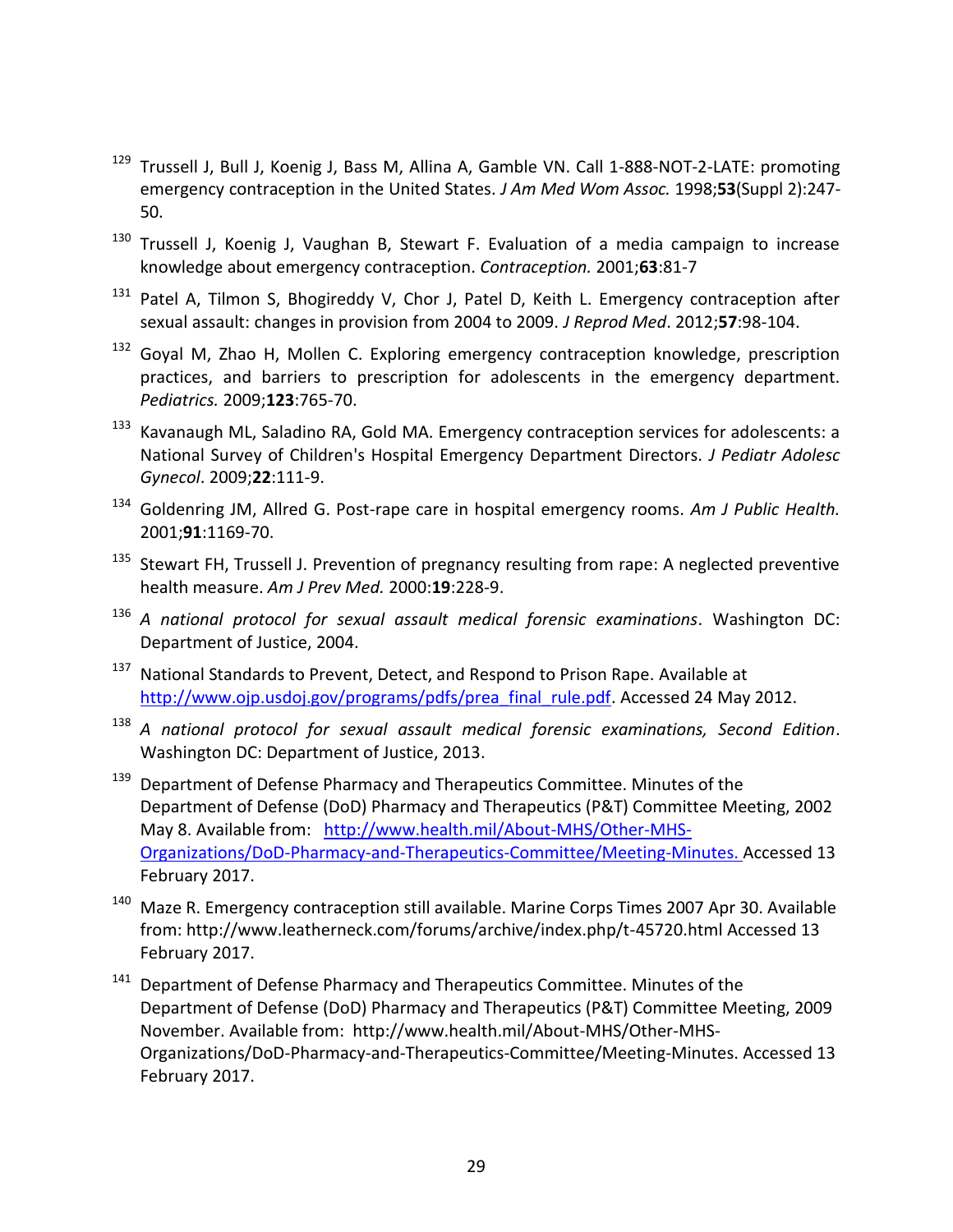- <sup>142</sup> Marston C, Meltzer H, Majeed A. Impact on contraceptive practice of making emergency hormonal contraception available over the counter in Great Britain: repeated cross sectional surveys. *Br Med J.* 2005;**331**:271-3.
- <sup>143</sup> Moreau C, Bajos N, Trussell J. The impact of pharmacy access to emergency contraceptive pills in France. *Contraception.* 2006;**73**:602-8.
- <sup>144</sup> Glasier A, Baird D. The effects of self-administering emergency contraception. *N Engl J Med.* 1998;**339**:1-4.
- <sup>145</sup> Raine T, Harper C, Leon K, Darney P. Emergency contraception: advance provision in a young, high-risk clinic population. *Obstet Gynecol.* 2000;**96**:1-7.
- <sup>146</sup> Hazari K. Use of emergency contraception by women as a back-up method. *Health Popul*. 2000;**23**:115-22.
- <sup>147</sup> Jackson RA, Schwarz EB, Freedman L, Darney P. Advance supply of emergency contraception: effect on use and usual contraception―a randomized trial. *Obstet Gynecol.* 2003;**102**:8-16.
- <sup>148</sup> Gold MA, Wolford JE, Smith KA, Parker AM. The effects of advance provision of emergency contraception on adolescent women's sexual and contraceptive behaviors. *J Pediatr Adolesc Gynecol.* 2004;**17**:87-96.
- <sup>149</sup> Lo SS, Fan SYS, Ho PC, Glasier AF. Effect of advanced provision of emergency contraception on women's contraceptive behavior: a randomized controlled trial. *Hum Reprod.* 2004;**19**:2404-10.
- <sup>150</sup> Raine TR, Harper CC, Rocca CH, Fischer R, Padian N, Klausner JD, Darney PD. Direct access to emergency contraception through pharmacies and effect on unintended pregnancy and STIs: a randomized controlled trial. *J Am Med Assoc.* 2005;**293**:54-62.
- <sup>151</sup> Hu X, Cheng L, Hua X, Glasier A. Advanced provision of emergency contraception to postnatal women in China makes no difference in abortion rates: a randomized controlled trial. *Contraception.* 2005;**72**:111-6.
- <sup>152</sup> [Belzer M,](http://www.ncbi.nlm.nih.gov/entrez/query.fcgi?db=pubmed&cmd=Search&term=%22Belzer+M%22%5BAuthor%5D) [Sanchez K,](http://www.ncbi.nlm.nih.gov/entrez/query.fcgi?db=pubmed&cmd=Search&term=%22Sanchez+K%22%5BAuthor%5D) [Olson J,](http://www.ncbi.nlm.nih.gov/entrez/query.fcgi?db=pubmed&cmd=Search&term=%22Olson+J%22%5BAuthor%5D) [Jacobs AM,](http://www.ncbi.nlm.nih.gov/entrez/query.fcgi?db=pubmed&cmd=Search&term=%22Jacobs+AM%22%5BAuthor%5D) [Tucker D.](http://www.ncbi.nlm.nih.gov/entrez/query.fcgi?db=pubmed&cmd=Search&term=%22Tucker+D%22%5BAuthor%5D) Advance supply of emergency contraception: a randomized trial in adolescent mothers. *J Pediatr Adolesc Gynecol.* 2005;**18**:347-54.
- <sup>153</sup> Trussell J, Raymond E, Stewart FH. Re: advance supply of emergency contraception [Letter to the editor]. *J Pediatr Adolesc Gynecol.* 2006;**19**:251.
- <sup>154</sup> Walsh TL, Frezieres RG. Patterns of emergency contraception use by age and ethnicity from a randomized trial comparing advance provision and information only. *Contraception.* 2006;**74**:110-7.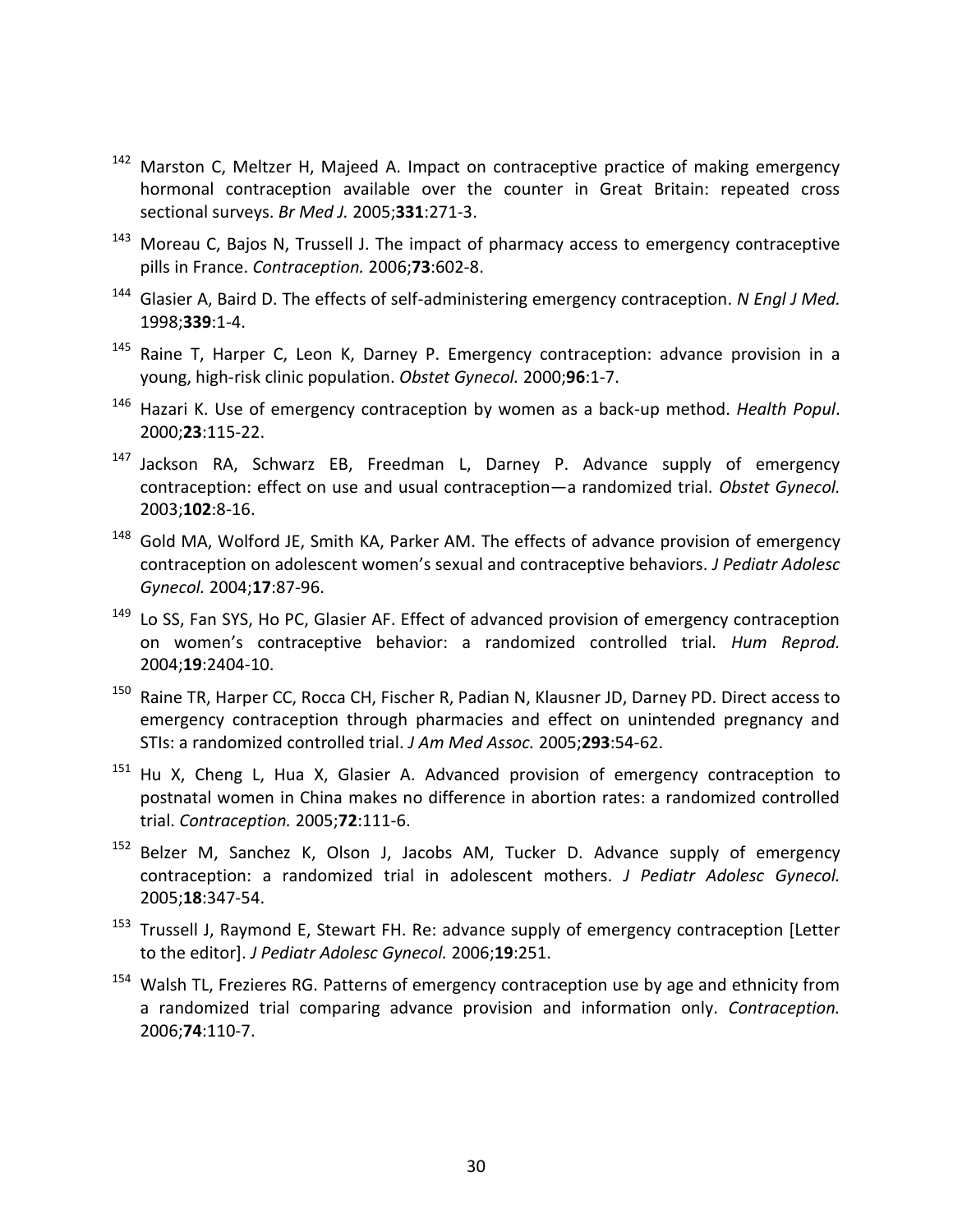- <sup>155</sup> Raymond EG, Stewart F, Weaver M, Monteith C, Van Der Pol B. Impact of increased access to emergency contraceptive pills: a randomized controlled trial. *Obstet Gynecol.* 2006;**108**:1098-106.
- $156$  [Ekstrand M,](http://www.ncbi.nlm.nih.gov/sites/entrez?Db=PubMed&Cmd=Search&Term=%22Ekstrand%20M%22%5BAuthor%5D&itool=EntrezSystem2.PEntrez.Pubmed.Pubmed_ResultsPanel.Pubmed_RVAbstract) [Larsson M,](http://www.ncbi.nlm.nih.gov/sites/entrez?Db=PubMed&Cmd=Search&Term=%22Larsson%20M%22%5BAuthor%5D&itool=EntrezSystem2.PEntrez.Pubmed.Pubmed_ResultsPanel.Pubmed_RVAbstract) [Darj E,](http://www.ncbi.nlm.nih.gov/sites/entrez?Db=PubMed&Cmd=Search&Term=%22Darj%20E%22%5BAuthor%5D&itool=EntrezSystem2.PEntrez.Pubmed.Pubmed_ResultsPanel.Pubmed_RVAbstract) [Tydén T.](http://www.ncbi.nlm.nih.gov/sites/entrez?Db=PubMed&Cmd=Search&Term=%22Tyd%C3%A9n%20T%22%5BAuthor%5D&itool=EntrezSystem2.PEntrez.Pubmed.Pubmed_ResultsPanel.Pubmed_RVAbstract) Advance provision of emergency contraceptive pills reduces treatment delay: a randomised controlled trial among Swedish teenage girls. *[Acta](javascript:AL_get(this,%20)  [Obstet Gynecol Scand.](javascript:AL_get(this,%20)* 2008;**87**:354-9.
- <sup>157</sup> Schwarz EB, Gerbert B, Gonzales R. Computer-assisted provision of emergency contraception: a randomized controlled trial. *J Gen Intern Med.* 2008;**23**:794-9.
- <sup>158</sup> Shaaban OM, Hassen SG, Nour SA, Kames MA, Yones EM. Emergency contraceptive pills as a backup for lactational amenorrhea method (LAM) of contraception: a randomized controlled trial. *Contraception*. 2013;**87**:363-9.
- <sup>159</sup> Ekstrand M, Tydén T, Darj E, Larsson M. Twelve-month follow-up of advance provision of emergency contraception among teenage girls in Sweden-a randomized controlled trial. *Ups J Med Sci*. 2013;**118**:271-5.
- $160$  Graham A, Moore L, Sharp D, Diamond I. Improving teenagers' knowledge of emergency contraception: cluster randomized controlled trial of a teacher led intervention. *Br Med J.* 2002;**234**:1179-84.
- <sup>161</sup> Raymond EG, Weaver MA. Effect of an emergency contraceptive pill intervention on pregnancy risk behavior. *Contraception*. 2008;**77**:333-6.
- <sup>162</sup> Weaver MA, Raymond EG, Baecher L. Attitude and behavior effects in a randomized trial of [increased access to emergency contraception.](http://www.ncbi.nlm.nih.gov/pubmed/19104366?ordinalpos=1&itool=EntrezSystem2.PEntrez.Pubmed.Pubmed_ResultsPanel.Pubmed_DefaultReportPanel.Pubmed_RVDocSum) *Obstet Gynecol.* 2009;**113**:107-16.
- <sup>163</sup> Baecher L, Weaver MA, Raymond EG. Increased access to emergency contraception: why it [may fail.](http://www.ncbi.nlm.nih.gov/pubmed/19095666?ordinalpos=2&itool=EntrezSystem2.PEntrez.Pubmed.Pubmed_ResultsPanel.Pubmed_DefaultReportPanel.Pubmed_RVDocSum) *Hum Reprod.* 2009;**24**:815-9.
- <sup>164</sup> Atkins D. Association between increased availability of emergency contraceptive pills and the sexual and contraceptive behaviors of women. *Journal of Public Health Policy*. 2014; 35(3):292-310.
- <sup>165</sup> Atkins DN, Bradford WD. Association between increased emergency contraception availability and risky sexual practices. Health Serv Res 2015;50:809-29
- <sup>166</sup> Atkins D, Bradford WD. The effect of changes in state and federal policy for non-prescription access to emergency contraception on youth contraceptive use: a difference-in-difference analysis across New England states. *Contemporary Economic Policy*, 2015;33:405-417..
- <sup>167</sup>. Bentancor A, Clarke D. Assessing Plan B: The Effect of the Morning After Pill on Children and Women. Econ J, in press.
- <sup>168</sup> Raymond EG, Trussell J, Polis C. Population effect of increased access to emergency contraceptive pills: a systematic review. *Obstet Gynecol.* 2007;**109**:181-8.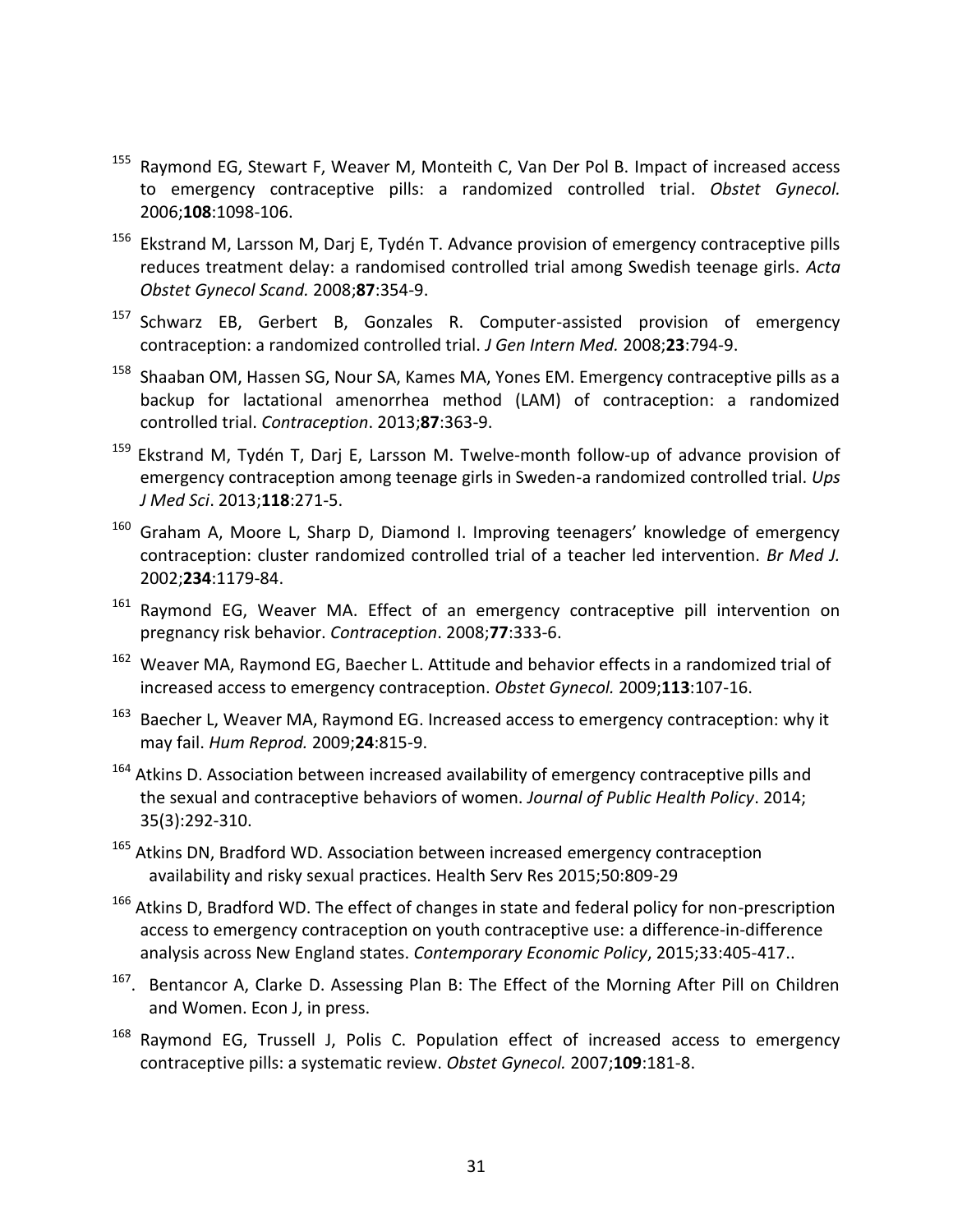- <sup>169</sup> Polis CB, Grimes DA, Schaffer K, Blanchard K, Glasier A, Harper CC,. Advance provision of emergency contraception for pregnancy prevention (full review). *Cochrane Database Syst Re*v. 2010, Issue 3.
- $170$  Glasier A, Fairhurst K, Wyke S, Ziebland S, Seaman P, Walker J, Lakha F. Advanced provision of emergency contraception does not reduce abortion rates. *Contraception.* 2004;**69**:361-6.
- $171$  Gross T, Lafortune J, Low C. What happens the morning after? The costs and benefits of expanding access to emergency contraception. *J Policy Anal Manage*. 2014;**33**:70-93.
- $172$  Cintina I, Johansen MS. The effect of Plan B on teen abortions: evidence from the 2006 FDA ruling. *Contemp Econ Policy*. 2015;**33**:418-433.
- <sup>173</sup> Ellertson C, Trussell J, Stewart F, Winikoff B. Should emergency contraceptive pills be available without prescription? *J Am Med Wom Assoc.* 1998;**53**(Suppl 2):226-9, 232.
- <sup>174</sup> Grimes DA, Raymond EG, Scott Jones B. Emergency contraception over-the-counter: the medical and legal imperatives. *Obstet Gynecol*. 2001;**98**:151-5.
- <sup>175</sup> Association of Reproductive Health Professionals. ARHP sign-on letter: Switch status of emergency contraceptive from Rx to OTC. Available at http://arhp.org/uploadDocs/ec\_signon.pdf. Accessed 9 February 2017.
- $176$  Decision process to deny initial application for over-the-counter marketing of the emergency contraceptive drug Plan B was unusual. Washington DC: Government Accountability Office, 2004. Available at [http://purl.access.gpo.gov/GPO/LPS66189.](http://purl.access.gpo.gov/GPO/LPS66189) Accessed 9 February 2017.
- <sup>177</sup> Wood AJJ, Drazen JM, Greene MF. A sad day for science at the FDA. *N Engl J Med.* 2005;**353**:1197-8.
- <sup>178</sup> Decision available at: [http://www.nylj.com/nylawyer/adgifs/decisions/032409korman.pdf.](http://www.nylj.com/nylawyer/adgifs/decisions/032409korman.pdf) Accessed 9 February 2017.
- <sup>179</sup> Decision available at [https://www.nyed.uscourts.gov/sites/default/files/opinions/Tummino%20SJ%20memo.pd](https://www.nyed.uscourts.gov/sites/default/files/opinions/Tummino%20SJ%20memo.pdf) [f.](https://www.nyed.uscourts.gov/sites/default/files/opinions/Tummino%20SJ%20memo.pdf) Accessed 9 February 2017.
- $180$  Decision available at [https://www.nyed.uscourts.gov/sites/default/files/opinions/12cv763MemoOrder5102013](https://www.nyed.uscourts.gov/sites/default/files/opinions/12cv763MemoOrder5102013.pdf) [.pdf.](https://www.nyed.uscourts.gov/sites/default/files/opinions/12cv763MemoOrder5102013.pdf) Accessed 9 February 2017.
- <sup>181</sup> Letter available at [http://www.scribd.com/doc/147020358/Letter-to-Korman-Re-](http://www.scribd.com/doc/147020358/Letter-to-Korman-Re-Compliance-After-Denial-of-Stay-Rev-Final-Copy)[Compliance-After-Denial-of-Stay-Rev-Final-Copy](http://www.scribd.com/doc/147020358/Letter-to-Korman-Re-Compliance-After-Denial-of-Stay-Rev-Final-Copy)
- <sup>182</sup> Memorandum available at [https://www.scribd.com/document/147599477/Korman-Order.](https://www.scribd.com/document/147599477/Korman-Order) Accessed 9 February 2017
- <sup>183</sup> Department of Health and Human Services, Food and Drug Administration. DA/ANDA applicant letter. February 24, 2014. Available at: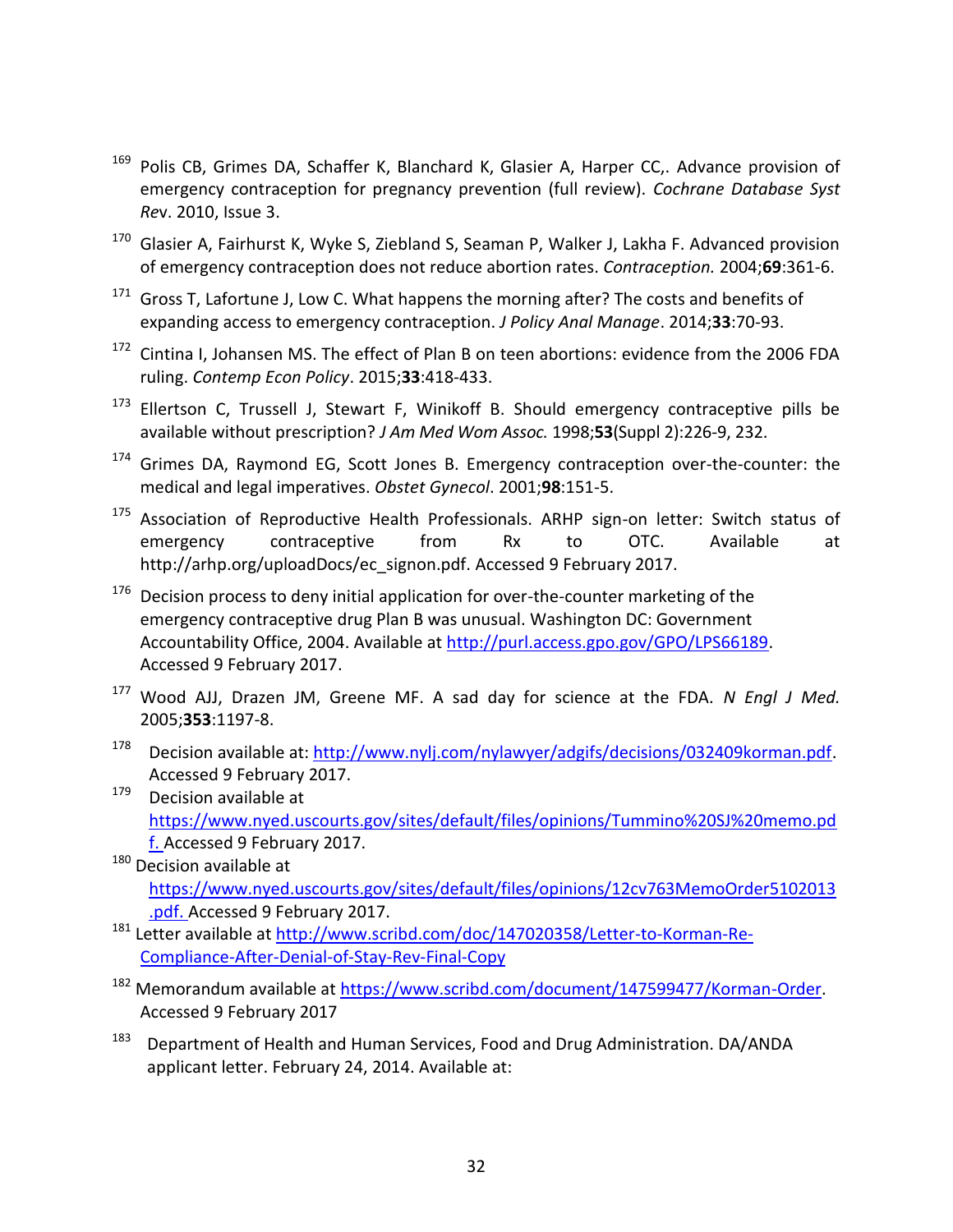[http://www.hpm.com/pdf/blog/PLAN%20B%20-%20FDA%20Exclusivity%20&%20Carve-](http://www.hpm.com/pdf/blog/PLAN%20B%20-%20FDA%20Exclusivity%20&%20Carve-Out%20Determination.pdf)[Out%20Determination.pdf.](http://www.hpm.com/pdf/blog/PLAN%20B%20-%20FDA%20Exclusivity%20&%20Carve-Out%20Determination.pdf) Accessed 9 February 2017

- <sup>184</sup> Trussell J, Guthrie KA. Talking straight about emergency contraception. *J Fam Plan Reprod Health Care*. 2007;**33**:139-42.
- <sup>185</sup> Wells ES, Hutchings J, Gardiner JS, Winkler JL, Fuller DS, Downing D, Shafer R. Using pharmacies in Washington State to expand access to emergency contraception. *Fam Plann Perspect.* 1998;**30**:288-90.
- <sup>186</sup> Gardner JS, Hutchings J, Fuller TS, Downing D. Increasing access to emergency contraception through community pharmacies: lessons from Washington State. *Fam Plann Perspect.* 2001;**33**:172-5.
- <sup>187</sup> Marciante KD, Gardner JS, Veenstra DL, Sullivan SD. Modeling the cost and outcomes of pharmacist-prescribed emergency contraception. *Am J Public Health.* 2001;**91**;1443-5.
- <sup>188</sup> Batur P, Cleland K, McNamara M, Wu J, Pickle S, EC Survey Group. Emergency contraception: A multispecialty survey of clinician knowledge and practices. Contraception 2016;93:145-52.
- <sup>189</sup> Bullock H, Steele S, Kurata N, et al. Pharmacy access to ulipristal acetate in Hawaii: Is a prescription enough? Contraception 2015;92:388-9.
- <sup>190</sup> Trussell J, Leveque JA, Koenig JD, London R, Borden S, Henneberry J, LaGuardia KD, Stewart F, Wilson TG, Wysocki S, Strauss M. The economic value of contraception: a comparison of 15 methods. *Am J Public Health.* 1995;**85**:494-503.
- <sup>191</sup> Trussell J, Koenig J, Ellertson C, Stewart F. Preventing unintended pregnancy: the costeffectiveness of three methods of emergency contraception. *Am J Public Health.* 1997;**87**:932- 7.
- <sup>192</sup> Trussell J, Koenig J, Stewart F, Darroch JE. Medical care cost savings from adolescent contraceptive use. *Fam Plann Perspect.* 1997;**29**:248-55, 295.
- <sup>193</sup> Trussell J, Wiebe E, Shochet T, Guilbert É. Cost savings from emergency contraceptive pills in Canada. *Obstet Gynecol.* 2001*;***97**:789-93.
- <sup>194</sup> Trussell J, Shochet T. Cost-effectiveness of emergency contraceptive pills in the public sector in the USA. *Expert Rev Pharmacoeconomics Outcomes Res.* 2003;**3**:433-40.
- <sup>195</sup> Trussell J, Calabretto H. Cost savings from use of emergency contraceptive pills in Australia. *Aust N Z J Obstet Gynaecol.* 2005;**45**:308-11.
- <sup>196</sup> Foster DG, Rostovtseva DP, Brindis CD, Biggs MA, Hulett D, Darney PD. Cost savings from the provision of specific methods of contraception in a publicly funded program. *Am J Public Health.* 2009;**99**:446-51.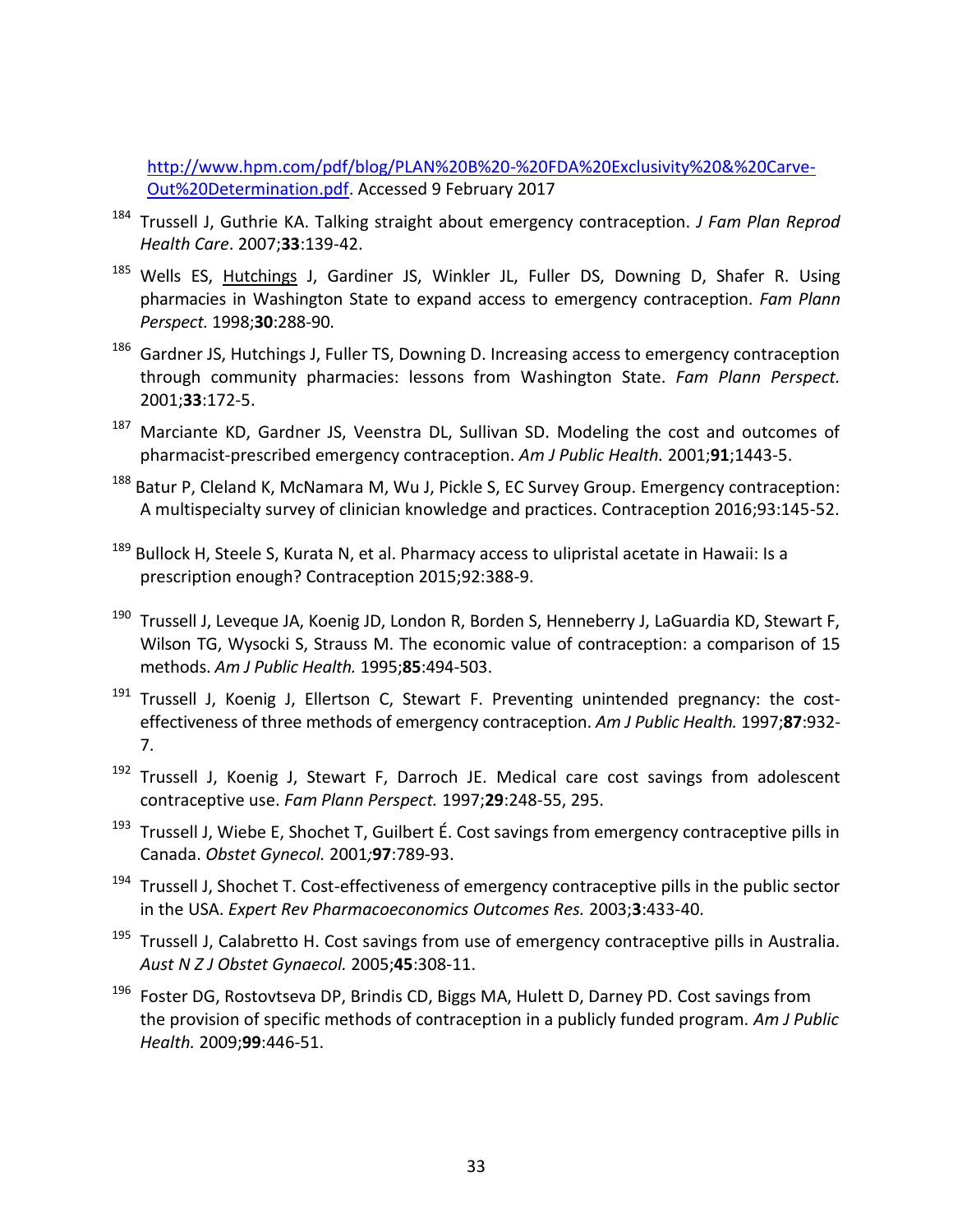- <sup>197</sup> Foster DG, Raine TR, Brindis C, Rostovtseva DP, Darney PD. Should providers give women advance provision of emergency contraceptive pills? A cost-effectiveness analysis. *Womens Health Issues*. 2010;**20**:242-7.
- <sup>198</sup> Bayer LL, Edelman AB, Caughey AB, Rodriguez MI. The price of emergency contraception in the United States: what is the cost-effectiveness of ulipristal acetate versus single-dose levonorgestrel? *Contraception*, 2013;**87**:385-90.
- <sup>199</sup> Brown SS, Eisenberg L (eds). *The Best Intentions: Unintended Pregnancy and the Well-Being of Children and Families*. Washington DC: National Academy Press, 1995.
- $200$  Moreau C, Trussell J, Bajos N . The determinants and circumstances of use of emergency contraceptive pills in France in the context of direct pharmacy access. *Contraception.* 2006;**74**:476-82.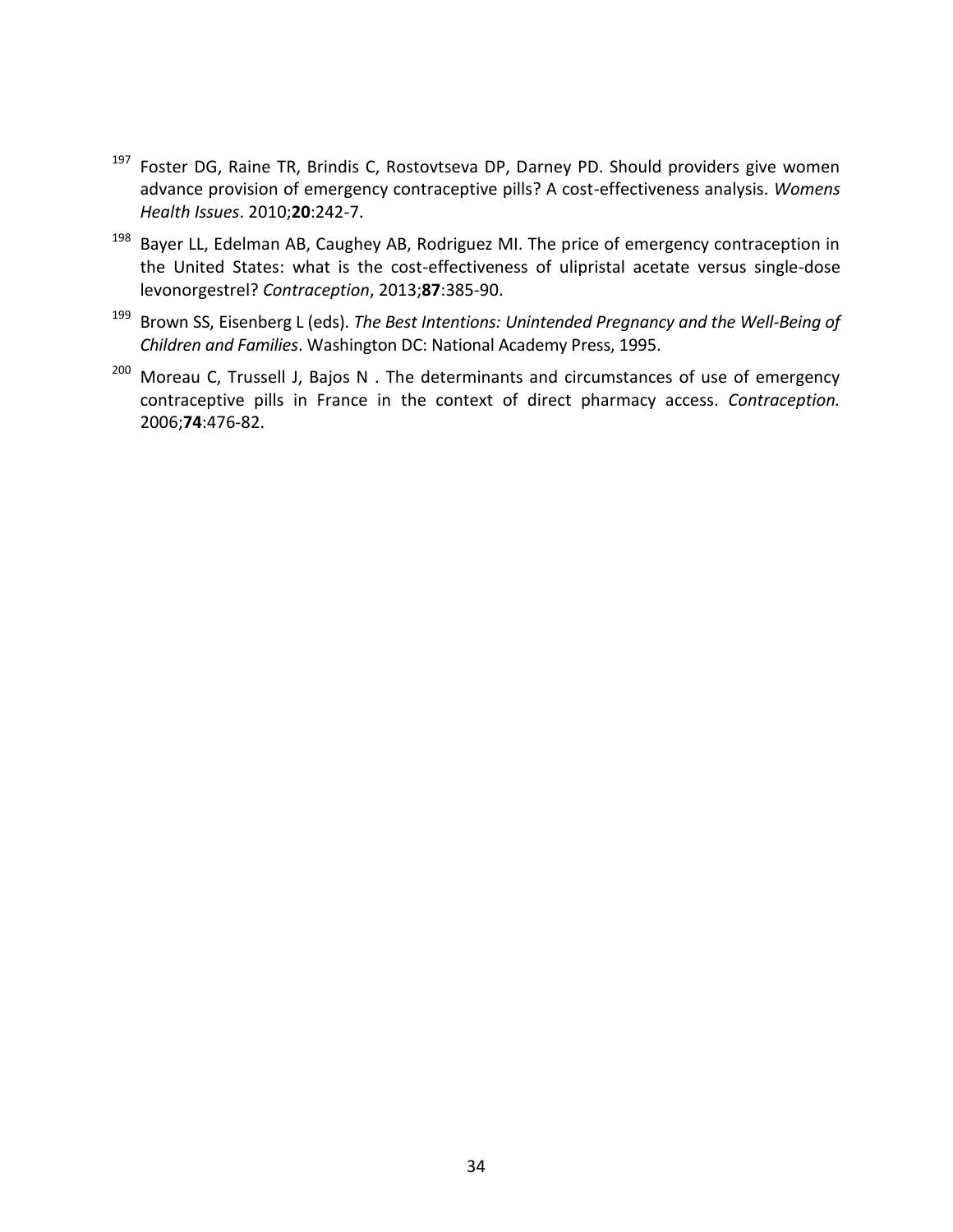| <b>Brand</b>                                                             | <b>Company</b> | <b>First Dose</b> | <b>Second</b><br><b>Dose</b><br>(12 hours<br>later) | <b>Ulipristal</b><br><b>Acetate</b><br>per Dose<br>(mg) | <b>Ethinyl</b><br><b>Estradiol</b><br>per Dose<br>$(\mu$ g) | Levonorgestrel<br>per Dose (mg) |  |  |
|--------------------------------------------------------------------------|----------------|-------------------|-----------------------------------------------------|---------------------------------------------------------|-------------------------------------------------------------|---------------------------------|--|--|
| <b>Ulipristal acetate (Dedicated EC pills)</b>                           |                |                   |                                                     |                                                         |                                                             |                                 |  |  |
| ella                                                                     | Afaxys         | 1 white pill      | None                                                | 30                                                      | $\qquad \qquad -$                                           |                                 |  |  |
| <b>Progestin-only (Dedicated EC pills)</b>                               |                |                   |                                                     |                                                         |                                                             |                                 |  |  |
| Aftera <sup>b</sup>                                                      | Teva           | 1 white pill      | None                                                |                                                         | L,                                                          | 1.5                             |  |  |
| AfterPill <sup>c</sup>                                                   | Syzygy         | 1 white pill      | None                                                | $\overline{\phantom{0}}$                                | $\overline{\phantom{a}}$                                    | 1.5                             |  |  |
| <b>Athentia Next</b>                                                     | Aurobindo      | 1 white pill      | None                                                | $\overline{\phantom{a}}$                                |                                                             | 1.5                             |  |  |
| EContra Ez <sup>d</sup>                                                  | Afaxys         | 1 white pill      | <b>None</b>                                         | $\overline{\phantom{m}}$                                | $\overline{\phantom{0}}$                                    | 1.5                             |  |  |
| <b>Fallback Solo</b>                                                     | Lupin          | 1 white pill      | None                                                | $\overline{a}$                                          | $\overline{a}$                                              | 1.5                             |  |  |
| My Way                                                                   | Gavis          | 1 white pill      | None                                                | $\qquad \qquad -$                                       | $\overline{a}$                                              | 1.5                             |  |  |
| <b>Next Choice</b><br><b>One Dose</b>                                    | <b>Actavis</b> | 1 peach pill      | None                                                |                                                         |                                                             | 1.5                             |  |  |
| Opcicon One-<br><b>Step</b>                                              | Sun<br>Pharma  | 1 white pill      | None                                                |                                                         |                                                             | 1.5                             |  |  |
| Plan B One-Step                                                          | Teva           | 1 white pill      | None                                                | $\qquad \qquad -$                                       | $\overline{\phantom{0}}$                                    | 1.5                             |  |  |
| <b>Take Action</b>                                                       | Teva           | 1 white pill      | None                                                | $\overline{\phantom{m}}$                                | ÷                                                           | 1.5                             |  |  |
| Combined progestin and estrogen pills (Regular oral contraceptive pills) |                |                   |                                                     |                                                         |                                                             |                                 |  |  |
| Afirmelle                                                                | Aurobindo      | 5 white pills     | 5 white pills                                       | $\overline{\phantom{m}}$                                | 100                                                         | 0.50                            |  |  |
| Altavera                                                                 | Sandoz         | 4 peach pills     | 4 peach pills                                       |                                                         | 120                                                         | 0.60                            |  |  |
| Amethia                                                                  | Actavis        | 4 white pills     | 4 white pills                                       | $\overline{\phantom{0}}$                                | 120                                                         | 0.60                            |  |  |
| Amethia Lo                                                               | Actavis        | 5 white pills     | 5 white pills                                       | $\overline{a}$                                          | 100                                                         | 0.50                            |  |  |
| Amethyst                                                                 | Actavis        | 6 white pills     | 6 white pills                                       | $\qquad \qquad -$                                       | 120                                                         | 0.54                            |  |  |
| Aubra                                                                    | Afaxys         | 5 white pills     | 5 white pills                                       | $\qquad \qquad -$                                       | 100                                                         | 0.50                            |  |  |
| Ayuna                                                                    | Aurobindo      | 4 orange pills    | 4 orange<br>pills                                   |                                                         | 100                                                         | 0.50                            |  |  |
| Aviane                                                                   | Teva           | 5 orange pills    | 5 orange<br>pills                                   |                                                         | 100                                                         | 0.50                            |  |  |
| Camrese                                                                  | Teva           | 4 light blue-     | 4 light blue-                                       | $\qquad \qquad -$                                       | 120                                                         | 0.60                            |  |  |

# **Table 1. Pills that can be used for emergency contraception in the United States<sup>a</sup>**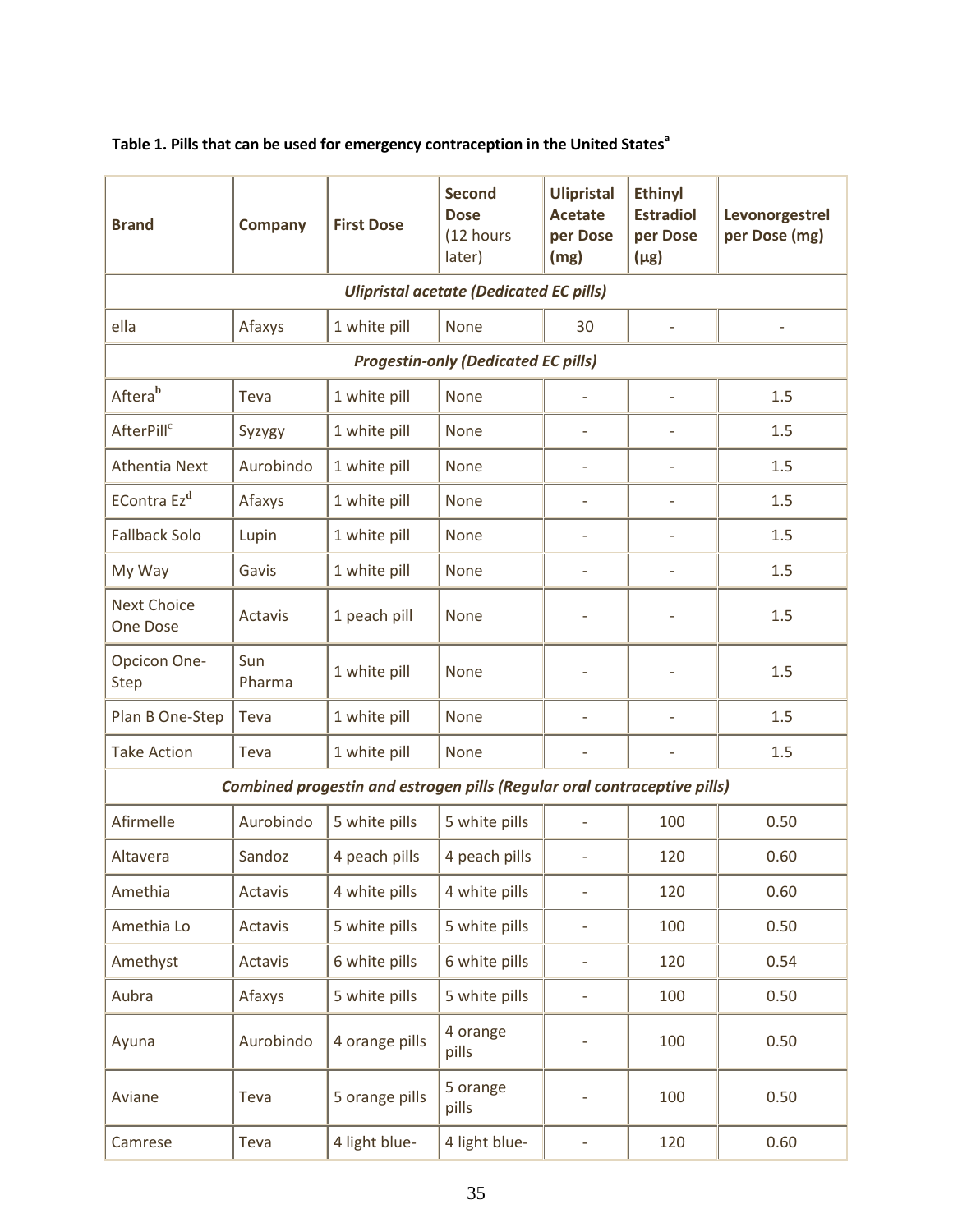|                           |          | green pills                  | green pills                  |                              |     |      |
|---------------------------|----------|------------------------------|------------------------------|------------------------------|-----|------|
| CamreseLo                 | Teva     | 5 orange pills               | 5 orange<br>pills            |                              | 100 | 0.50 |
| Chateal                   | Afaxys   | 4 white pills                | 4 white pills                | $\overline{\phantom{a}}$     | 120 | 0.60 |
| Cryselle <sup>e</sup>     | Teva     | 4 white pills                | 4 white pills                | $\qquad \qquad -$            | 120 | 0.60 |
| Elinest <sup>e</sup>      | Novast   | 4 orange pills               | 4 orange<br>pills            | $\qquad \qquad \blacksquare$ | 120 | 0.60 |
| Enpresse                  | Teva     | 4 orange pills               | 4 orange<br>pills            | $\qquad \qquad \blacksquare$ | 120 | 0.50 |
| Falmina                   | Novast   | 5 orange pills               | 5 orange<br>pills            | $\qquad \qquad -$            | 100 | 0.50 |
| Introvale                 | Sandoz   | 4 peach pills                | 4 peach pills                | $\overline{\phantom{0}}$     | 120 | 0.60 |
| Jolessa                   | Teva     | 4 pink pills                 | 4 pink pills                 | $\qquad \qquad -$            | 120 | 0.60 |
| Kurvelo                   | Lupin    | 4 peach pills                | 4 peach pills                | $\overline{\phantom{0}}$     | 120 | 0.60 |
| Lessina                   | Teva     | 5 pink pills                 | 5 pink pills                 | $\overline{\phantom{0}}$     | 100 | 0.50 |
| Levonest                  | Novast   | 4 light brown<br>pills       | 4 light<br>brown pills       | $\overline{\phantom{0}}$     | 120 | 0.50 |
| Levora                    | Actavis  | 4 white pills                | 4 white pills                | $\overline{\phantom{a}}$     | 120 | 0.60 |
| LoSeasonique              | Teva     | 5 orange pills               | 5 orange<br>pills            | $\overline{a}$               | 100 | 0.50 |
| Low-Ogestrel <sup>e</sup> | Actavis  | 4 white pills                | 4 white pills                | $\qquad \qquad -$            | 120 | 0.60 |
| Lutera                    | Actavis  | 5 white pills                | 5 white pills                | $\overline{\phantom{0}}$     | 100 | 0.50 |
| Marlissa                  | Glenmark | 4 peach pills                | 4 peach pills                | $\overline{\phantom{0}}$     | 120 | 0.60 |
| Myzilra                   | Novast   | 4 yellow pills               | 4 yellow pills               | $\overline{\phantom{0}}$     | 120 | 0.50 |
| Nordette                  | Teva     | 4 light-orange<br>pills      | 4 light-<br>orange pills     |                              | 120 | 0.60 |
| Orsythia                  | Vintage  | 5 pink pills                 | 5 pink pills                 | $\overline{\phantom{0}}$     | 100 | 0.50 |
| Portia                    | Teva     | 4 pink pills                 | 4 pink pills                 | $\qquad \qquad -$            | 120 | 0.60 |
| Quasense                  | Actavis  | 4 white pills                | 4 white pills                | $\qquad \qquad -$            | 120 | 0.60 |
| Seasonale                 | Teva     | 4 pink pills                 | 4 pink pills                 | $\qquad \qquad -$            | 120 | 0.60 |
| Seasonique                | Teva     | 4 light-blue-<br>green pills | 4 light-blue-<br>green pills |                              | 120 | 0.60 |
| Setlakin                  | Novast   | 4 pink pills                 | 4 pink pills                 | $\qquad \qquad -$            | 120 | 0.60 |